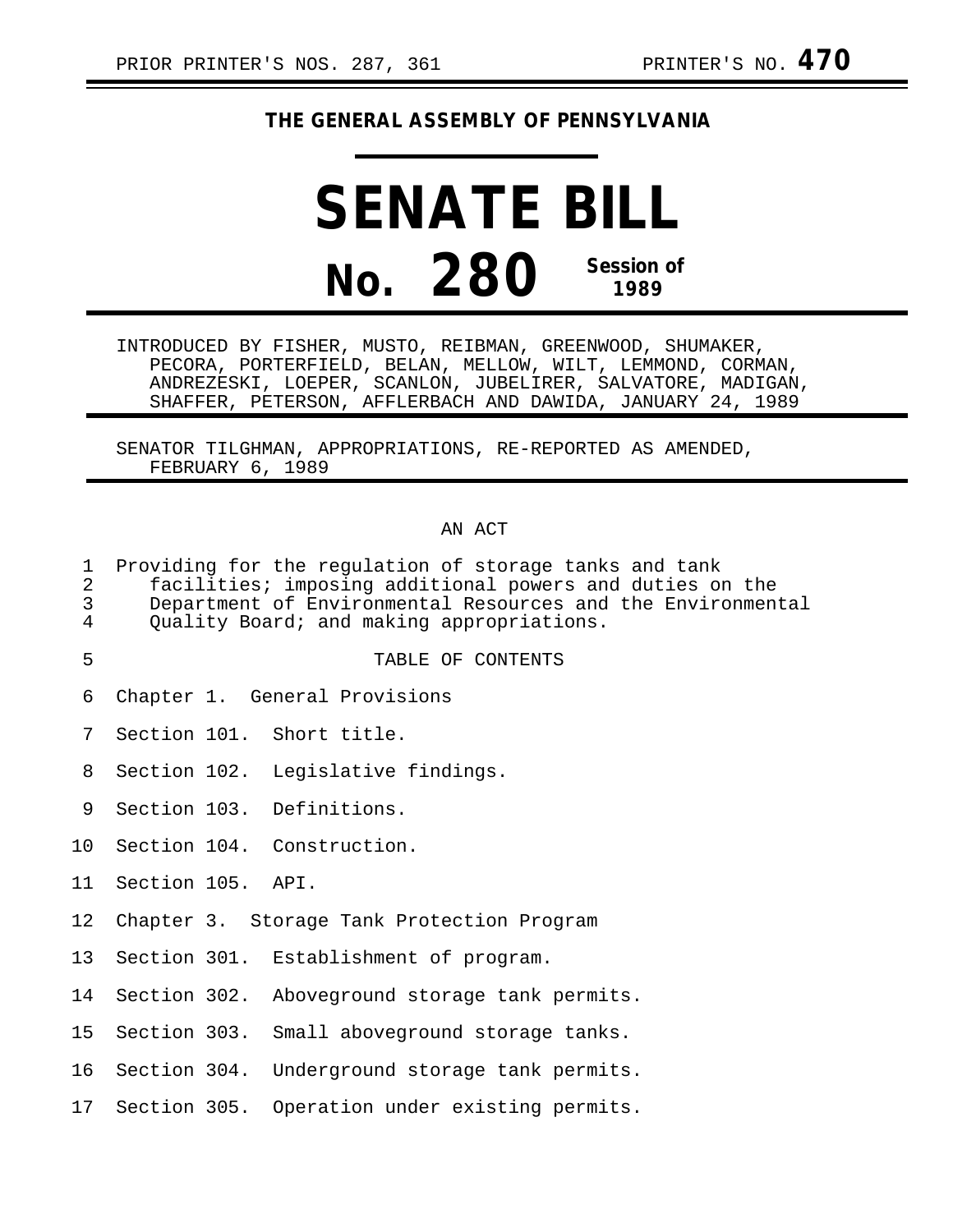| $\mathbf 1$              |              |  | Section 306. Registration of aboveground and underground        |  |  |
|--------------------------|--------------|--|-----------------------------------------------------------------|--|--|
| 2                        |              |  | storage tanks.                                                  |  |  |
| 3                        | Section 307. |  | Inspection of aboveground storage tanks.                        |  |  |
| 4                        | Section 308. |  | Inspection and inventory records of underground                 |  |  |
| 5                        |              |  | storage tanks.                                                  |  |  |
| 6                        |              |  | Section 309. Certification of storage tank installers and       |  |  |
| 7                        |              |  | private tank inspectors.                                        |  |  |
| 8                        | Section 310. |  | Small operator assistance program for underground               |  |  |
| 9                        |              |  | storage tanks.                                                  |  |  |
| 10                       |              |  | Section 311. Environmental Quality Board.                       |  |  |
| 11                       | Section 312. |  | Industry Technical Advisory Board.                              |  |  |
| 12                       |              |  | Chapter 5. Spill Prevention Response Plan                       |  |  |
| 13                       |              |  | Section 501. Submission of spill prevention response plan.      |  |  |
| 14                       |              |  | Section 502. Content of spill prevention response plan.         |  |  |
| 15                       |              |  | Section 503. Review of spill prevention response plan.          |  |  |
| 16                       |              |  | Section 504. Notification.                                      |  |  |
| 17                       |              |  | Chapter 7. Financial Provisions                                 |  |  |
| 18                       |              |  | Section 701. Financial responsibility.                          |  |  |
| 19                       |              |  | Section 702. Storage Tank Fund.                                 |  |  |
| 20                       | Section 703. |  | Underground Storage Tank Indemnification Board.                 |  |  |
| 21                       | Section 704. |  | Underground Storage Tank Indemnification Fund.                  |  |  |
| 22                       | Section 705. |  | Powers and duties of Underground Storage Tank                   |  |  |
| 23                       |              |  | Indemnification Board.                                          |  |  |
| 24                       | Section 706. |  | Eligibility of claimants.                                       |  |  |
| 25                       | Section 707. |  | Audit.                                                          |  |  |
| 26                       |              |  | Section 708. Sunset review.                                     |  |  |
| 27                       |              |  | Chapter 9. Siting of New Aboveground Storage Tank Facilities    |  |  |
| 28                       |              |  | Section 901. Siting of new aboveground storage tank facilities. |  |  |
| 29                       |              |  | Section 902. Siting criteria for aboveground tank facilities.   |  |  |
| 30                       |              |  | Chapter 11. Enforcement and Remedies                            |  |  |
| 19890S0280B0470<br>$-2-$ |              |  |                                                                 |  |  |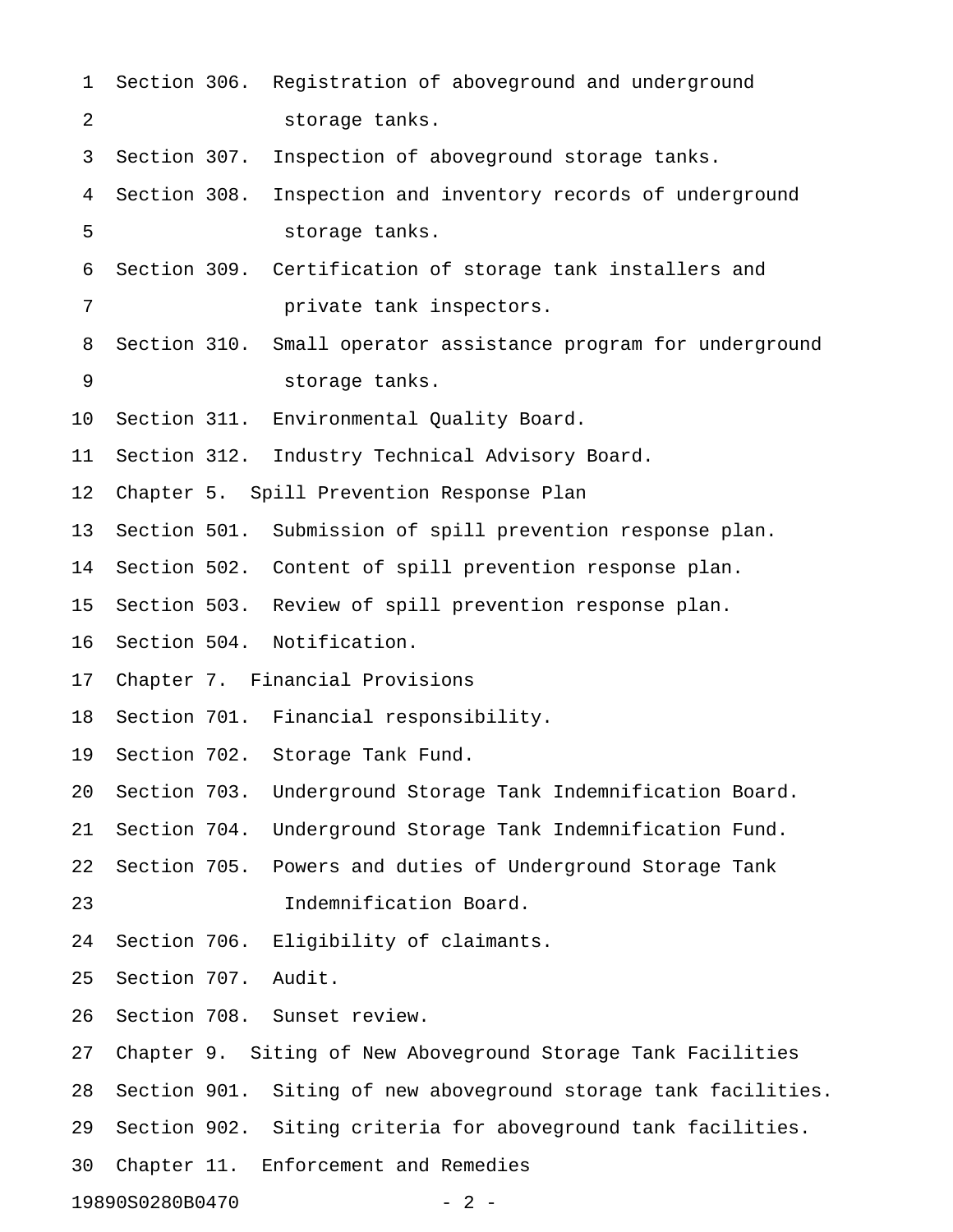| 1  |                                                              | Section 1101. Unlawful conduct.                               |  |  |  |
|----|--------------------------------------------------------------|---------------------------------------------------------------|--|--|--|
| 2  |                                                              | Section 1102. Enforcement orders.                             |  |  |  |
| 3  |                                                              | Section 1103. Civil penalties.                                |  |  |  |
| 4  |                                                              | Section 1104. Criminal penalties.                             |  |  |  |
| 5  |                                                              | Section 1105. Production of materials; recordkeeping          |  |  |  |
| 6  |                                                              | requirements.                                                 |  |  |  |
| 7  |                                                              | Section 1106. Collection of fines, fees, etc.                 |  |  |  |
| 8  |                                                              | Section 1107. Public information.                             |  |  |  |
| 9  |                                                              | Section 1108. Relationship to other laws.                     |  |  |  |
| 10 |                                                              | Chapter 21. Miscellaneous Provisions                          |  |  |  |
| 11 |                                                              | Section 2101. Appropriations.                                 |  |  |  |
| 12 | Section 2102. Severability.                                  |                                                               |  |  |  |
| 13 | Section 2103. Repeals.                                       |                                                               |  |  |  |
| 14 |                                                              | Section 2104. Effective date.                                 |  |  |  |
| 15 |                                                              | The General Assembly of the Commonwealth of Pennsylvania      |  |  |  |
| 16 | hereby enacts as follows:                                    |                                                               |  |  |  |
| 17 |                                                              | CHAPTER 1                                                     |  |  |  |
| 18 |                                                              | GENERAL PROVISIONS                                            |  |  |  |
| 19 | Section 101. Short title.                                    |                                                               |  |  |  |
| 20 | This act shall be known and may be cited as the Storage Tank |                                                               |  |  |  |
| 21 | and Spill Prevention Act.                                    |                                                               |  |  |  |
| 22 |                                                              | Section 102. Legislative findings.                            |  |  |  |
| 23 | (a)                                                          | General.--The General Assembly of the Commonwealth finds      |  |  |  |
| 24 | and declares that:                                           |                                                               |  |  |  |
| 25 | (1)                                                          | The lands and waters of this Commonwealth constitute          |  |  |  |
| 26 |                                                              | a unique and irreplaceable resource from which the well-being |  |  |  |
| 27 |                                                              | of the public health and economic vitality of this            |  |  |  |
| 28 |                                                              | Commonwealth is assured.                                      |  |  |  |
| 29 | (2)                                                          | These resources have been contaminated by releases            |  |  |  |
| 30 |                                                              | and ruptures of regulated substances from both active and     |  |  |  |
|    |                                                              |                                                               |  |  |  |

19890S0280B0470 - 3 -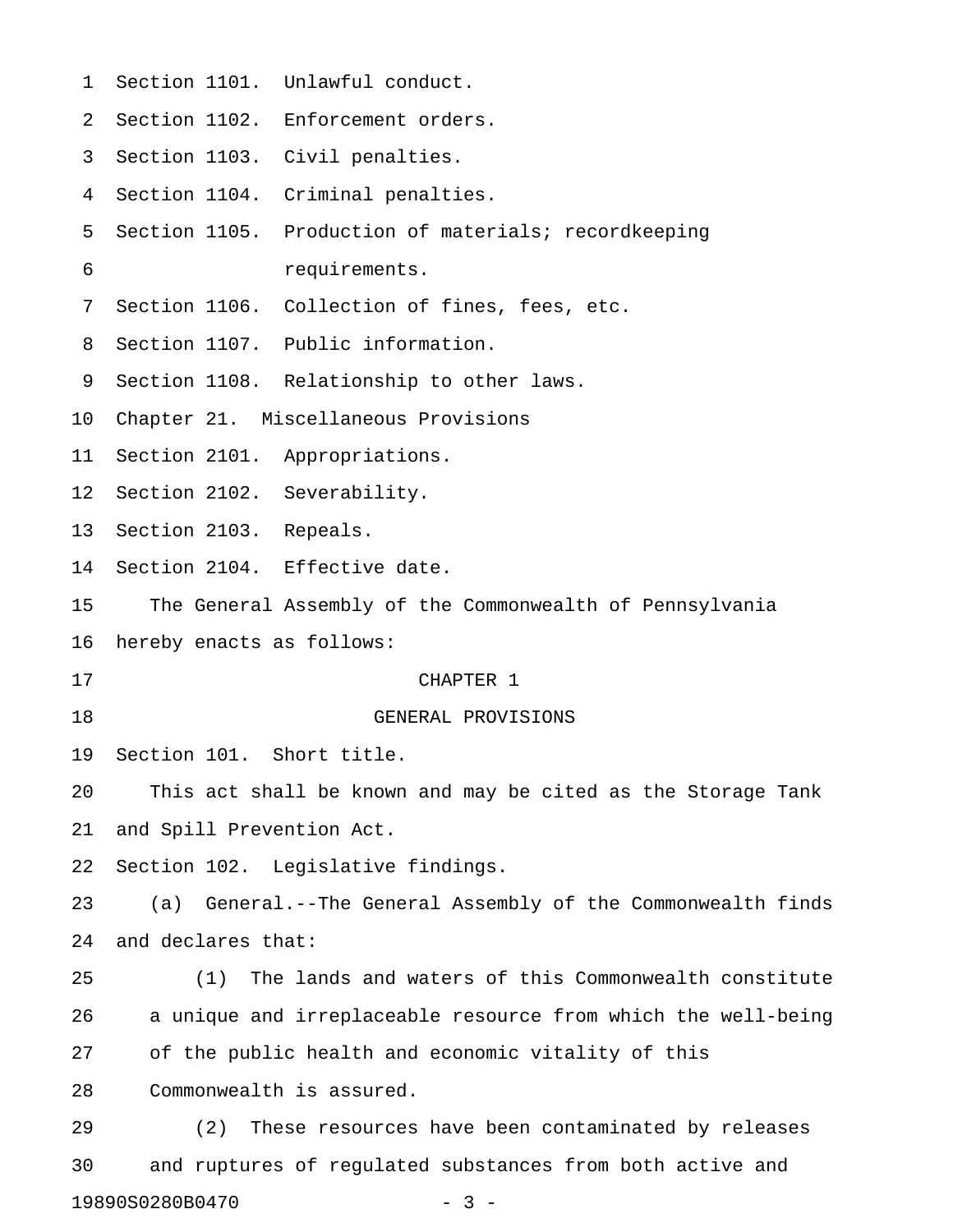1 abandoned storage tanks.

2 (3) Once contaminated, the quality of the affected 3 resources may not be completely restored to their original 4 state.

5 (4) When remedial action is required or undertaken, the 6 cost is extremely high.

7 (5) Contamination of groundwater supplies caused by 8 releases from storage tanks constitutes a grave threat to the 9 health of affected residents.

10 (6) Contamination of these resources must be prevented 11 through improved safeguards on the installation and 12 construction of storage tanks.

13 (b) Declaration.--The General Assembly declares these leaks 14 to be a threat to the public health and safety of this 15 Commonwealth and hereby exercises the power of the Commonwealth 16 to prevent the occurrence of these leaks through the 17 establishment of a regulatory scheme for the storage of 18 regulated substances in new and existing storage tanks and to 19 provide liability for damages sustained within this Commonwealth 20 as a result of a discharge by requiring prompt cleanup and 21 removal of such pollution and discharged regulated substance. 22 Section 103. Definitions.

23 The following words and phrases when used in this act shall 24 have the meanings given to them in this section unless the 25 context clearly indicates otherwise:

26 "Abandoned tank." A storage tank, other than nonoperational, 27 which was no longer in use for storage of regulated substances 28 on the effective date of this act.

29 "Aboveground tank." Any stationary storage tank constructed 30 primarily of nonearthen materials which provides structured 19890S0280B0470 - 4 -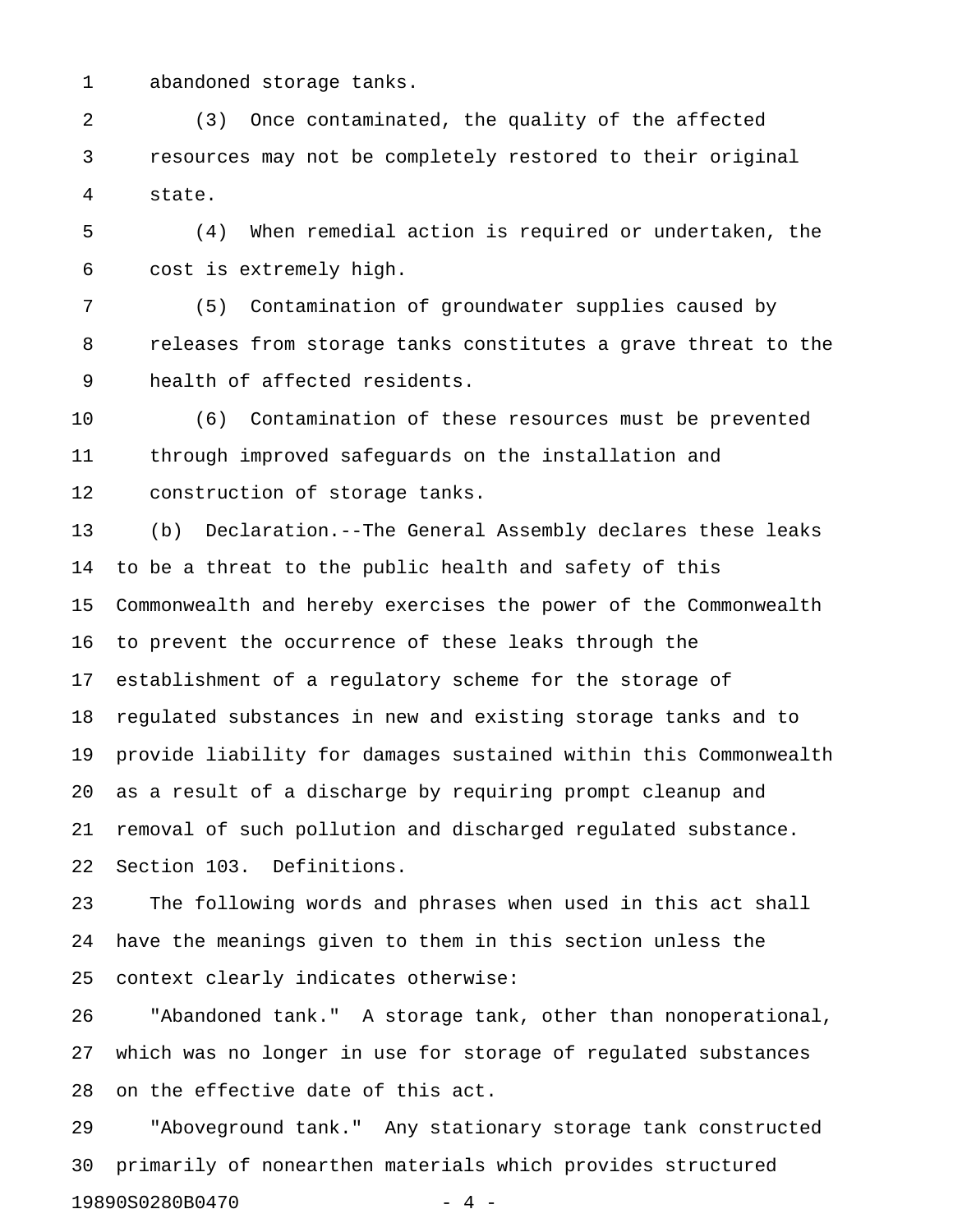1 support and whereby more than 90% of the tank volume is not 2 buried below the ground surface. This definition and regulations 3 promulgated under this act shall not include:

4 (1) A farm or residential tank of 1,100 gallons or less 5 capacity used for storing motor fuel for noncommercial 6 purposes.

7 (2) Aboveground tanks regulated under the act of May 31, 8 1945 (P.L.1198, No.418), known as the Surface Mining 9 Conservation and Reclamation Act.

10 (3) Aboveground storage tanks which are used to store 11 brines, crude oil, drilling or frac fluids and similar 12 substances or materials and directly related to the 13 exploration, development or production of crude oil or 14 natural gas regulated under the act of December 19, 1984 15 (P.L.1140, No.223), known as the Oil and Gas Act.

16 (4) Septic tanks.

17 (5) Piping, surface impoundments, pits, ponds and 18 lagoons.

19 (6) Storm water or wastewater collection or treatment 20 systems.

21 (7) Process vessels and pressure vessels including oil 22 and water separators.

23 (8) A pipeline facility (including gathering lines) 24 regulated under:

25 (i) the Natural Gas Safety Act of 1968 (Public Law 26 90-481, 82 Stat. 720, 49 U.S.C. App. § 1671 et seq.); or 27 (ii) the Hazardous Liquid Pipeline Safety Act of 28 1979 (Public Law 96-129, 93 Stat. 1003, 49 U.S.C. § 2001 29 et seq.).

30 (9) An interstate or intrastate pipeline facility 19890S0280B0470 - 5 -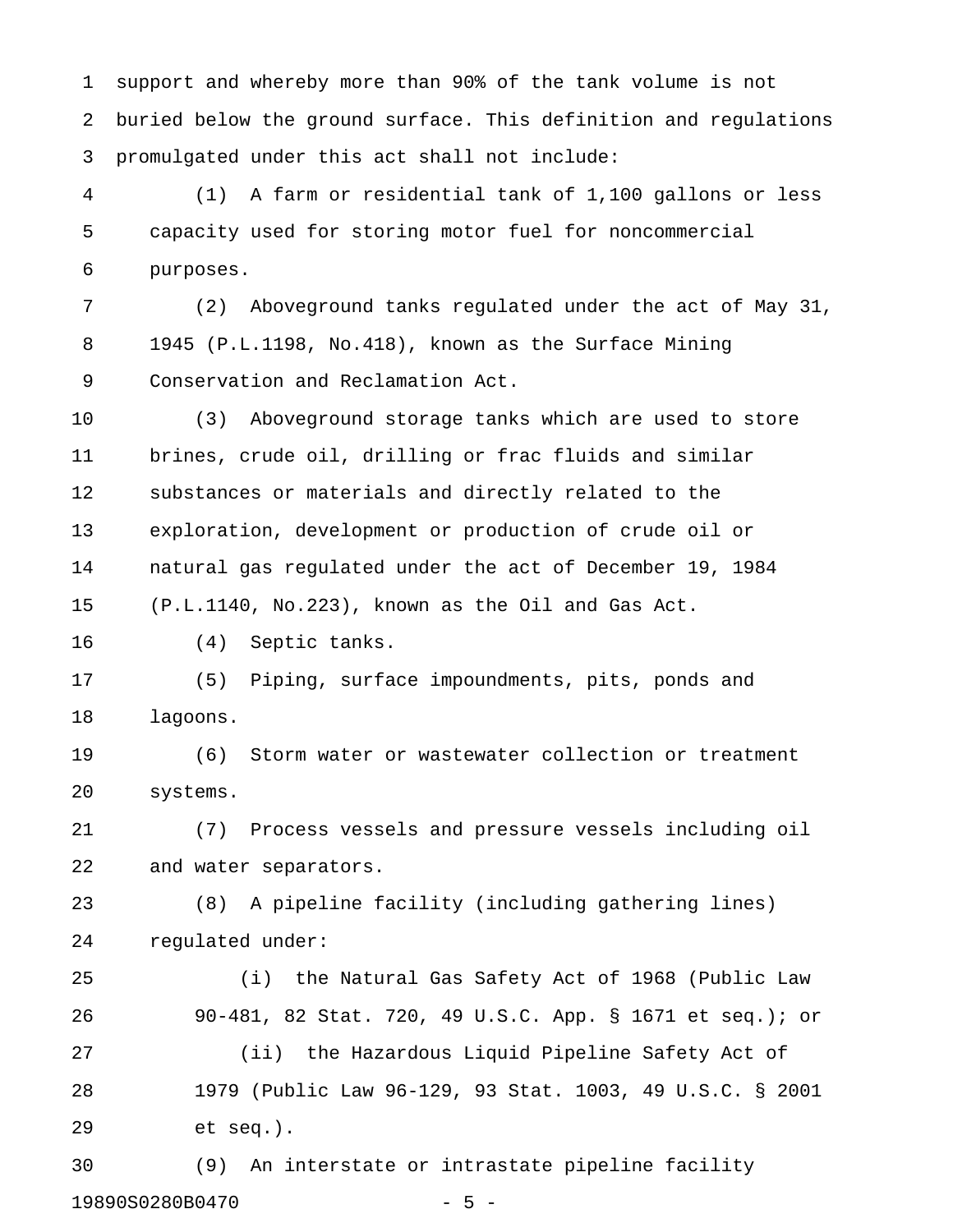1 regulated under the State laws comparable to provisions of 2 law in paragraph (8).

3 (10) Tanks used for storage and storing heating oil for 4 consumptive use on the premises where stored.

5 (11) Nonstationary tanks, liquid traps or associated 6 gathering lines directly related to oil or gas production and 7 gathering operations.

8 (12) Sumps, drip pots and other vessels designed to 9 catch drips, spills, leaks or other releases before such 10 releases enter the environment.

11 (13) Tanks located indoors above the surface of the 12 floor.

13 (14) Tanks used for storage of products meeting the 14 United States Food and Drug Administration regulations under 15 the Federal Food, Drug, and Cosmetic Act (52 Stat. 1040, 21 16 U.S.C. § 301 et seq.).

17 (15) Any other tank excluded by regulations or policy 18 promulgated pursuant to this act.

19 Unless specifically excluded, the term includes small 20 aboveground storage tanks.

21 "Cathodic protection." A technique to prevent corrosion of a 22 metal surface by making that surface the cathode of an 23 electrochemical cell, including, but not limited to, the 24 application of either galvanic anodes or impressed current. 25 "Certified tank installer." A person certified by the 26 Department of Environmental Resources to install, erect, 27 construct, modify or remove storage tanks. The term includes an 28 employee of a tank owner or operator.

29 "Corrective action." The:

30 (1) Containment or attempted containment of a discharge. 19890S0280B0470 - 6 -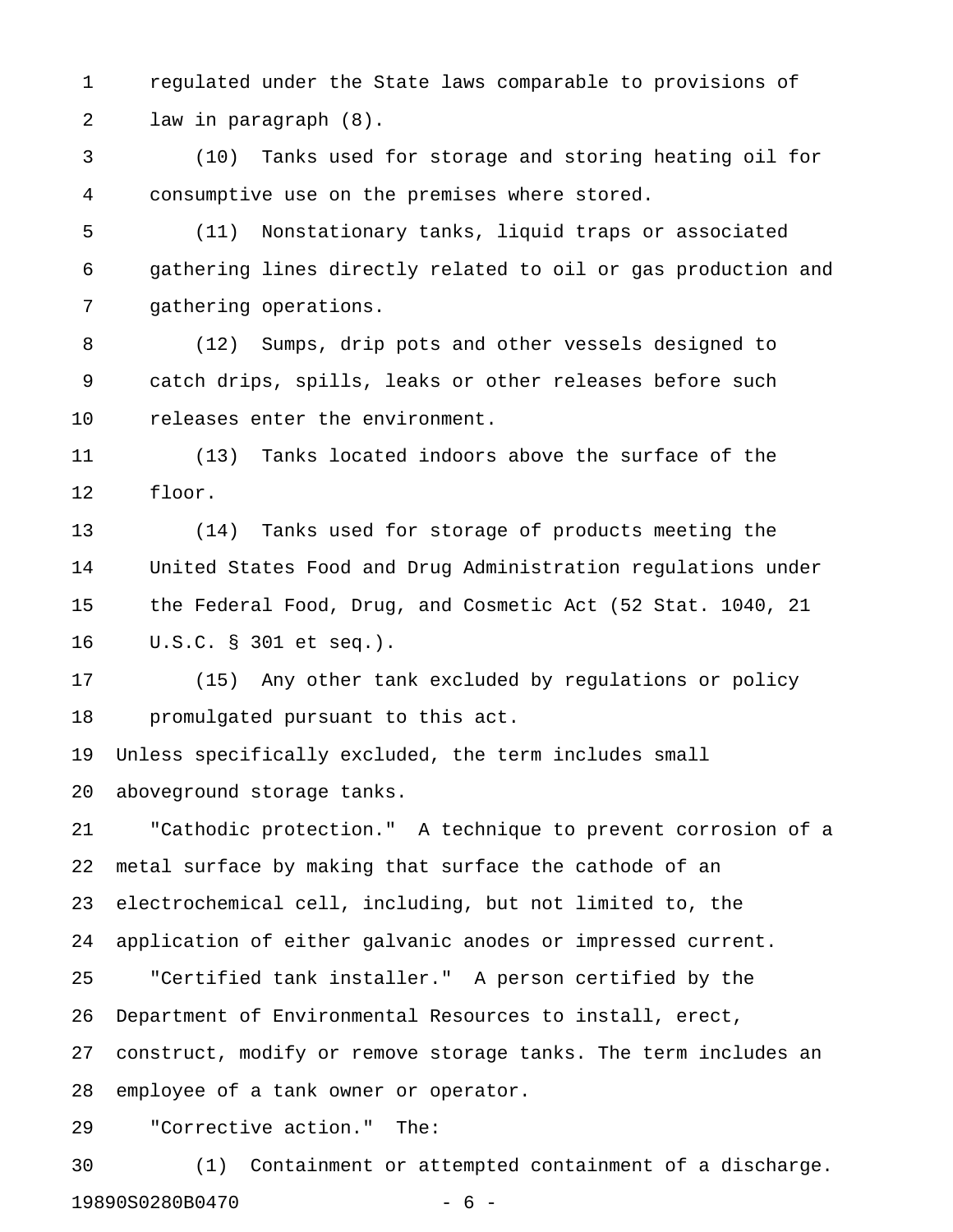1 (2) Removal or attempted removal of a discharge.

2 (3) Taking of reasonable measures to prevent or mitigate 3 damages to the public health, safety or welfare, including, 4 but not limited to, public and private property, shorelines, 5 beaches, surface waters, water columns and bottom sediments, 6 soils and other affected property, including wildlife and 7 other natural resources.

8 "Corrective action costs." All costs associated with the 9 cleanup and removal of a discharge incurred by this Commonwealth 10 or its political subdivisions or their agents with approval of 11 the Department of Environmental Resources.

12 "Department." The Department of Environmental Resources of 13 the Commonwealth.

14 "Monitoring system." A system capable of detecting leaks or 15 discharges in connection with an underground storage tank. 16 "Nonoperated tank." Any storage tank that is empty and 17 represents excess storage capacity that may be brought up to 18 standards consistent with the regulatory requirements at the 19 time the tank is brought into service.

20 "Operator." Any person in control of, or having 21 responsibility for, the daily operation of the storage tank. 22 "Owner." Any person owning a storage tank. The term shall 23 include the current owner of any underground storage tank 24 holding regulated substances on or after November 8, 1984, and 25 the owner of an underground storage tank at the time all 26 regulated substances were removed when removal occurred prior to 27 November 8, 1984.

28 "Person." Any individual, partnership, corporation, 29 association, joint venture, consortium, institution, trust, 30 firm, joint-stock company, cooperative enterprise, municipality, 19890S0280B0470 - 7 -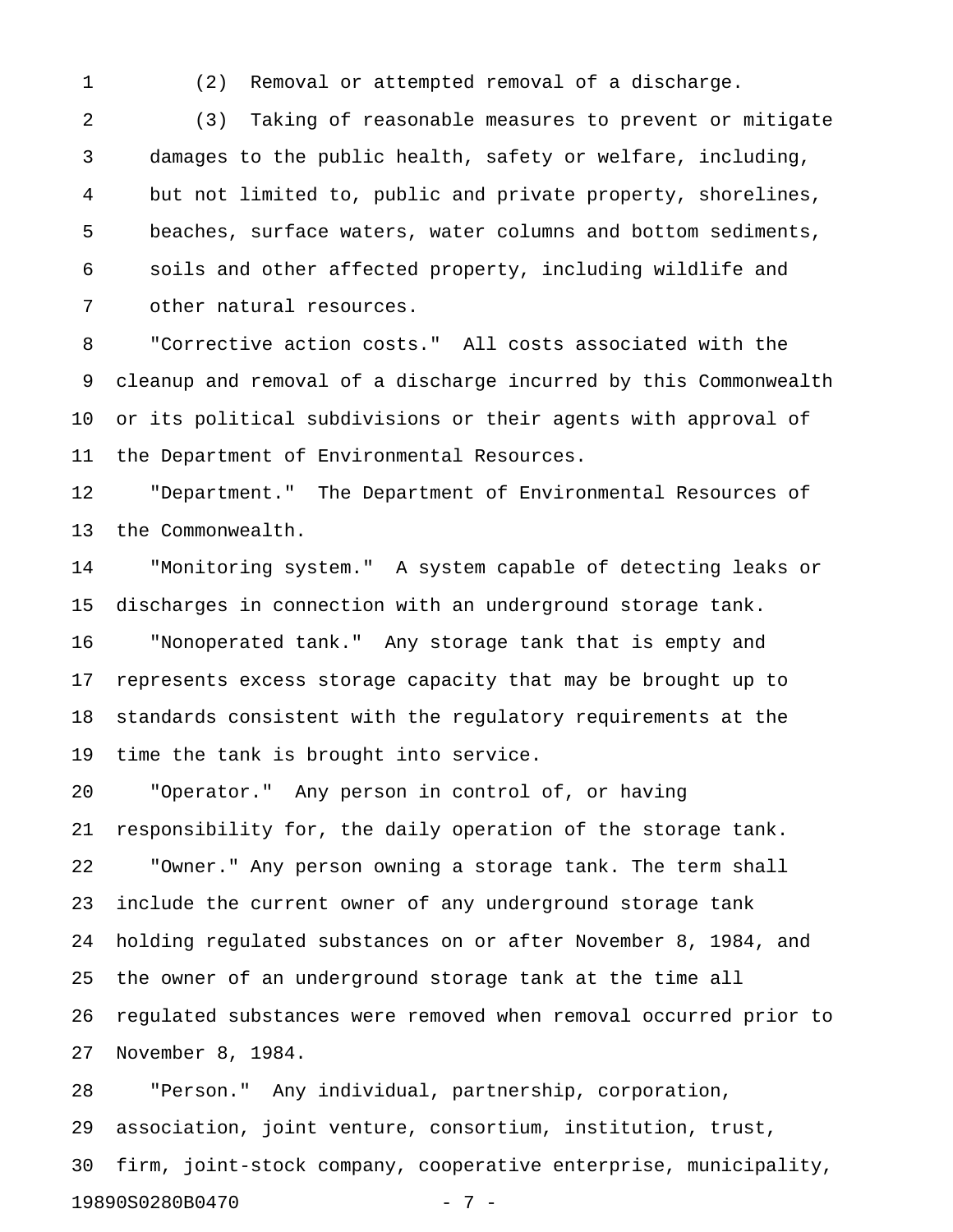1 municipal authority, Federal Government or agency, Commonwealth 2 department, agency, board, commission or authority, or any other 3 legal entity whatsoever which is recognized by law as the 4 subject of rights and duties. In any provisions of this act 5 prescribing a fine, imprisonment or penalty, or any combination 6 of the foregoing, the term "person" shall include the officers 7 and directors of any corporation or other legal entity having 8 officers and directors.

9 "Pressure vessel." A vessel used in industrial processes 10 designated to withstand pressures above 15 psig.

11 "Private tank inspector." A person certified by the 12 Department of Environmental Resources to conduct environmental 13 audits and inspections of storage tanks. A private tank 14 inspector shall not be an employee of a tank owner.

15 "Process vessel." A vessel in industrial or commercial 16 operation in which, during use, there is a mechanical, physical 17 or chemical change of the contained substances taking place. The 18 industrial or commercial process may be mixing, separating, 19 chemically altering, dehydrating, extracting, refining or 20 polishing of the substances in the tank. The term "process 21 vessel" does not include tanks used to store substances prior to 22 sale or to store feedstock prior to additional processing. 23 "Regulated substance." An element, compound, mixture, 24 solution or substance that, when released into the environment, 25 may present substantial danger to the public health, welfare or 26 the environment. The term shall include:

27 (1) Any substance defined in section 101(14) of the 28 Comprehensive Environmental Response, Compensation, and 29 Liability Act of 1980 (Public Law 96-510, 94 Stat. 2767), not 30 including any substance regulated as a hazardous waste under 19890S0280B0470 - 8 -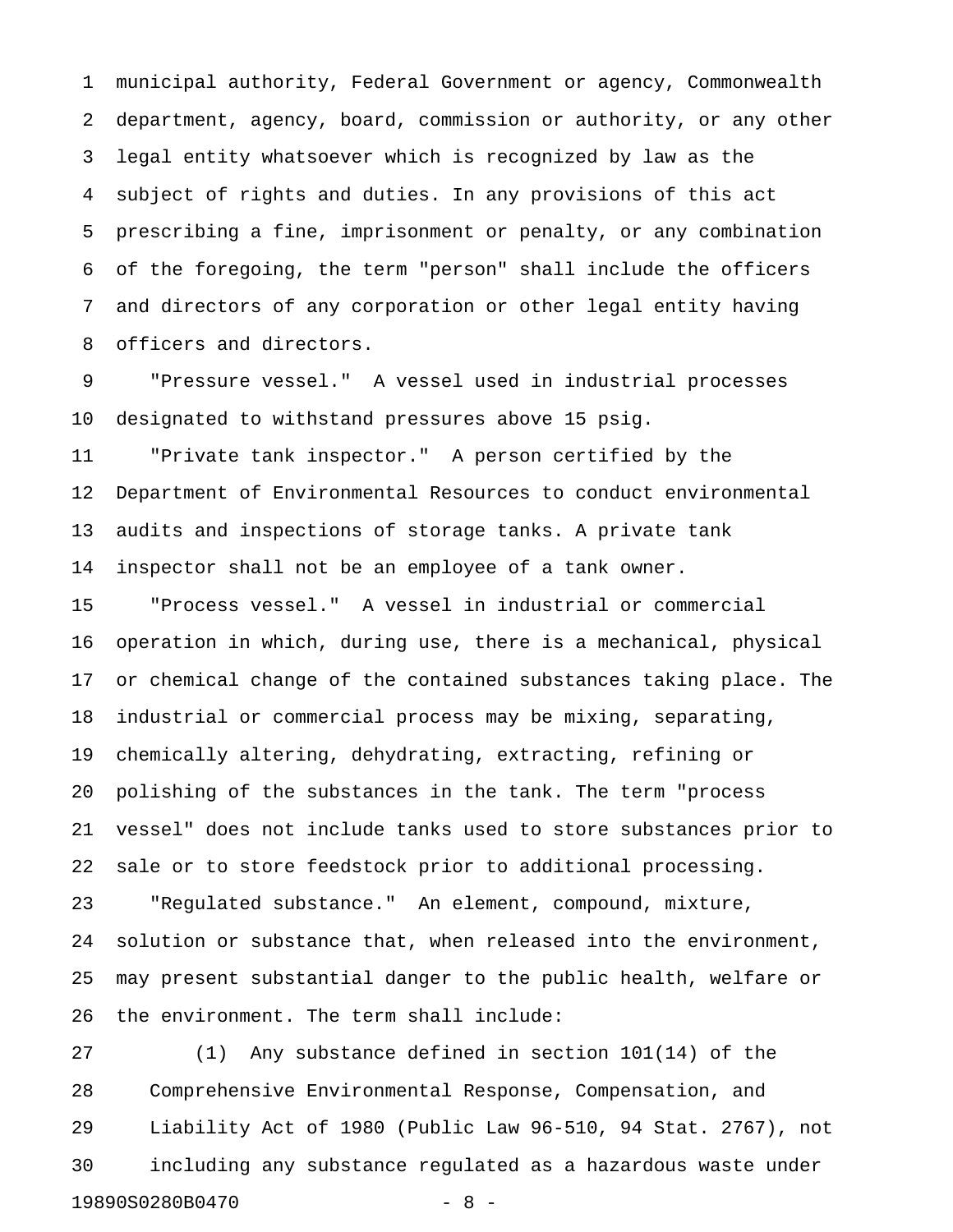1 Subtitle C of the Resource Conservation and Recovery Act of 2 1976 (Public Law 94-580, 42 U.S.C. § 6901 et seq.).

3 (2) Petroleum, including crude oil or any fraction 4 thereof, which is liquid at standard conditions of 5 temperature and pressure (60 degrees Fahrenheit and 14.7 6 pounds per square inch absolute), including, but not limited 7 to, oil, petroleum, fuel oil, oil sludge, oil refuse, oil 8 mixed with other wastes and crude oils, gasoline and 9 kerosene.

10 (3) Any other substance determined by the department by 11 regulation whose containment, storage, use or dispensing may 12 present a hazard to the public health and safety or the 13 environment.

14 The term does not include the storage or use of animal waste in 15 normal agricultural practices.

16 "Release." Any spilling, leaking, emitting, discharging, 17 escaping, leaching or disposing from a storage tank into waters 18 of this Commonwealth or subsurface soils.

19 "Secondary containment." An additional layer of impervious 20 material creating a space in which a leak of a regulated 21 substance from a storage tank may be detected before it enters 22 the environment.

23 "Secretary." The Secretary of Environmental Resources of the 24 Commonwealth.

25 "Small aboveground storage tank." Any aboveground storage 26 tank having a capacity equal to or less than 21,000 gallons. 27 "Storage tank." Any aboveground or underground storage tank 28 which is used for the storage of any regulated substance. 29 "Substantially modify." The construction, refurbishment or 30 restoration of an existing storage tank which alters the

19890S0280B0470 - 9 -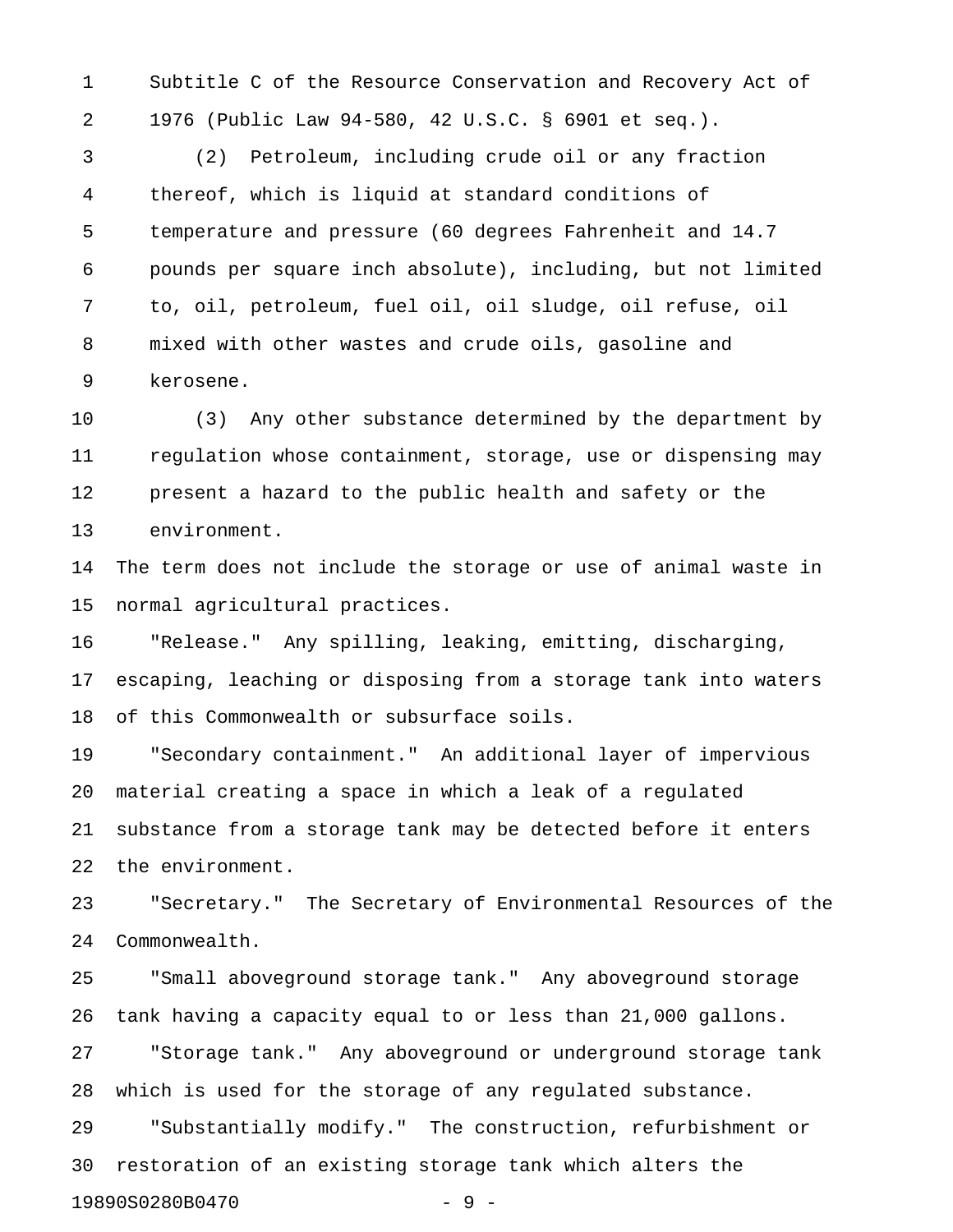1 physical integrity of the tank.

2 "Tank facility." An area in which one or more aboveground 3 storage tanks are located, excluding small aboveground storage 4 tanks.

5 "Underground storage tank." Any one or combination of 6 underground tanks (including underground pipes connected 7 thereto) which are used to contain an accumulation of regulated 8 substances, and the volume of which (including the volume of the 9 underground pipes connected thereto) is 10% or more beneath the 10 surface of the ground. This definition and regulations 11 promulgated under this act shall not include:

12 (1) Farm or residential tanks of 1,100 gallons or less 13 capacity used for storing motor fuel for noncommercial 14 purposes.

15 (2) Tanks used for storing heating oil for consumptive 16 use on the premises where stored.

17 (3) Septic tanks.

18 (4) A pipeline facility (including gathering lines) 19 regulated under:

20 (i) The Natural Gas Pipeline Safety Act of 1968 21 (Public Law 90-481, 82 Stat. 720).

22 (ii) The Hazardous Liquid Pipeline Safety Act of 23 1979 (Public Law 96-129, 93 Stat. 1003).

24 (5) An interstate or intrastate pipeline facility 25 regulated under State laws comparable to the provisions of 26 law in paragraph (4).

27 (6) Surface impoundments, pits, ponds or lagoons.

28 (7) Storm water or wastewater collection systems.

29 (8) Flow-through process tanks.

30 (9) Liquid traps or associated gathering lines directly 19890S0280B0470 - 10 -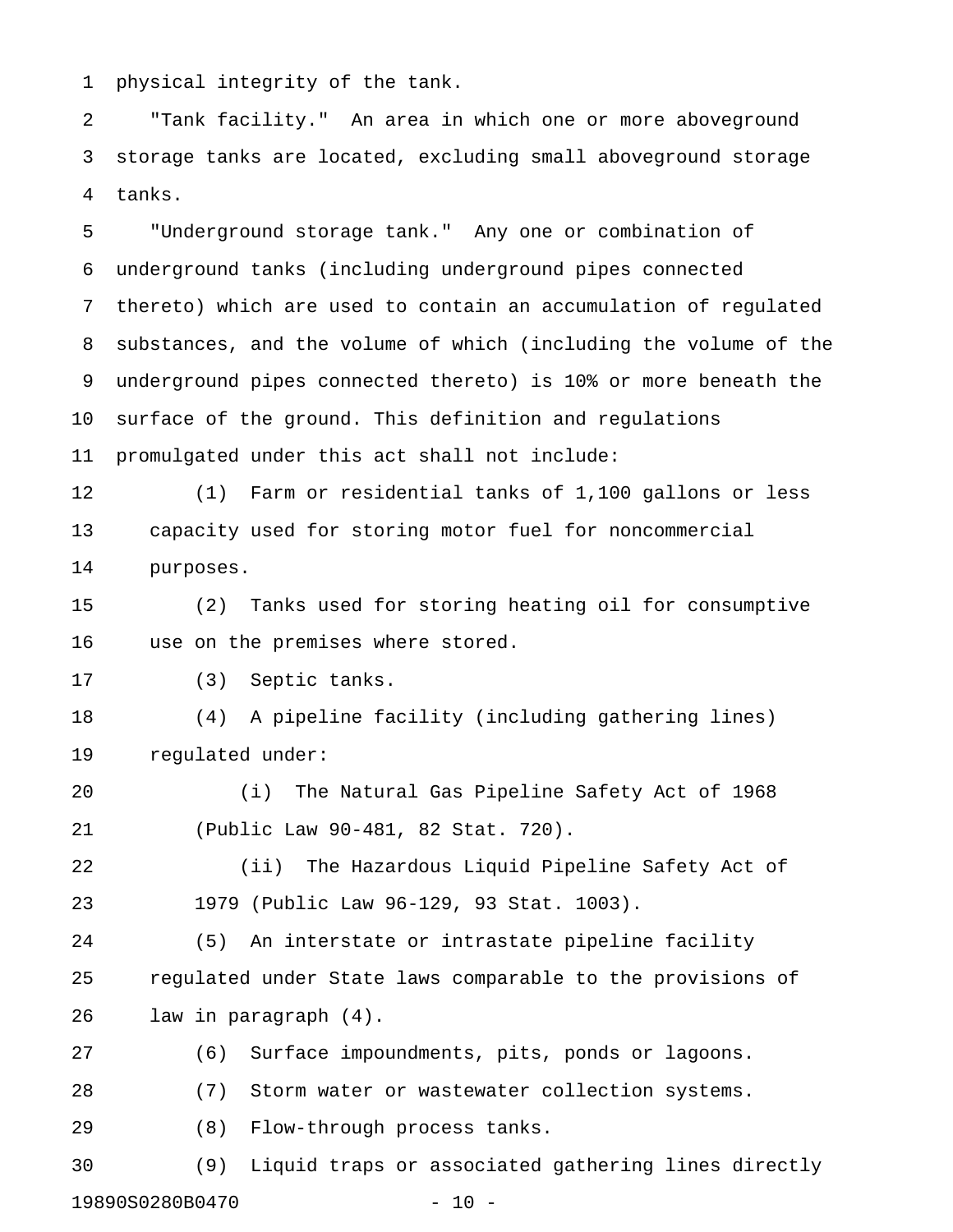1 related to oil or gas production and gathering operations.

2 (10) Storage tanks situated in an underground area (such 3 as a basement, cellar, mine working, drift, shaft or tunnel) 4 if the storage tank is situated upon or above the surface of 5 the floor.

6 (11) Any underground storage tank system whose capacity 7 is 110 gallons or less.

8 Section 104. Construction.

9 This act and the regulations promulgated under this act shall 10 be liberally construed in order to fully protect the public 11 health, welfare and safety of the residents of this 12 Commonwealth.

13 Section 105. API.

14 A reference in this act to "API" in relation to publications 15 shall be deemed to be a reference to the appropriate technical 16 publication, including appendices, of the American Petroleum 17 Institute.

#### 18 CHAPTER 3

19 STORAGE TANK PROTECTION PROGRAM

20 Section 301. Establishment of program.

21 (a) Authority.--The department shall establish, implement 22 and administer a comprehensive program for storage tank 23 protection by providing for regulation of the installation, 24 location, removal and closure of storage tanks and establishing 25 an inventory review procedure and inspection program to insure 26 the structural integrity of existing and new storage tanks. 27 (b) Rules and regulations for aboveground and underground 28 storage tanks.--The department shall develop separate regulatory 29 programs pursuant to provisions of sections 310 and 311 30 governing underground storage tanks and aboveground storage 19890S0280B0470 - 11 -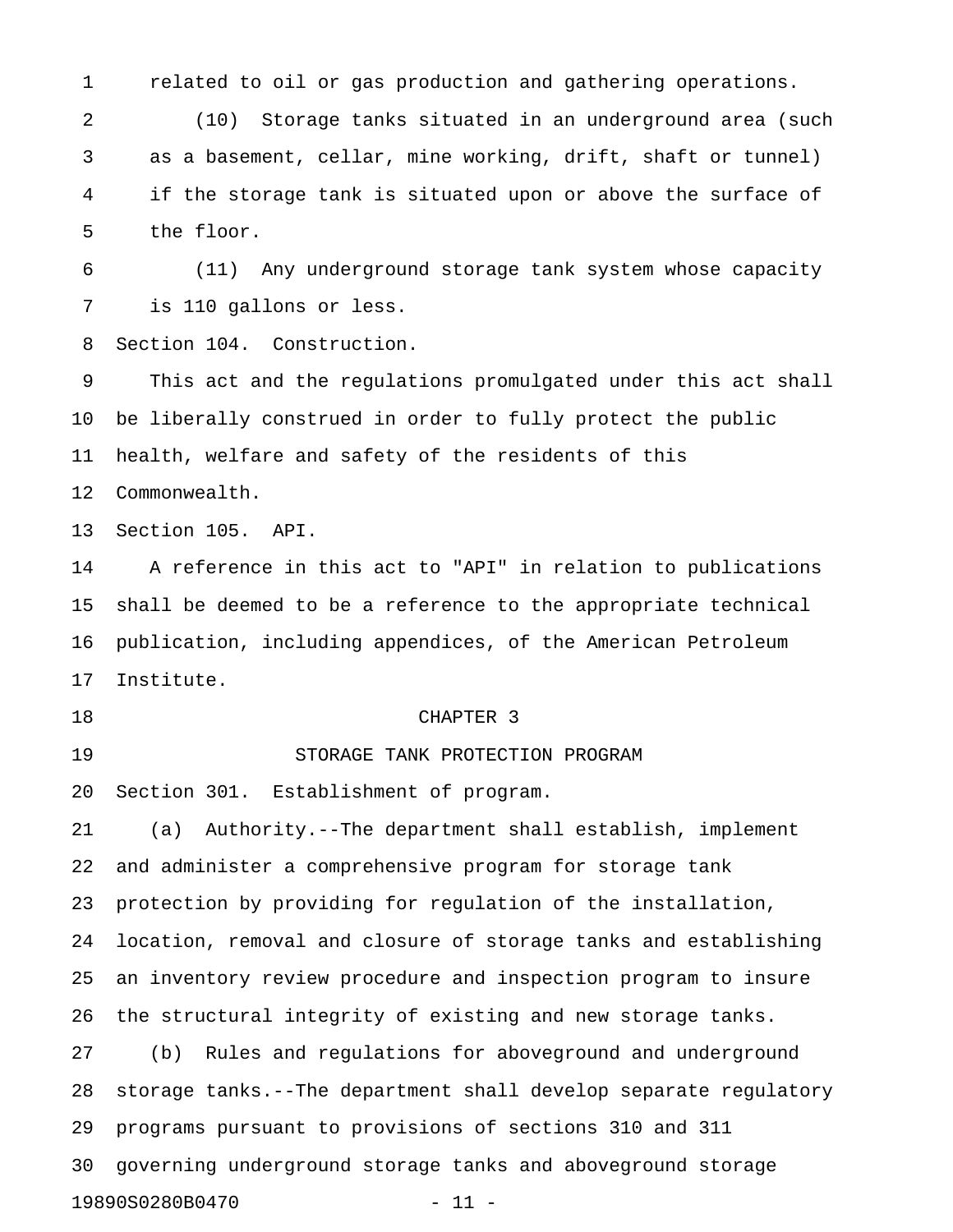1 tanks. Regulations governing underground storage tanks as 2 proposed by the department and adopted by the Environmental 3 Quality Board, shall be no more stringent than rules and 4 regulations adopted by the Federal Environmental Protection 5 Agency. The department shall develop regulations which are based 6 on industry practices and standards as embodied in the existing 7 regulations governing aboveground and underground storage tanks. 8 Section 302. Aboveground storage tank permits.

9 (a) General rule.--Except as provided in section 305, no 10 person shall own, construct, operate, renovate, install, replace 11 or substantially modify an aboveground storage tank unless 12 authorized by the department through policies, rules or 13 regulations or by obtaining a permit from the department and 14 such person has paid the necessary fees required by this act. 15 (b) Amended permits.--The owner or operator of an 16 aboveground storage tank shall apply to the department for an 17 amended permit whenever any one of the following factors occurs:

18 (1) A significant change in the location, construction, 19 reconstruction or operation of a permitted aboveground 20 storage tank. For the purpose of this subsection, significant 21 change shall be defined as the disassembly and relocation of 22 the aboveground storage tank from one site to another site.

23 (2) The removal of a permitted aboveground storage tank. 24 (c) Application content.--Applications for aboveground 25 storage tank permits shall be submitted, in writing, by a 26 certified tank installer, to the department in such form and 27 with such accompanying data as shall be prescribed by 28 regulations, and shall include, to the extent that a good faith 29 effort has been made by the applicant, but not be limited to, a 30 map identifying the exact location of the tank; a description of 19890S0280B0470 - 12 -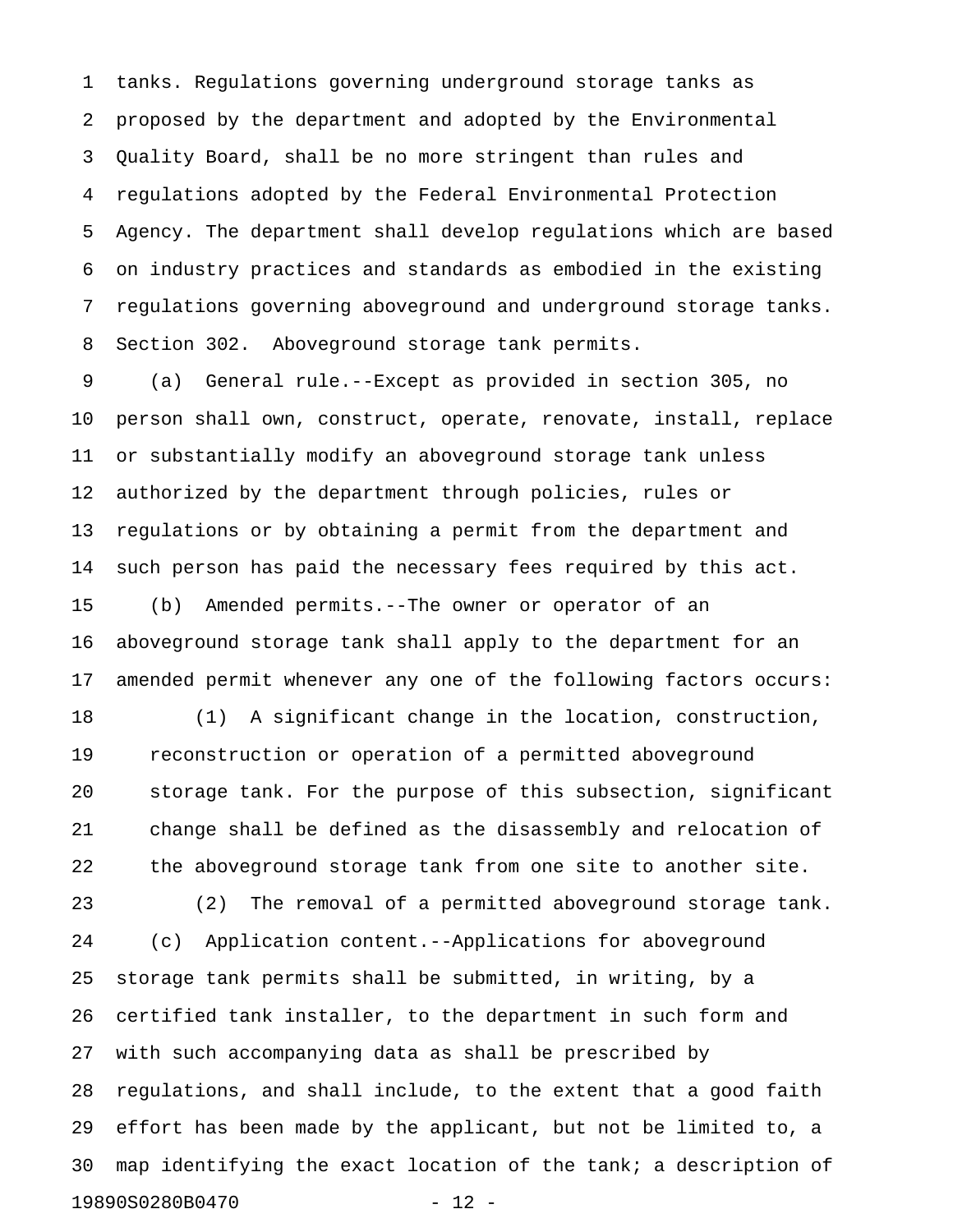1 the construction of the tank, including the material out of 2 which the tank is constructed; the age and manufacturer of the 3 tank; the design of the storage tank facilities, including any 4 pumping, venting, secondary containment system and safety 5 equipment; the products to be stored in the tank; and the 6 location of the facility relative to surface water. The 7 department shall have the authority to deny permits, or include 8 in each permit general and specific conditions to insure the 9 proper operation of the aboveground storage tank.

10 (d) Review of applications.--The department shall make a 11 determination regarding whether an application is reasonably 12 complete within 45 days of the filing of an application with the 13 department and shall identify all areas in which an application 14 is incomplete when issuing a notice of deficiency. The 15 department shall review any amended application filed in 16 response to a notice of deficiency within 30 days of the filing 17 of the amended application with the department. Nothing in this 18 section shall prohibit the department and the applicant from 19 agreeing to extend any deadline for action provided by this 20 section. Nothing in this section shall prohibit the department 21 from requesting and accepting supplemental information, 22 explanations and clarifications regarding the content of an 23 application prior to the deadline for department action.

24 (e) Permit fee.--Each application shall be accompanied by a 25 permit fee as established by regulations under section 311 of 26 this act.

27 (f) Transfer of permit.--Written approval by the department 28 is required for the transfer of permits.

29 (g) Renewal of permit.--A permit to operate an aboveground 30 storage tank shall be renewed every ten years.

19890S0280B0470 - 13 -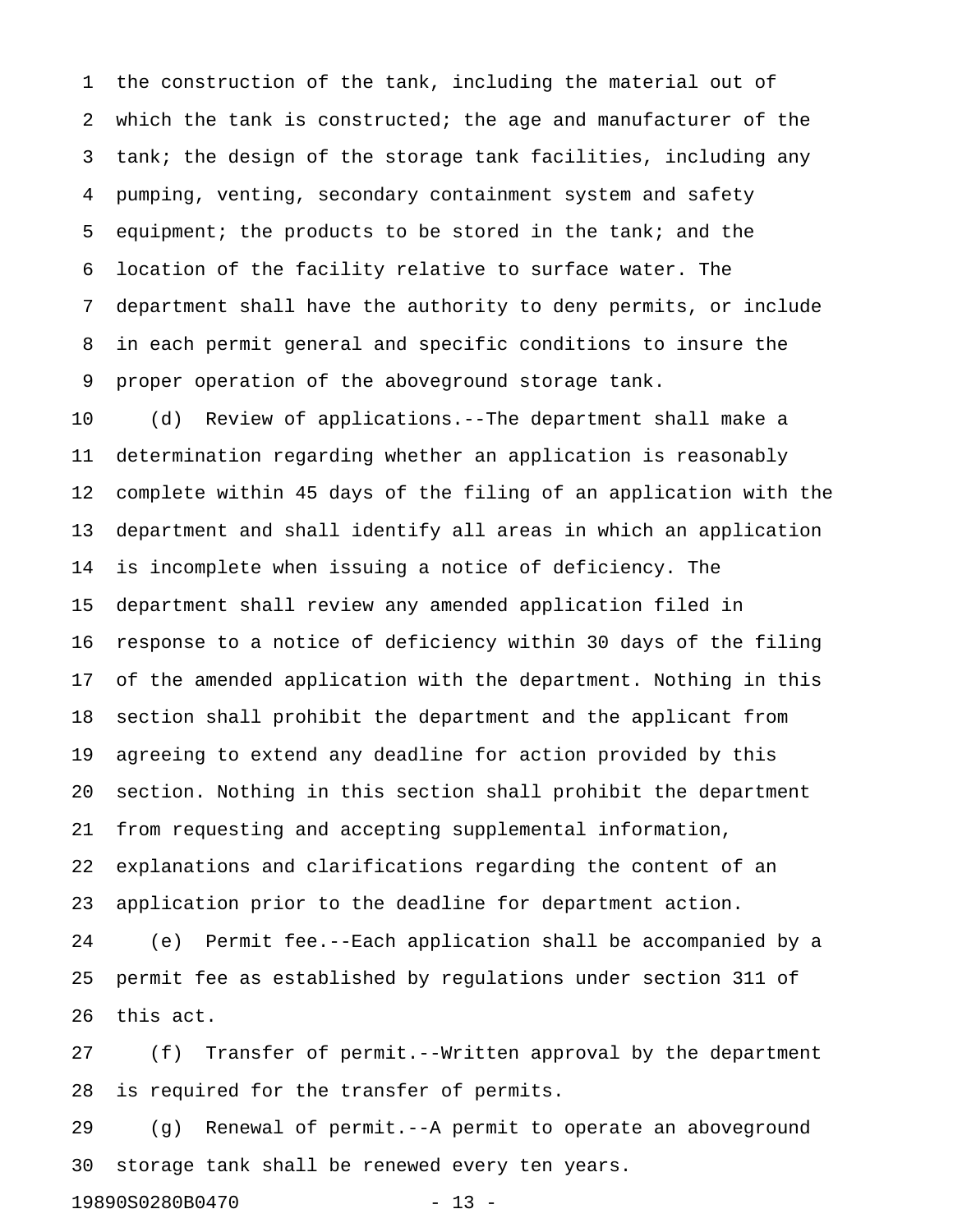1 (h) Inspections.--The department shall require tanks to be 2 inspected prior to operation and periodically thereafter. 3 Section 303. Small aboveground storage tanks.

4 (a) General rule.--Except as provided in section 305, no 5 person shall own, construct, operate, renovate, install, replace 6 or substantially modify any small aboveground storage tank 7 unless authorized by the department through policies, rules or 8 regulations or by obtaining a permit and such person has paid 9 the necessary fees required under this act.

10 (b) Application submittal.--The permit application or other 11 department-approved application for the installation of a small 12 aboveground storage tank after the effective date of this act 13 shall be submitted by a certified tank installer prior to 14 installation of the tank.

15 (c) Application content.--Applications for a small 16 aboveground storage tank shall be submitted, in writing, to the 17 department in such a form and with such accompanying data as 18 shall be prescribed by regulation, and shall include, to the 19 extent a good faith effort has been made by the applicant, but 20 not be limited to, a description of the construction of the 21 tank, including the material out of which the tank is 22 constructed; the age and manufacturer of the tank; the design of 23 the storage tank facilities, including any pumping, venting, 24 secondary containment and safety equipment; and the products to 25 be stored in the tank.

26 (d) Review of applications.--An application submitted by a 27 certified tank installer is deemed approved by the department 28 unless the department disapproves the application within ten 29 days of submittal. The department shall review any amended 30 application filed in response to a notice of deficiency within 19890S0280B0470 - 14 -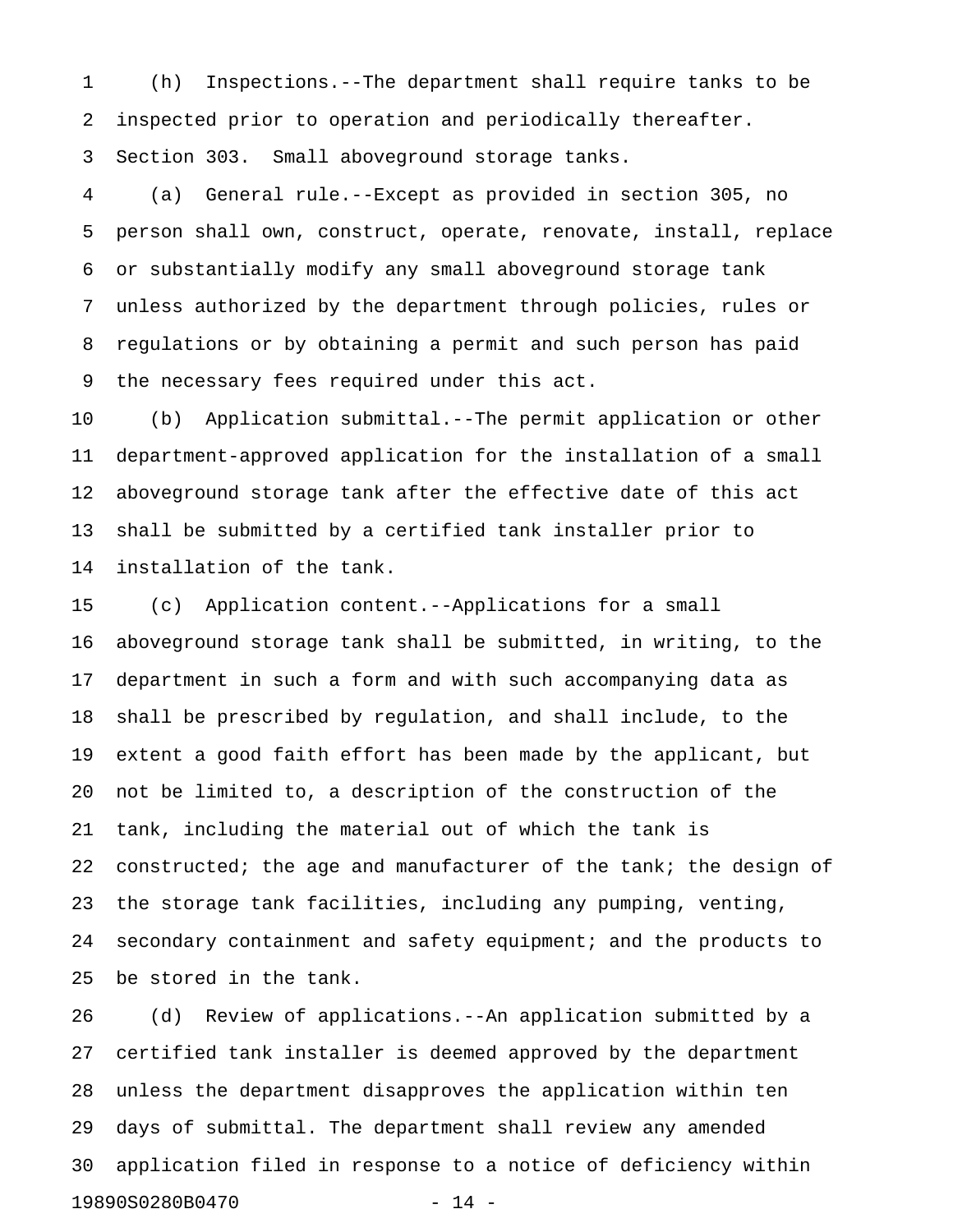1 ten days of the filing of the amended application with the 2 department. Nothing in this section shall prohibit the 3 department and the applicant from agreeing to extend any 4 deadline for action provided by this section. Nothing in this 5 section shall prohibit the department from requesting and 6 accepting supplemental information, explanations and 7 clarifications regarding the content of an application prior to 8 the deadline for department action.

9 (e) Permit fee.--Each application shall be accompanied by a 10 permit fee as established under section 311 of this act.

11 (f) Transfer of permit.--Written approval by the department 12 is required for the transfer of permits.

13 (g) Inspections.--The department shall require tanks to be 14 inspected prior to operation and periodically thereafter.

15 Section 304. Underground storage tank permits.

16 (a) General rule.--Except as provided for in section 305, no 17 person shall own, construct, operate, renovate, install, replace 18 or substantially modify any underground storage tank unless 19 authorized by the department through department policies, rules 20 or regulations or by obtaining a permit and such person has paid 21 the necessary fees required under this act.

22 (b) Application submitted.--The permit application or other 23 department-approved application for the installation of any 24 underground storage tank after the effective date of this act 25 shall be submitted by a certified tank installer prior to 26 installation of the tank.

27 (c) Application content.--Applications for underground 28 storage tank shall be submitted, in writing, to the department 29 in such form and with such accompanying data as shall be 30 prescribed by regulation, and shall include, to the extent that 19890S0280B0470 - 15 -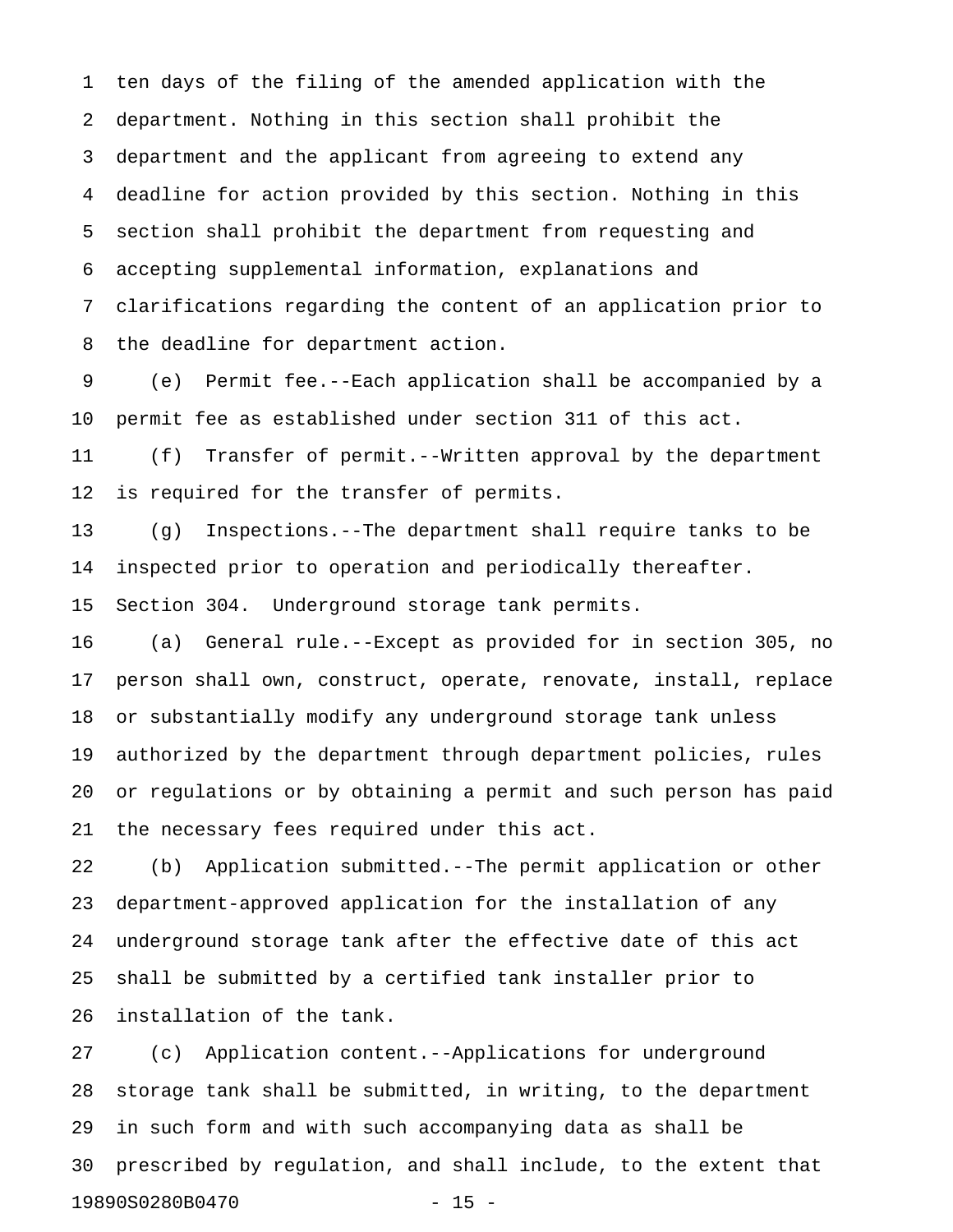1 a good faith effort has been made by the applicant, but not be 2 limited to, a description of the construction of the tank, 3 including the material out of which the tank is constructed; the 4 age and manufacturer of the tank; installation procedures; and 5 safety equipment and leak detection system. The department shall 6 have the authority to deny applications or include in each 7 application general and specific conditions based on promulgated 8 regulations to insure that any new underground storage tank and 9 existing underground storage tank meet the Federal requirements 10 and deadlines for tank construction.

11 (d) Review of applications.--An application submitted by a 12 certified tank installer is deemed approved by the department 13 unless the department disapproves the application within ten 14 days of submission. The department shall review any amended 15 application filed in response to a notice of deficiency within 16 ten days of the filing of the amended application with the 17 department. Nothing in this section shall prohibit the 18 department and the applicant from the agreeing to extend any 19 deadline for action provided by this section. Nothing in this 20 section shall prohibit the department from requesting and 21 accepting supplemental information, explanations and 22 clarifications regarding the content of an application prior to 23 the deadline for department action.

24 (e) Permit fee.--Each application shall be accompanied by a 25 permit fee as established under section 311 of this act.

26 (f) Transfer of permit.--Written approval by the department 27 is required for the transfer of permits.

28 (g) Inspections.--The department shall require tanks to be 29 inspected prior to operation and periodically thereafter.

30 Section 305. Operation under existing permits.

19890S0280B0470 - 16 -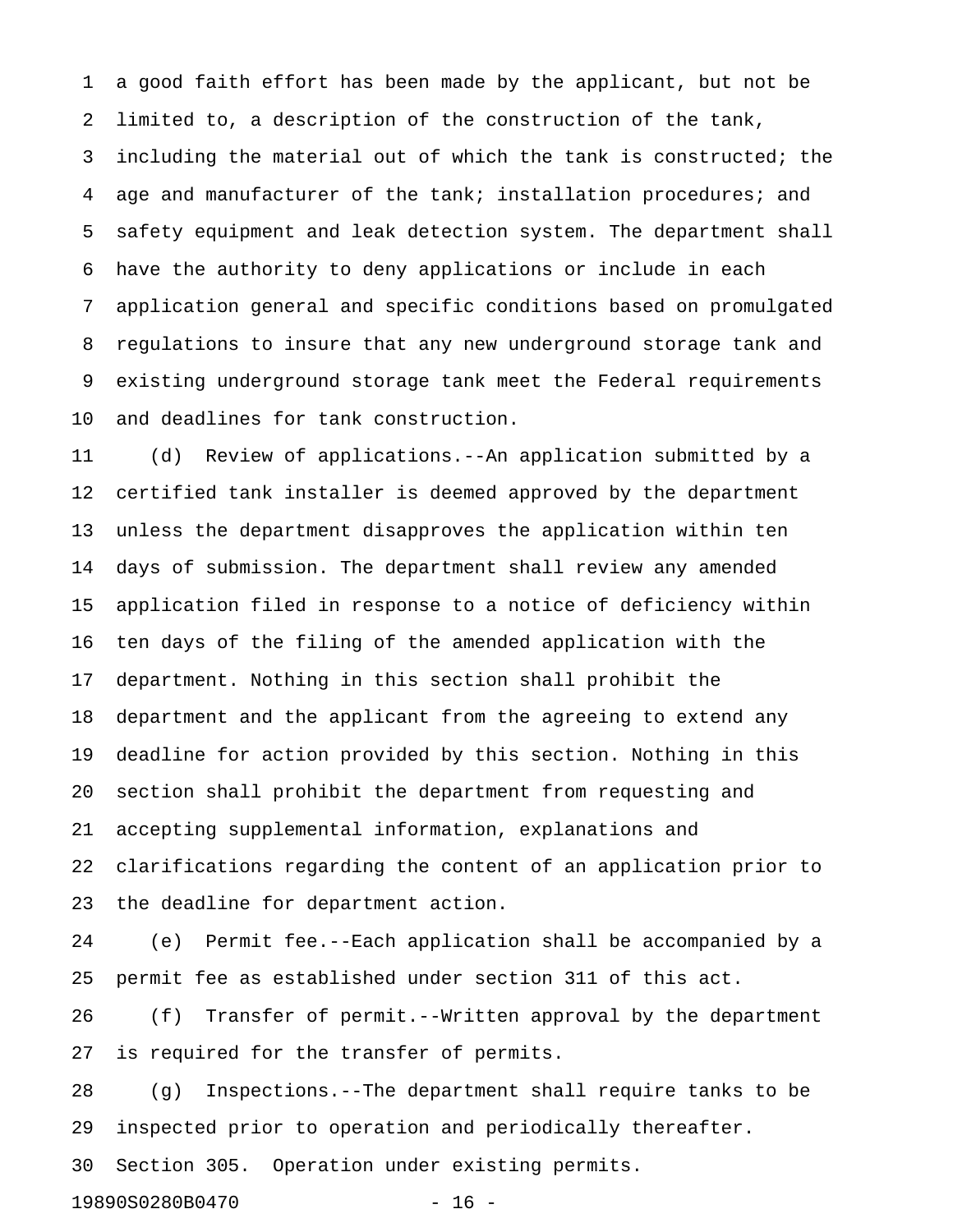1 (a) General rule.--The provisions of sections 302(a), 303(a) 2 and 304(a) shall not apply to any person who was issued a valid 3 aboveground storage tank permit or a valid underground storage 4 tank permit by the State Fire Marshal under 37 Pa. Code Ch. 11 5 (relating to preliminary provisions) or 13 (relating to storage 6 and use) or by a local fire marshal in a city of the first class 7 under the act of June 8, 1911 (P.L.705, No.281), entitled "An 8 act creating the office of Fire Marshal, to be attached to the 9 Department of Public Safety in cities of the first class; 10 prescribing his duties and powers; and providing penalties for 11 violations of the provisions of the act; and providing for the 12 method of appointment, compensation, and for the maintenance of 13 his office," or a fire marshal in a county of the second class 14 under the act of July 28, 1953 (P.L.723, No.230), known as the 15 Second Class County Code, if the person holding that permit 16 fully complies with subsection (b).

17 (b) Repermitting.--

18 (1) Within two years of the effective date of this act, 19 every person issued a permit under subsection (a) for any 20 aboveground storage tank, including a small aboveground 21 storage tank, which is certified by that person to be ten 22 years of age or older shall apply to the department for a new 23 permit.

24 (2) Within three years of the effective date of this 25 act, every person issued a permit under subsection (a) for 26 any aboveground storage tank, including a small aboveground 27 storage tank, which is certified by that person to be less 28 than ten years of age shall apply to the department for a new 29 permit.

30 Section 306. Registration of aboveground and underground 19890S0280B0470 - 17 -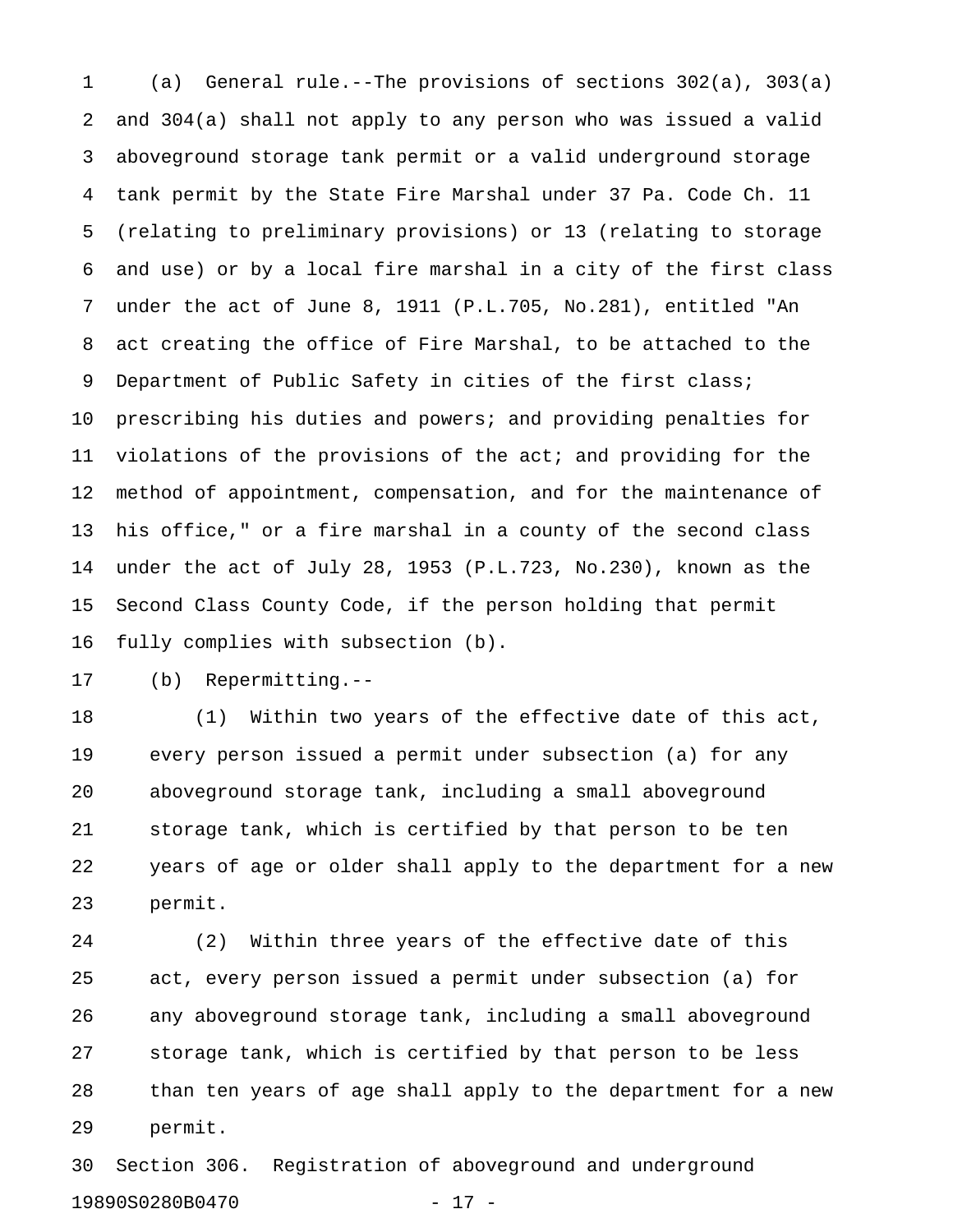#### 1 storage tanks.

2 (a) Existing aboveground storage tanks.--The owner of an 3 existing aboveground storage tank shall, within one year of the 4 effective date of this act, register each aboveground storage 5 tank with the department.

6 (b) New aboveground storage tanks.--The owner of any 7 aboveground storage tanks constructed after the effective date 8 of this act shall register the aboveground storage tank with the 9 department in addition to obtaining a permit under section 302. 10 (c) New underground storage tanks.--The owner of any new 11 underground storage tank shall register said tank with the 12 department upon applying for a permit under section 304.

13 (d) Existing underground storage tanks.--The owner of any 14 existing underground storage tank that has not registered that 15 tank with the department pursuant to Subtitle I of the Resource 16 Conservation and Recovery Act of 1976 (Public Law 94-580, 42 17 U.S.C. § 6901 et seq.) shall register said tank with the 18 department within 60 days of the effective date of this act. The 19 owner of any underground storage tank already registered with 20 the department pursuant to Federal law shall renew the 21 registration within one year of the effective date of this act 22 and comply with subsection (g) with regard to subsequent 23 registration renewals.

24 (e) Registration forms.--The department shall continue to 25 use the existing underground storage tank registration as 26 required by Federal law. The registration form for aboveground 27 storage tanks, including small aboveground storage tanks, shall 28 be substantially similar to the underground storage tank 29 registration form.

30 (f) Initial registration fees.--Until such time that 19890S0280B0470 - 18 -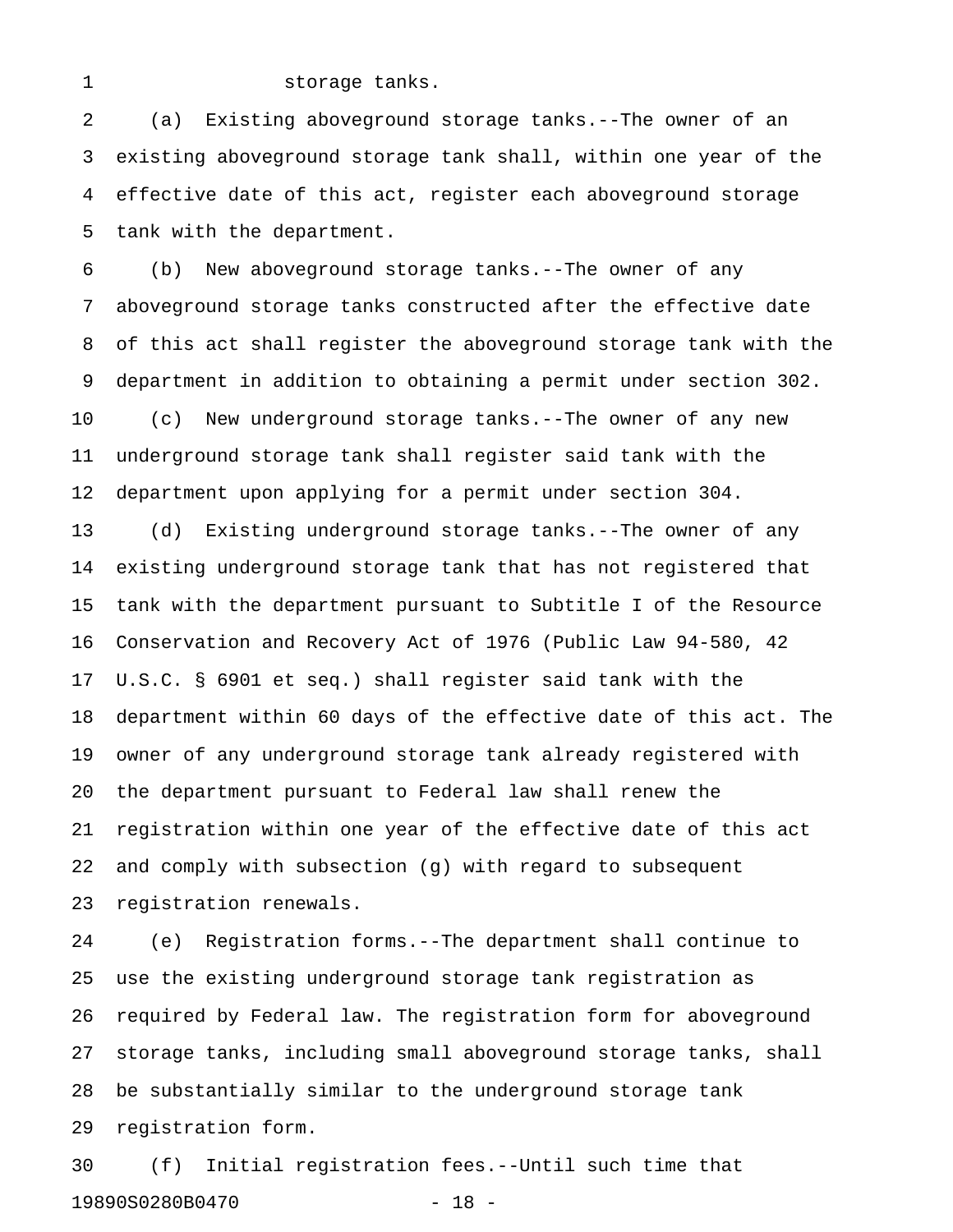1 regulations on registration fees are promulgated under section 2 311, each registration application shall be accompanied with a 3 registration fee that shall be \$600 for each aboveground storage 4 tank, \$300 for each small aboveground storage tank and \$50 for 5 each underground storage tank.

6 (g) Renewal.--Each registration issued under this section 7 shall be renewed every three years as determined from the date 8 of the last registration, except underground tanks which shall 9 be renewed annually. Renewals shall continue until the time that 10 the department receives written notification from the owner that 11 the storage tank has been permanently closed.

12 Section 307. Inspection of aboveground storage tanks.

13 (a) General rule.--The department shall have the authority 14 to inspect all aboveground storage tanks in accordance with 15 procedures and standards promulgated by the department.

16 (b) Inspection report.--As a condition to operate any 17 permitted storage tank, including aboveground storage tanks, the 18 permittee shall maintain records and complete an annual report 19 form as prescribed by the Environmental Quality Board which will 20 include, but not be limited to, the following information:

21 (1) The results of the most recent hydrostatic test. 22 (2) Any changes outside the permitted usage of the 23 system.

24 (3) Any changes in the monitoring program.

25 (4) Any unaccounted inventory occurrences.

26 (c) Aboveground storage tank testing requirements.--Any 27 owner of an aboveground storage tank, excluding a small 28 aboveground storage tank, shall conduct a hydrostatic test on 29 new aboveground storage tanks or substantially modified 30 aboveground storage tanks. Each existing aboveground storage 19890S0280B0470 - 19 -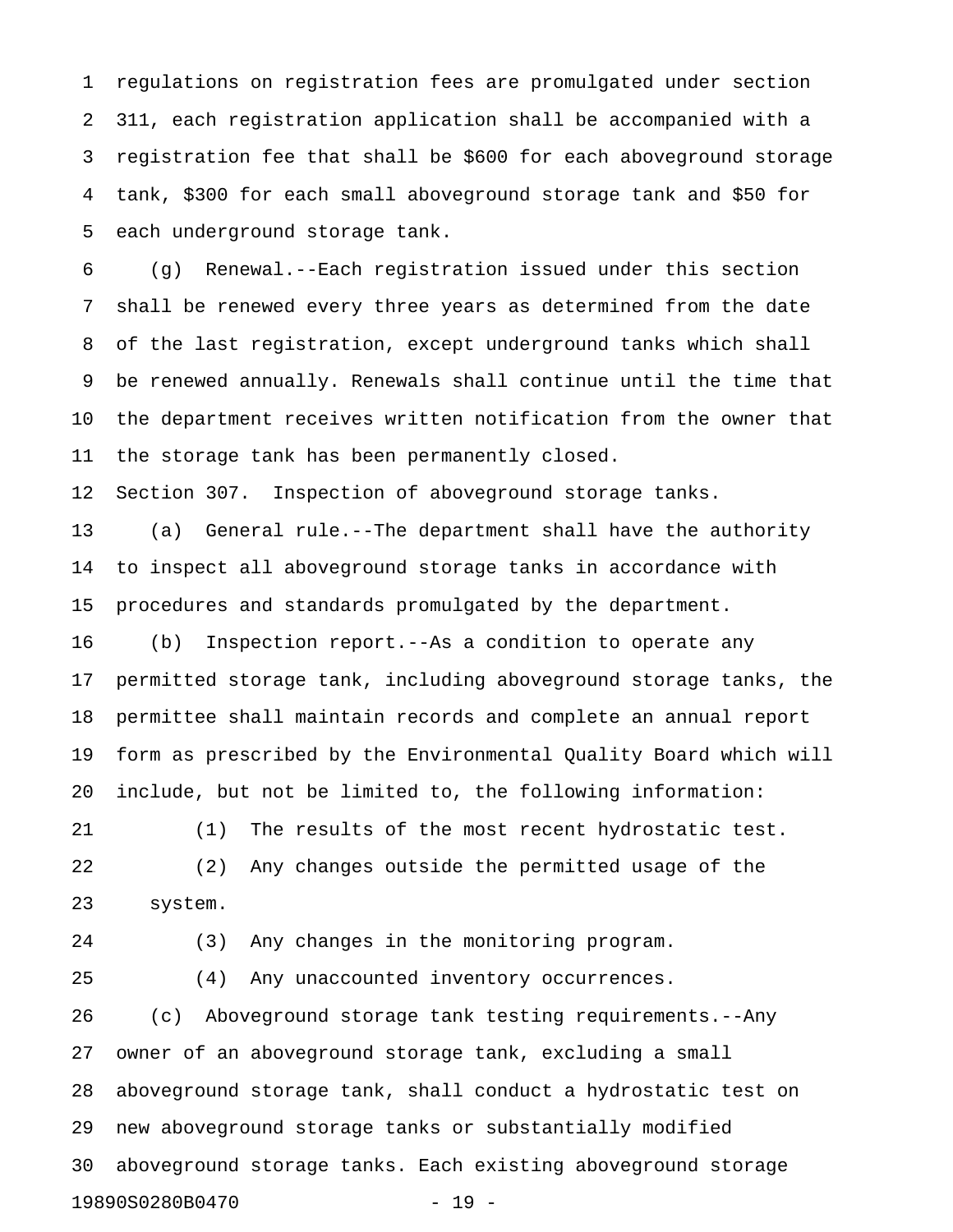1 tank, excluding a small aboveground storage tank, shall undergo 2 an out-of-service inspection at least once every ten years.

3 Section 308. Inspection and inventory records of underground 4 storage tanks.

5 (a) General rule.--The department shall have the authority 6 to inspect all underground tanks in accordance with procedures 7 and standards set forth in department regulations.

8 (b) Inventory records.--The owner or operator of any 9 underground storage tanks shall maintain inventory records for 10 each underground storage tank which shall be maintained at the 11 site of the facility for at least one year.

12 (c) Monitoring systems.--The owner or operator of an 13 underground storage tank shall install, maintain and operate 14 monitoring systems in accordance with manufacturer's 15 requirements and department regulations.

16 Section 309. Certification of storage tank installers and

17 **private tank inspectors.** 

18 The department shall have the authority to establish a 19 certification system for tank installers and private tank 20 inspectors by regulation. The department is authorized to 21 certify through training and testing programs and shall also be 22 empowered to revoke or suspend the certification of a tank 23 installer or private tank inspector pursuant to regulations 24 promulgated under section 311. Any certification issued by the 25 department under this section shall be valid for a period of 26 five years.

27 Section 310. Small operator assistance program for underground 28 storage tanks.

29 The department shall establish, implement and administer a 30 small operator assistance program within 180 days of the 19890S0280B0470 - 20 -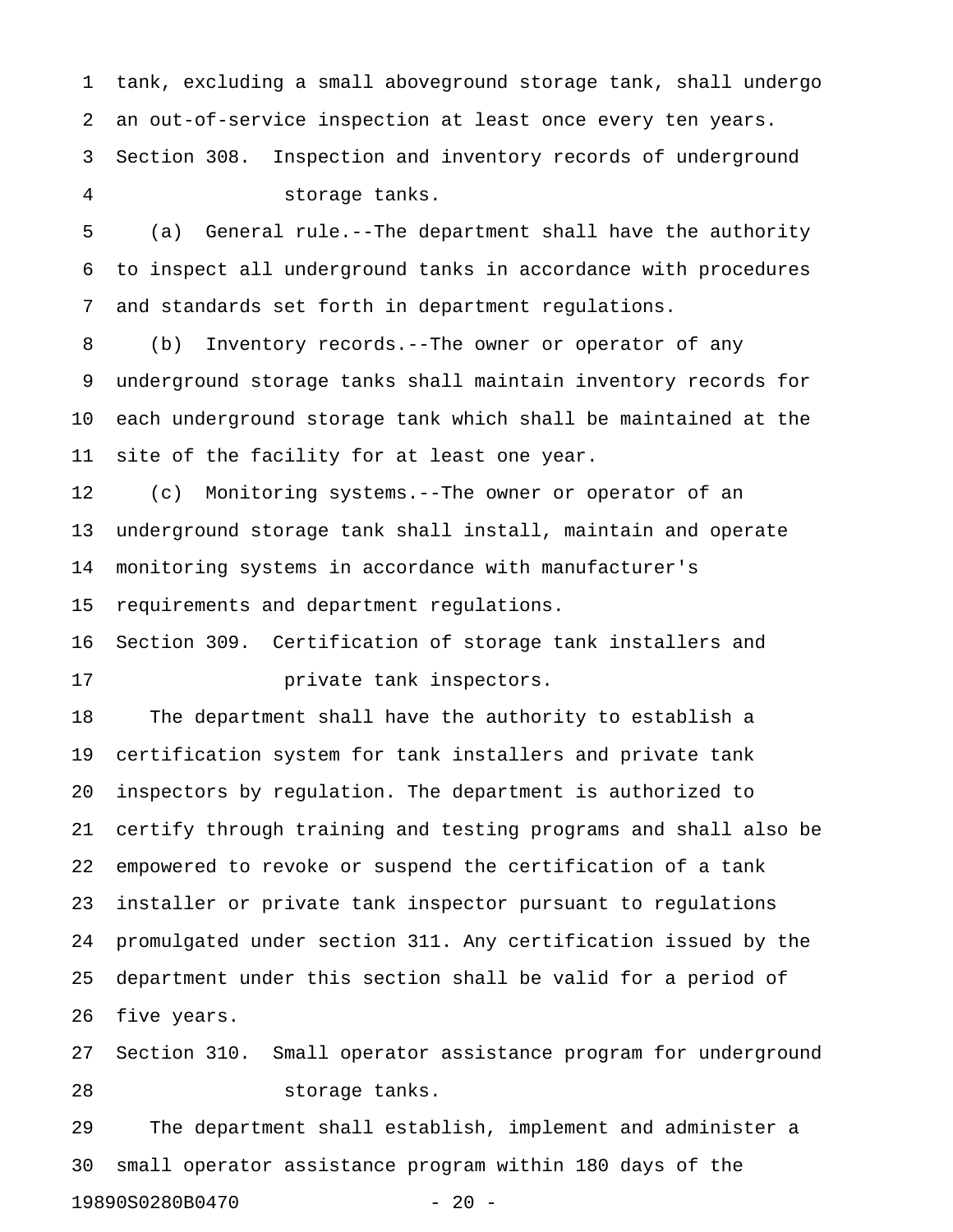1 effective date of this act. The small operator assistance 2 program shall provide information on compliance with this act 3 and other technical assistance to small operators located in 4 rural areas who pump, on a monthly basis, less than 3,000 5 gallons retail motor fuel sales.

6 Section 311. Environmental Quality Board.

7 (a) Rules and regulations.--The Environmental Quality Board 8 shall have the power and its duty shall be to review the 9 existing regulations governing storage tanks and adopt rules and 10 regulations governing the location, siting, installation, 11 operation, monitoring, classification and permitting of storage 12 tanks as it deems necessary for the implementation of this act. 13 The Environmental Quality Board shall, in developing 14 regulations, use the recommendations and standard procedures 15 developed by the American Petroleum Institute, American Society 16 of Testing and Materials, National Association of Corrosion 17 Engineers, National Fire Protection Association, and 18 Underwriters Laboratories. Until the Environmental Quality Board 19 adopts rules and regulations:

20 (1) The existing regulations governing the location, 21 siting, installation and operation, monitoring and permitting 22 of storage tanks set forth at 37 Pa. Code Chs. 11 (relating 23 to preliminary provisions) and 13 (relating to storage and 24 use) shall remain in effect.

25 (2) No person shall install a new or reconstructed 26 aboveground storage tank or modify an aboveground storage 27 tank unless the tank meets all applicable technical 28 requirements set forth by the American Petroleum Institute in 29 the following (including any appendices):

30 (i) API-12B - Bolted Tanks for Storage of Production 19890S0280B0470 - 21 -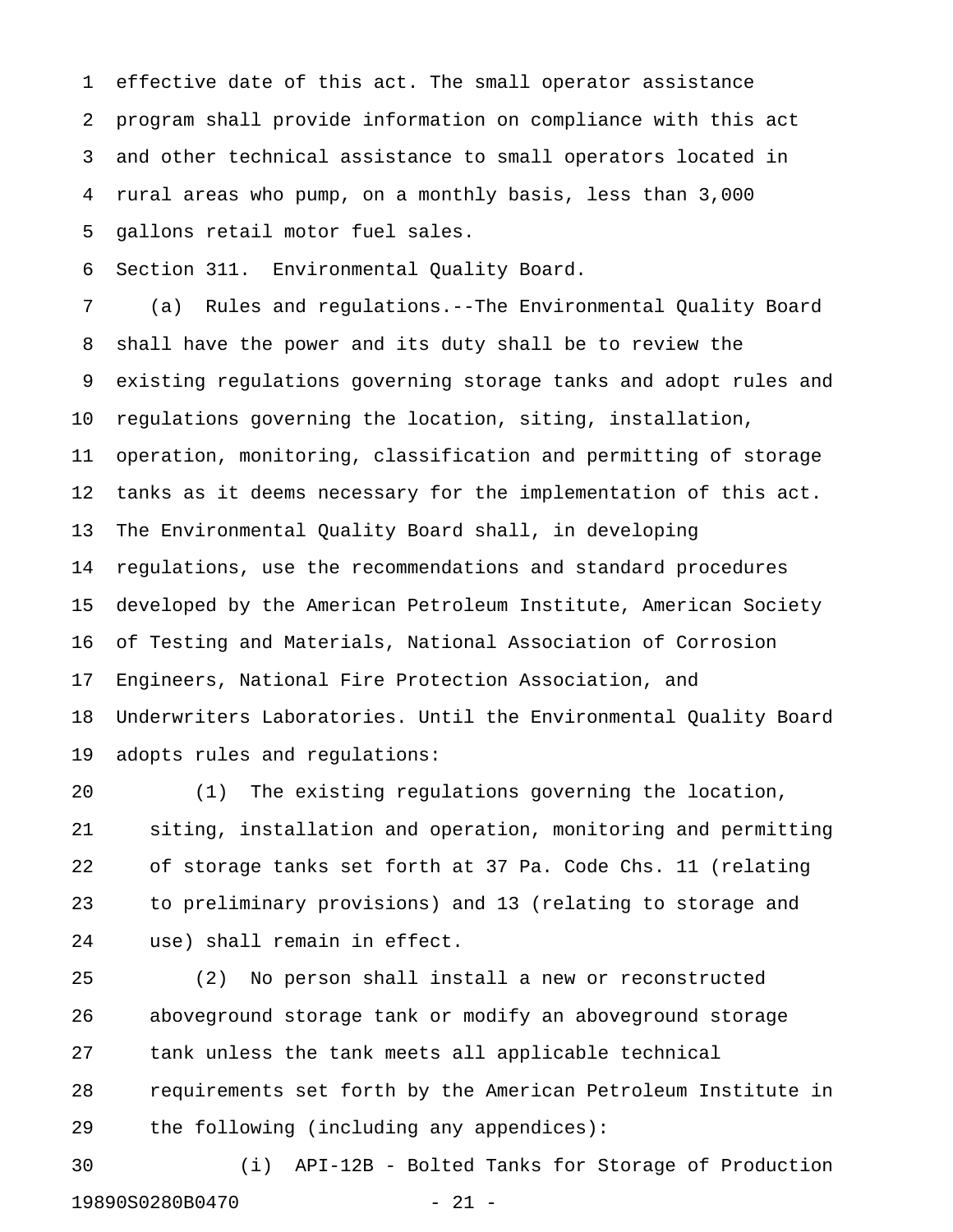- 1 Liquids.
- 2 (ii) API-12D Field Welded Tanks for Storage of 3 Production Liquids.

4 (iii) API-12F - Shop Welded Tanks for Storage of 5 Production Liquids.

6 (iv) API-12H - New Bottoms for Old Tanks.

7 (v) API-12P - Fiberglass Tanks for Storage of 8 Production Liquids.

9 (vi) API-620 - Large Welded Low Pressure Storage 10 Tanks.

11 (vii) API-650 - Large Welded Storage Tanks 12 (Atmospheric).

13 (3) Unless modified by the rules and regulations of the 14 department, the owner shall, along with the registration form 15 required by this act, submit a certification by a registered 16 professional engineer that the requirements of paragraph (2) 17 have been met.

18 (4) For underground tanks, no person shall install an 19 underground storage tank unless the underground storage tank 20 meets the standards promulgated by the Administrator of the 21 Environmental Protection Agency under section 9003(e) of the 22 Solid Waste Disposal Act (Public Law 89-272, 42 U.S.C. § 23 6991b(e)), including the following requirements:

24 (i) The tank is designed to prevent releases due to 25 corrosion or structural failure for the operational life 26 of the tank.

27 (ii) The tank is cathodically protected against 28 corrosion, constructed of noncorrosive material, steel 29 clad with a noncorrosive material, or designed in a 30 manner to prevent the release or threatened release of 19890S0280B0470 - 22 -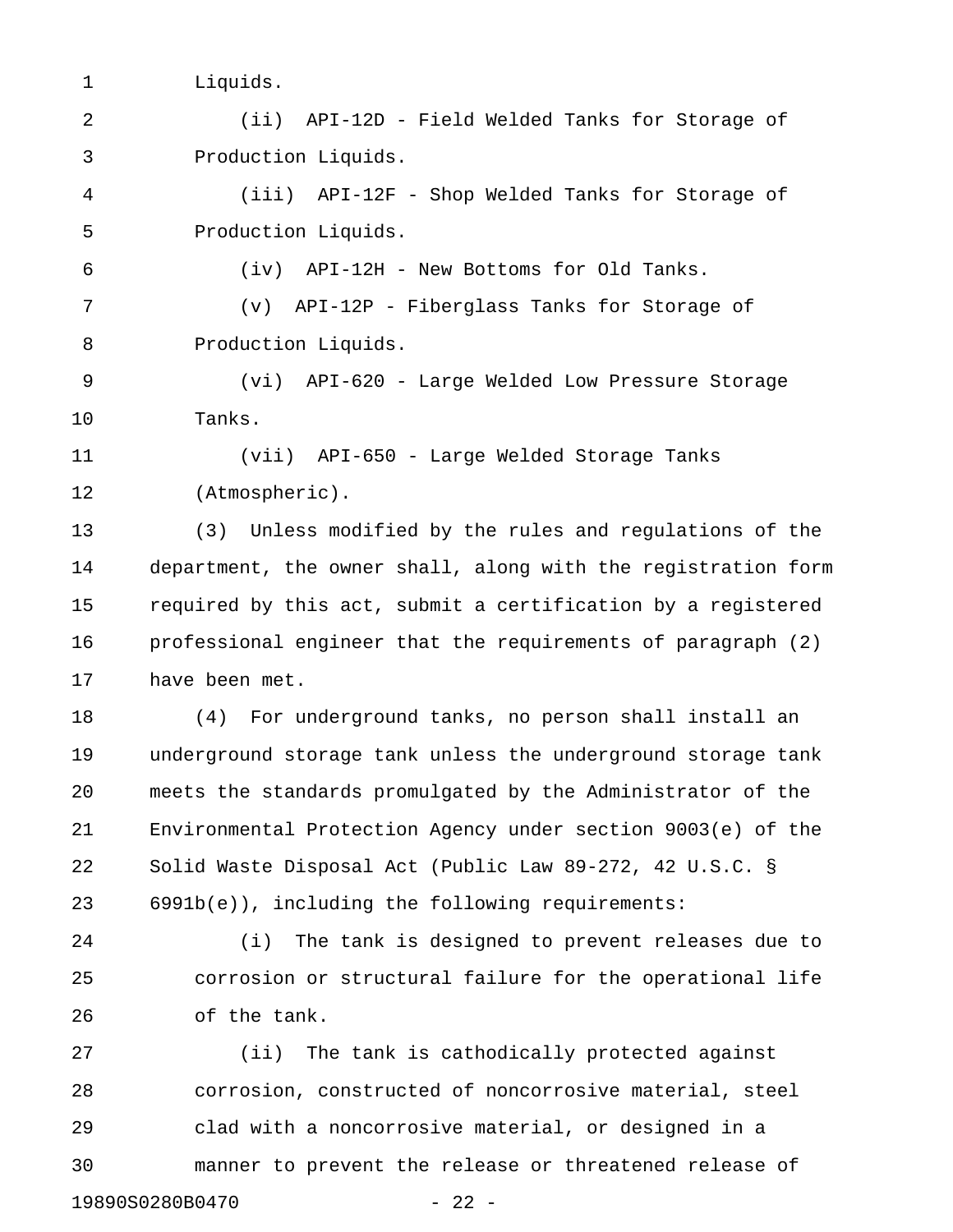1 any stored substance.

2 (iii) The material used in the construction or 3 lining of the tank is compatible with the substance to be 4 stored.

5 (iv) Notwithstanding subparagraphs (i), (ii) and 6 (iii), if soil tests conducted in accordance with ASTM 7 Standard G57-78, or another standard approved by the 8 Administrator of the Environmental Protection Agency, 9 show that soil resistivity in an installation location is 10 12,000 ohm/cm or more (unless a more stringent standard 11 is prescribed by the Administrator of the Environmental 12 Protection Agency by rule), a storage tank without 13 corrosion protection may be installed in that location 14 during the period referred to above.

15 (b) Requirements for aboveground storage tanks.--The 16 Environmental Quality Board shall, by regulation, adopt 17 aboveground storage tank standards, excluding a small 18 aboveground storage tank, which shall include, but shall not be 19 limited to:

- 20 (1) Dike integrity.
- 21 (2) Liner requirements.

22 (3) Steel thickness based on storage capacity.

23 (4) Testing requirements for new and substantially 24 modified aboveground storage tanks.

- 25 (5) Closure requirements.
- 26 (6) Corrosion control features.
- 27 (7) Monitoring standards.
- 28 (8) Recordkeeping requirements.
- 29 (9) Performance and design standards for new and

30 substantially modified aboveground storage tanks.

19890S0280B0470 - 23 -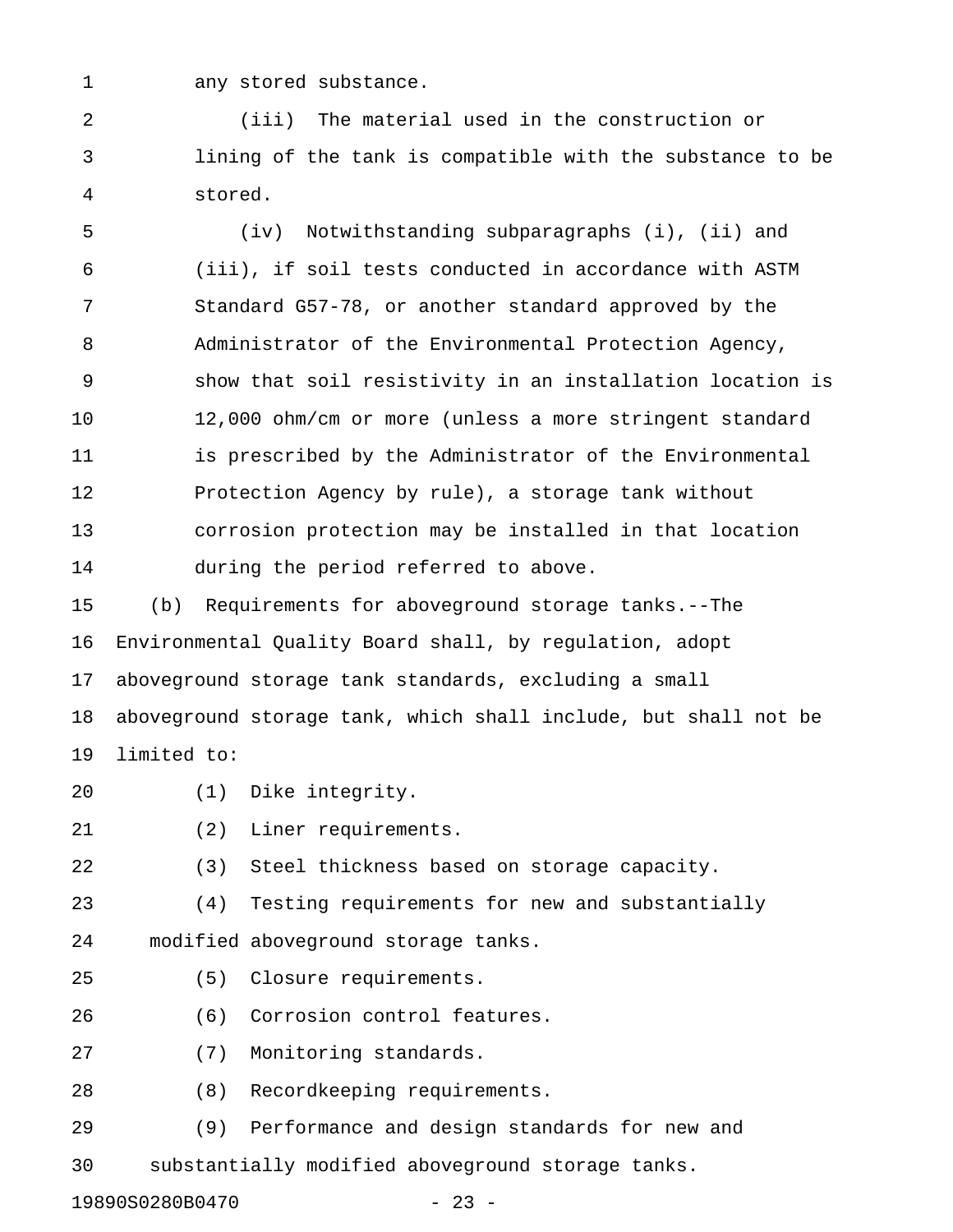1 (10) Inspection requirements for existing aboveground 2 storage tanks.

3 (11) Standards to protect against fire and explosion 4 hazards.

5 (c) Requirements for small aboveground storage tanks.--The 6 board shall, by regulation, adopt small aboveground storage tank 7 standards which shall include, but not be limited to:

8 (1) Testing requirements for new and substantially 9 modified small aboveground storage tanks.

10 (2) Performance and design standards consistent with the 11 manufacturer's specifications for the small aboveground 12 storage tank model.

13 (3) Monitoring standards consistent with the 14 manufacturer's specifications for the small aboveground 15 storage tank model.

16 (4) Requirements for closure.

17 (5) Recordkeeping requirements.

18 (6) Inspection requirements for existing small

19 aboveground storage tanks.

20 (7) Standards to protect against fire and explosion 21 hazards.

22 (d) Fees.--The board shall establish separate fees for 23 aboveground storage tanks, small aboveground storage tanks and 24 underground storage tanks for:

25 (1) Permit applications and amendments.

26 (2) Registration applications and transfers.

27 (3) Inspections.

28 (4) Certification fees for tank installers and private 29 tank inspectors.

30 (e) Regulations governing underground storage tanks.--The 19890S0280B0470 - 24 -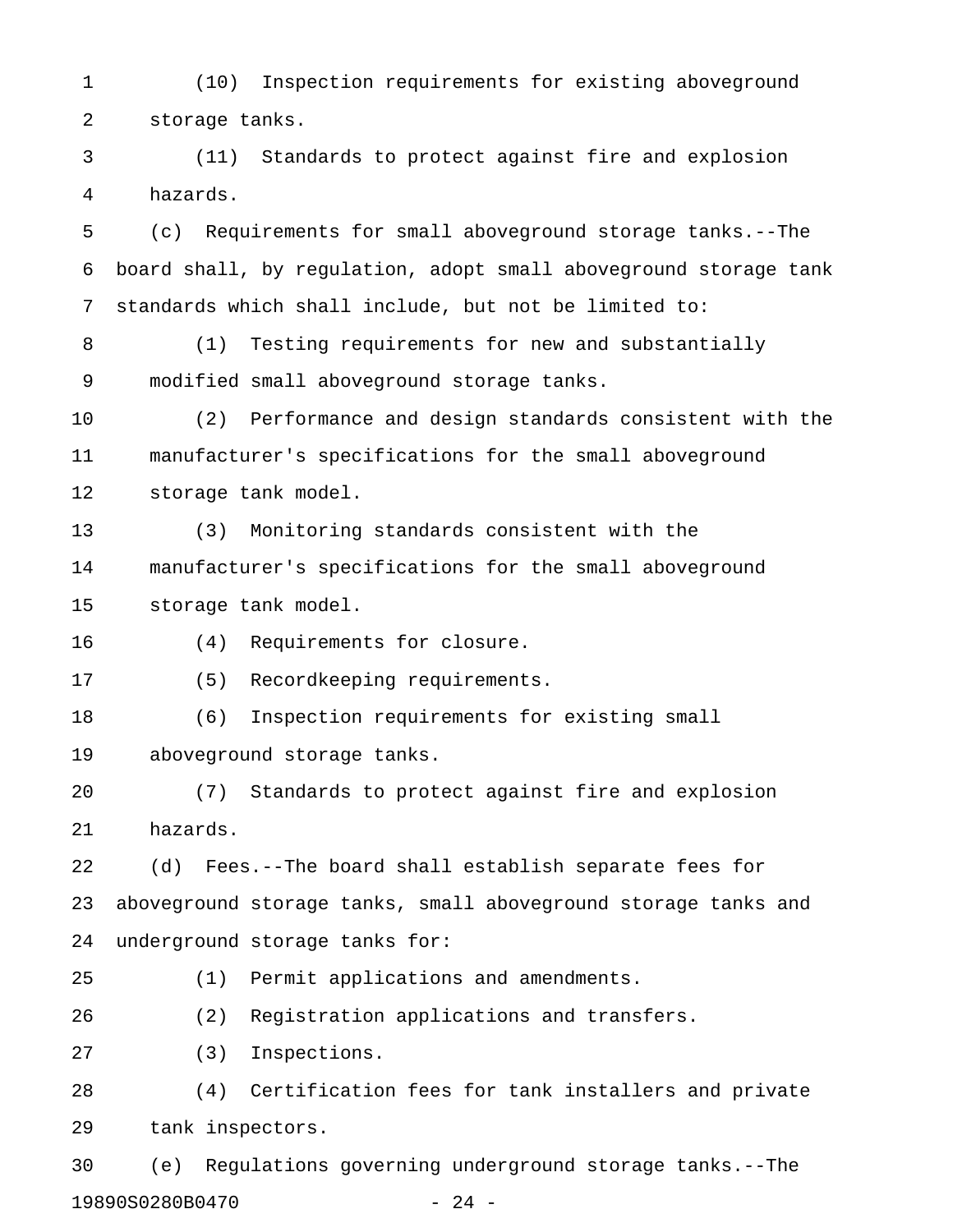1 board shall, by regulation, adopt underground storage tank 2 design and safety standards which shall be consistent with, and 3 not more stringent than, the Federal regulations governing 4 underground storage tanks. The regulations shall include:

5 (1) Corrosion control features, including cathodic 6 protection.

7 (2) Monitoring standards and monitoring systems 8 including electric or mechanical devices, monitoring wells, 9 tank testing or other methods of monitoring approved by the 10 department.

11 (3) Recordkeeping requirements of any monitoring or leak 12 detection systems, inventory control system or underground 13 storage tank testing system.

14 (4) Tank testing requirements pursuant to paragraph (2) 15 for underground storage tanks which considers such factors as 16 the regulated substance stored, proximity of the underground 17 storage tank to potable water supplies and soil conditions.

18 (5) Testing schedule requirements for the periodic 19 testing of structural integrity of the underground storage 20 tank without a monitoring system.

21 (6) Procedures for reporting of any release and the 22 corrective action taken in response to a discharge from an 23 underground storage tank.

24 (7) Requirements for corrective action in response to a 25 release from an underground storage tank by the owner or 26 operator of the underground storage tank.

27 (8) Performance standards for new and substantially 28 modified existing underground storage tanks including design 29 construction, installation and release detection standards. 30 (9) Standards to protect against fire and explosion 19890S0280B0470 - 25 -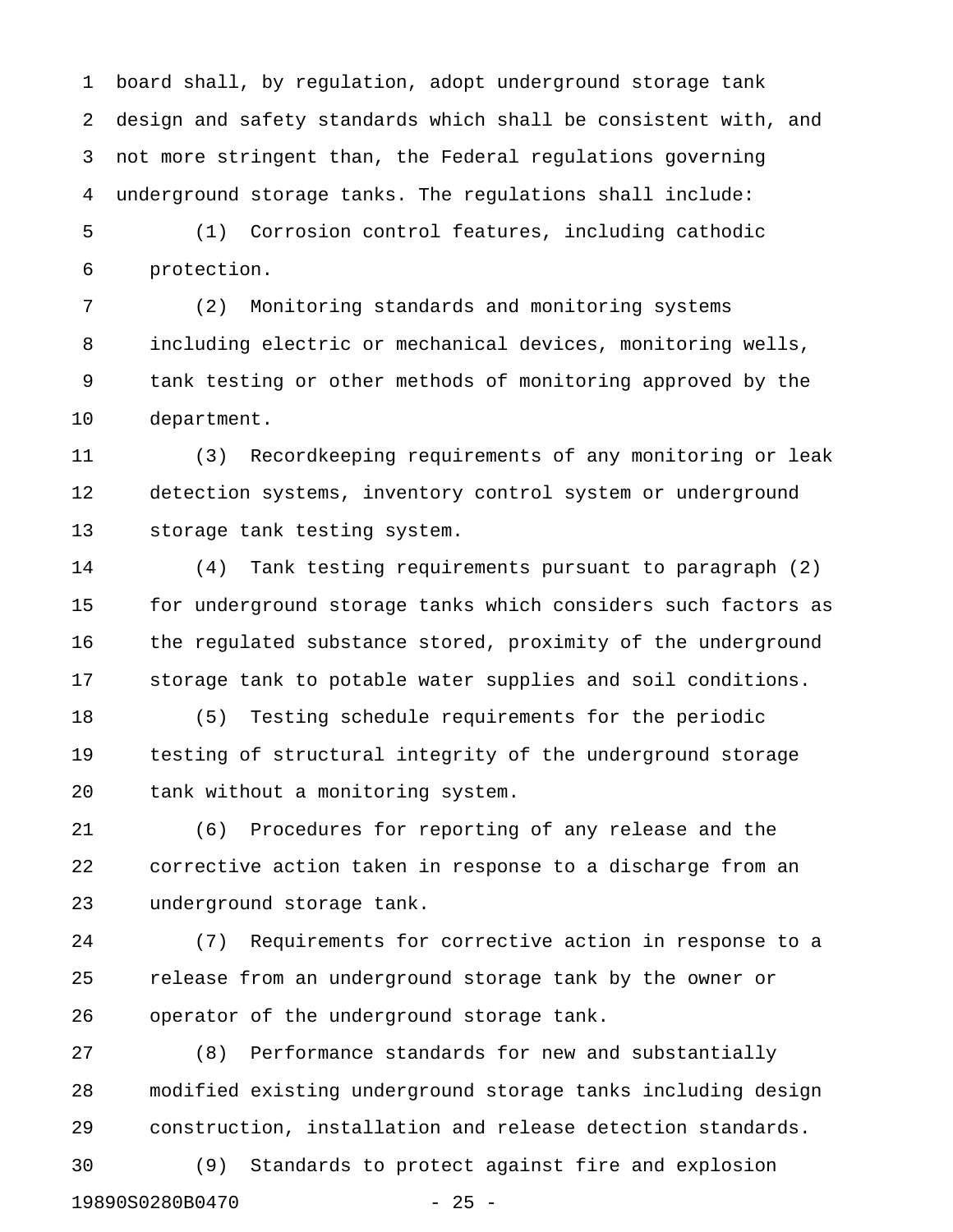1 hazards.

2 Section 312. Industry Technical Advisory Board.

3 (a) Establishment.--There shall be created as an 4 administrative board within the department the Industry 5 Technical Advisory Board. The board shall consist of nine 6 members, all of whom shall be chosen by the Governor and shall 7 be residents of this Commonwealth. Three members shall be 8 qualified persons experienced in storage tank design and 9 installation with three years of experience in this 10 Commonwealth. One member shall be an owner or operator of an 11 aboveground storage tank. One member shall be an owner or 12 operator of an underground storage tank. One member shall be a 13 registered professional engineer with three years of experience 14 in this Commonwealth. One member shall be an engineer with three 15 years of experience in design and installation of aboveground 16 storage tanks in this Commonwealth, who shall be chosen from a 17 list of three names submitted by the Citizens Advisory Council 18 to the Governor and who shall sit as a representative of the 19 public interest. One member shall be a representative of local 20 government. One member shall be a representative of county 21 government.

22 (b) Expenses.--Advisory board members shall not receive a 23 salary but shall be reimbursed for all necessary expenses 24 incurred in the performance of their duties.

25 (c) Procedure.--All actions of the advisory board shall be 26 by majority vote. The advisory board shall meet upon the call of 27 the secretary, but not less than semiannually, to carry out its 28 duties under this act. The board shall select a chairman and 29 such other officers as it deems appropriate.

30 (d) Consultation.--The department shall consult with the 19890S0280B0470 - 26 -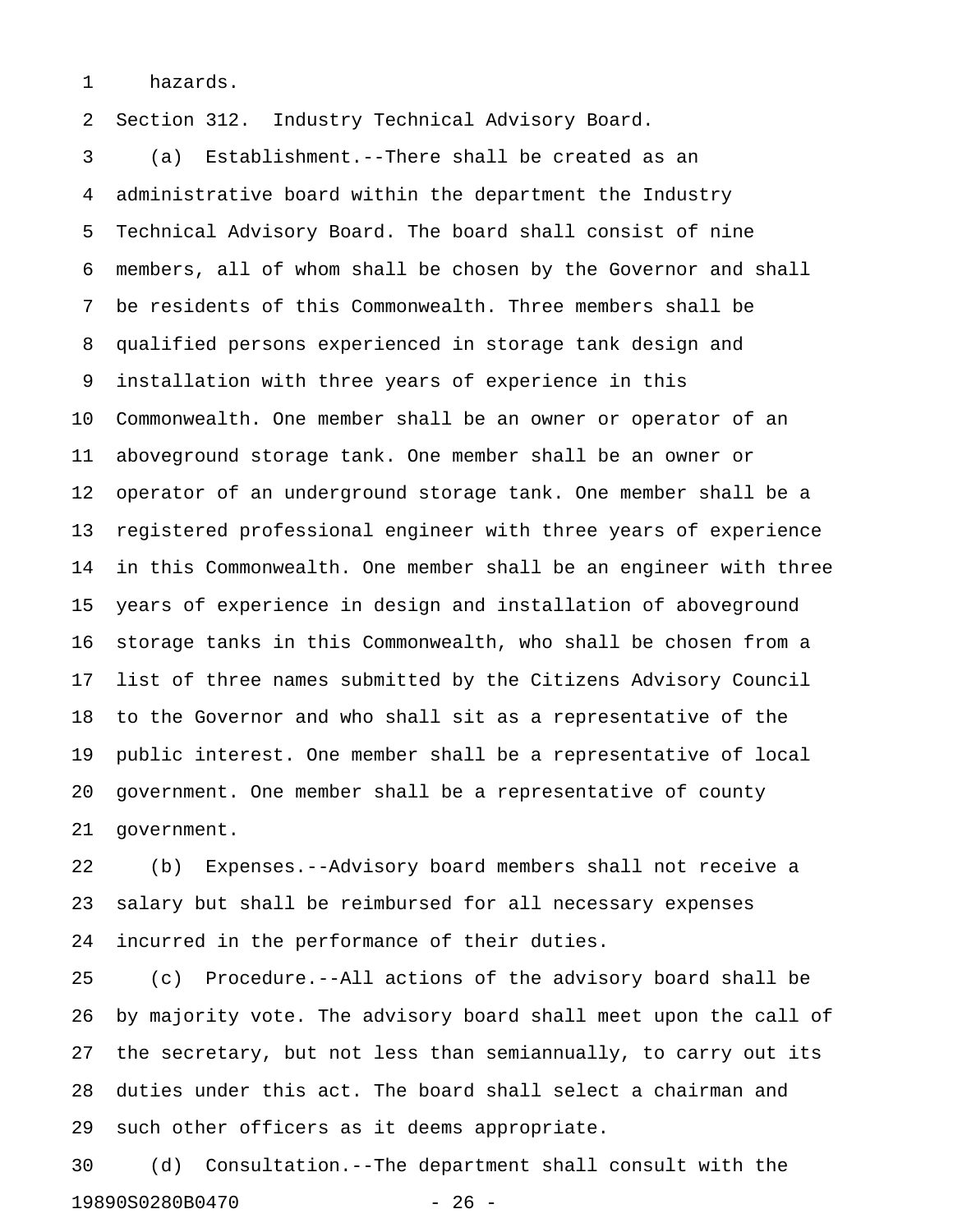1 advisory board in the formulation, drafting and presentation 2 stages of all regulations of a technical nature promulgated 3 under this act. The advisory board shall be given a reasonable 4 opportunity to review and comment on all regulations of a 5 technical nature prior to submission to the Environmental 6 Quality Board for initial consideration. The written report of 7 the board shall be presented to the Environmental Quality Board 8 with any regulatory proposal. The chairman of the advisory board 9 shall be invited to participate in the presentation of all 10 regulations of a technical nature before the Environmental 11 Quality Board to the extent allowed by procedures of the 12 Environmental Quality Board. Nothing herein shall preclude any 13 member of the advisory board from filing a petition for 14 rulemaking with the Environmental Quality Board in accordance 15 with procedures established by the Environmental Quality Board. 16 CHAPTER 5

#### 17 SPILL PREVENTION RESPONSE PLAN

18 Section 501. Submission of spill prevention response plan. 19 (a) Schedule.--Accompanying the registration form as set 20 forth in section 306, each owner of an aboveground storage tank 21 or tank facility shall submit to the department within one year 22 of the effective date of this act a plan for each aboveground 23 storage tank or tank facility. Each plan shall be site-specific 24 and be consistent with the requirements of this act. This 25 chapter shall not apply to small aboveground storage tanks. 26 (b) Plan revisions.--Each owner of an aboveground storage 27 tank or tank facility with an approved spill prevention response 28 plan shall submit a revised plan or addendum to the plan to the 29 department in accordance with the requirements of this act if 30 any of the following occur: 19890S0280B0470 - 27 -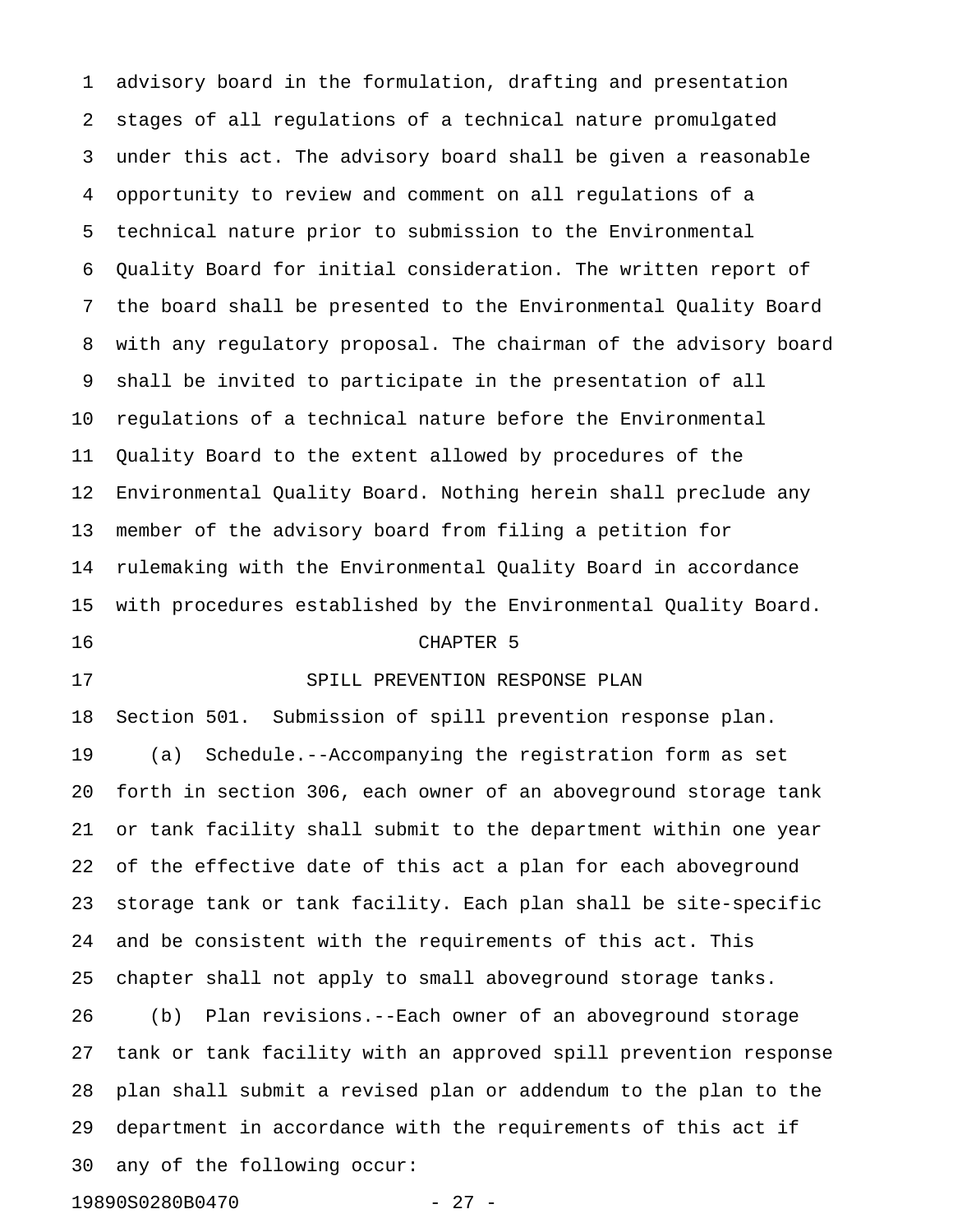1 (1) Substantial changes in design, construction, 2 operation, maintenance of the storage tank or tank facility 3 or other circumstances that increase the potential for fires, 4 explosions or releases of regulated substances.

5 (2) Substantial changes in emergency equipment at the 6 facility.

7 (3) Substantial changes in tank facility emergency 8 organization.

9 (4) Revision of applicable department regulations.

10 (5) Failure of the plan in an emergency.

11 (6) The removal or the addition of any storage tank or 12 storage tanks.

13 (7) Otherwise deemed necessary by the department. 14 (c) Existing plans.--All existing plans covering storage 15 tanks approved by the department pursuant to the act of June 22, 16 1937 (P.L.1987, No.394), known as The Clean Streams Law, and 17 known as preparedness, prevention and contingency plans must be 18 revised within one year of the effective date of this act. 19 Section 502. Content of spill prevention response plan. 20 (a) Description of facility.--The plan shall identify and 21 describe the industrial or commercial activity which occurs at 22 the site, including a specific listing and inventory of all 23 types of products stored, amount of products stored and wastes 24 generated which are stored at the aboveground storage tank or 25 tank facility. The plan shall include drawings of the 26 aboveground storage tank facility, including location of all 27 drainage pipes and water outlets.

28 (b) Plan implementation at facility, including emergency 29 response contractors.--The plan shall identify all individuals 30 and their duties and responsibilities for developing,

19890S0280B0470 - 28 -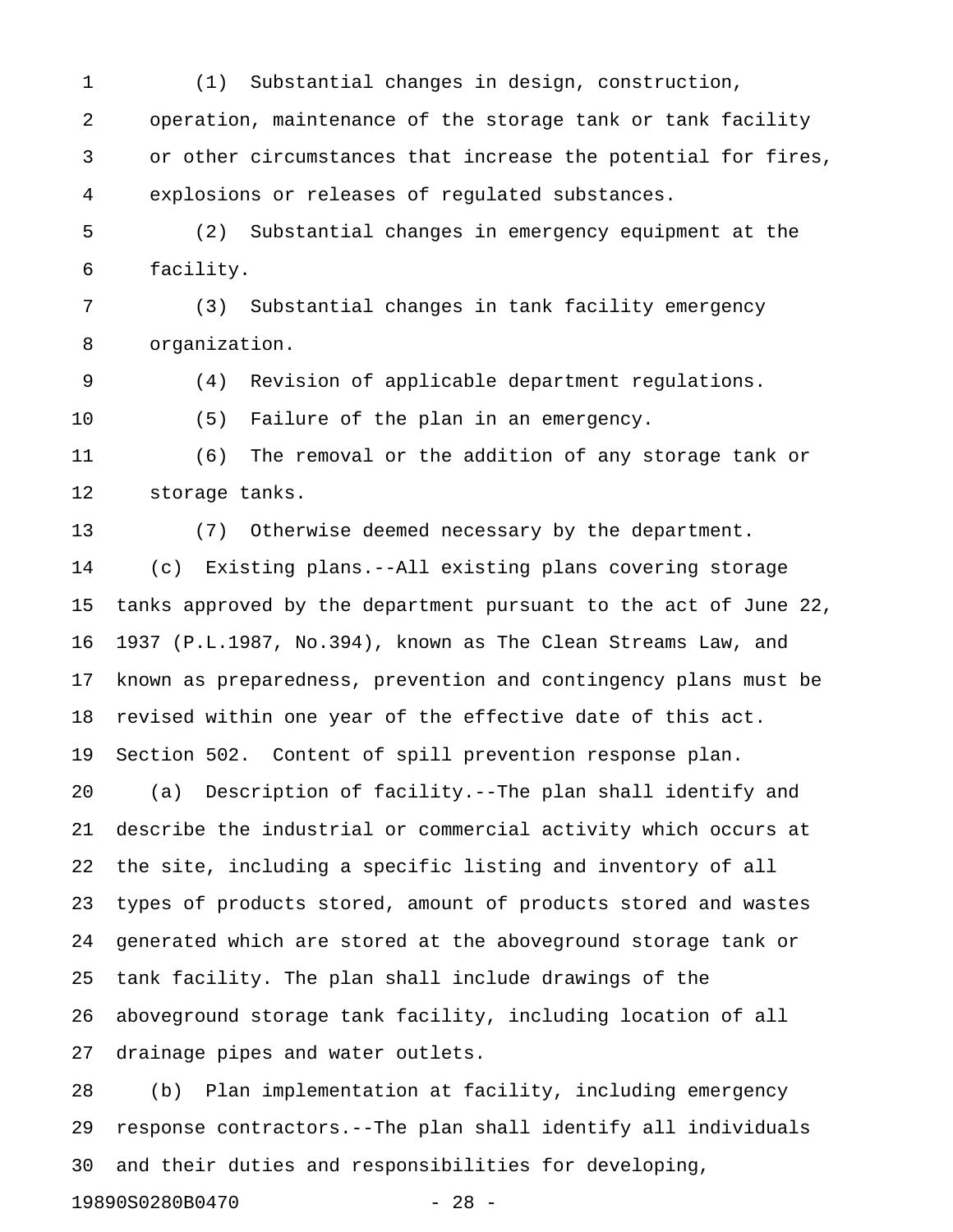1 implementing and maintaining the plan. The plan shall describe 2 in detail the chain of command at the aboveground storage tank 3 or storage tank facility and list and describe how the owner or 4 operator will notify and coordinate spill response with off-site 5 spill response agencies and the local emergency response 6 agencies.

7 (c) Spill leak prevention and response.--The plan shall 8 provide a preventive maintenance program that includes 9 monitoring and inspection procedures, including identification 10 of stress points, employee training program and security system. 11 (d) Countermeasure.--The plan shall explain in detail the 12 specific response that emergency personnel shall take upon the 13 occurrence of any release at the facility.

14 (e) Emergency spill control network.--The plan shall include 15 information obtained by the owner of the aboveground storage 16 tank facility from the county and municipal emergency management 17 agencies.

18 (f) Other information.--The owner shall provide the 19 department with all other information required by the department 20 to carry out its duties under this act.

21 Section 503. Review of spill prevention response plan.

22 (a) Written notice.--The owner of the aboveground storage 23 tank facility located adjacent to surface waters shall provide 24 public notice to all downstream municipalities, downstream water 25 companies and downstream industrial users within 20 miles of the 26 aboveground storage tank facility site and the local

27 municipality and county in which the facility is located upon 28 submission of the plan to the department. All comments must be 29 submitted to the department within 30 days.

30 (b) Review and comment.--Upon receipt of the plan, the 19890S0280B0470 - 29 -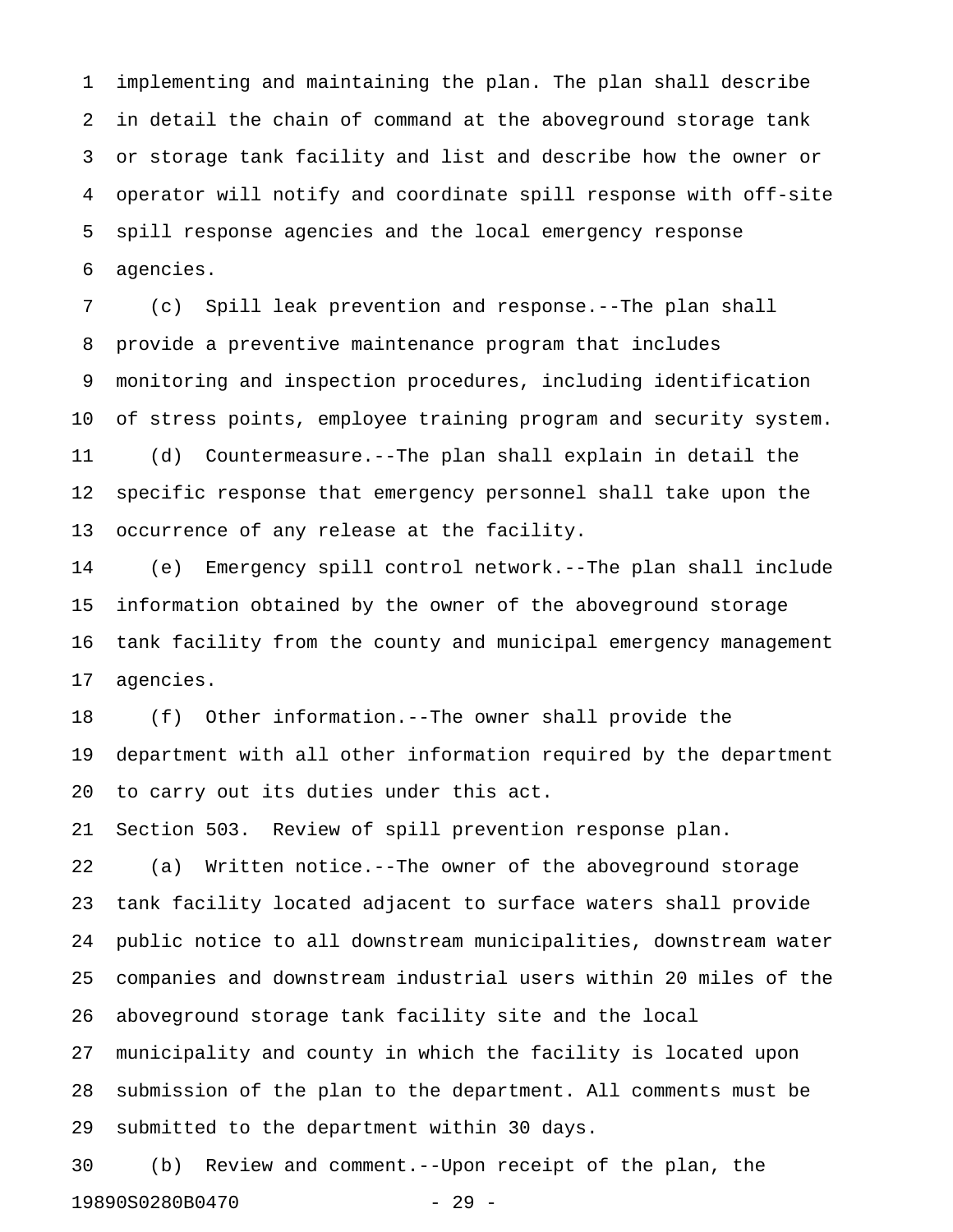1 department shall forward copies to the Pennsylvania Emergency 2 Management Agency, the Pennsylvania Fish Commission and the 3 local and county emergency management agencies for review and 4 comment. All comments must be submitted within 90 days.

5 (c) Department action.--Within 30 days after completion of 6 the comment period, the department shall approve the plan or 7 disapprove the plan and provide the owner of the storage tank or 8 tank facility with specific reasons for the disapproval. The 9 owner of the storage tank or tank facility shall submit a 10 revised plan to the department which the department shall act 11 upon within 30 days.

12 Section 504. Notification.

13 (a) Procedure.--Upon the occurrence of a release at the 14 aboveground storage tank, the owner or operator of a storage 15 tank shall immediately notify the department, the Pennsylvania 16 Emergency Management Agency and the local emergency management 17 agency. All downstream water companies, downstream 18 municipalities and downstream industrial users within 20 miles 19 of the aboveground storage tank located adjacent to surface 20 waters shall be notified on a priority basis based on the 21 proximity of the release by the owner or operator or the agent 22 of the owner or operator of the aboveground storage tank within 23 two hours of any release which enters a water supply or which 24 threatens the water supply of downstream users.

25 (b) Notification list.--The owner of the aboveground storage 26 tank or tank facility located adjacent to surface waters shall 27 annually obtain and annually update a list from the local 28 emergency management agency of all downstream municipal water 29 users, water companies and industrial users within 20 miles of 30 the tank facility.

19890S0280B0470 - 30 -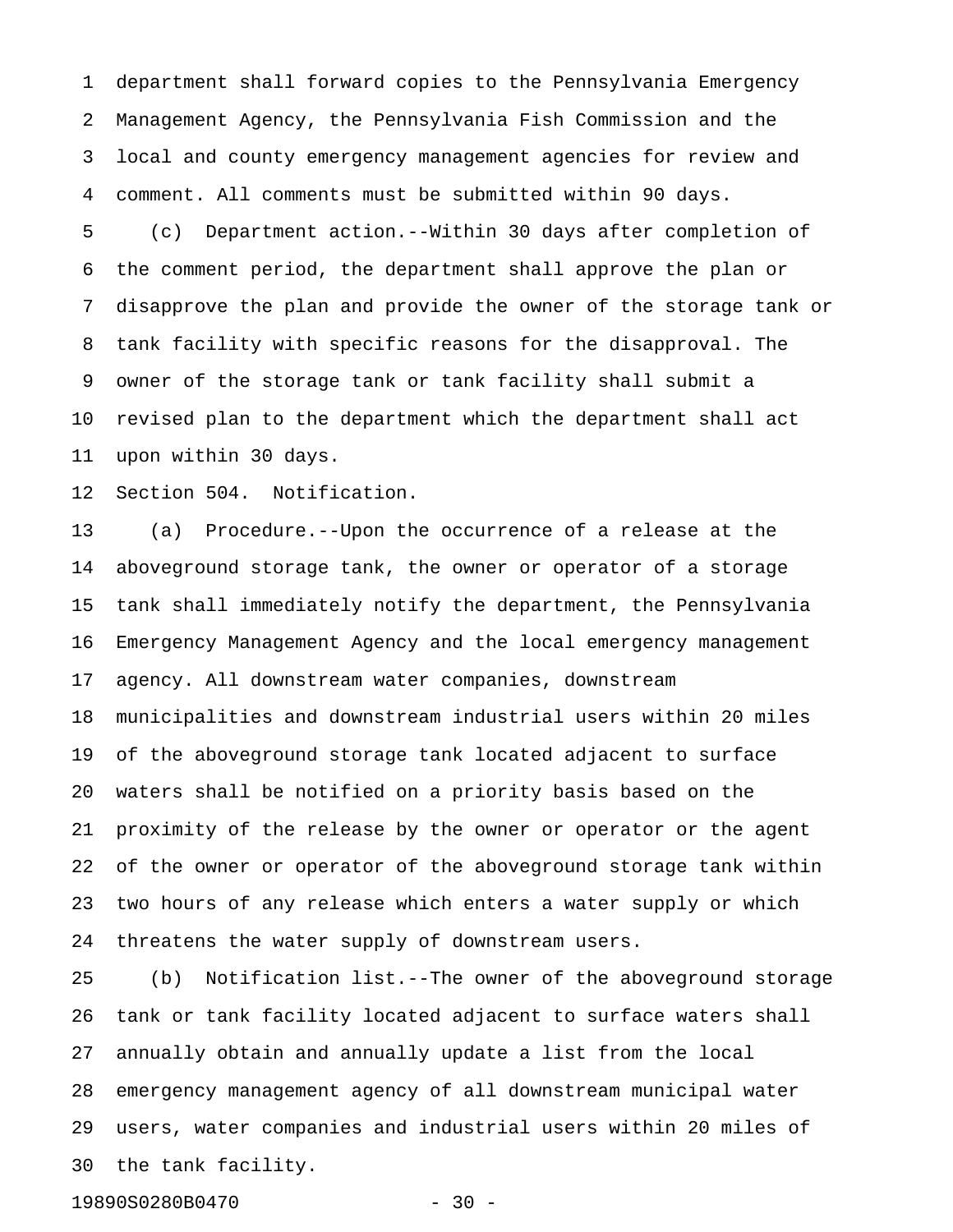1 (c) State agency.--Notwithstanding any Federal law to the 2 contrary, the department is hereby designated as the State 3 agency empowered to direct emergency cleanup efforts at a 4 release site upon the occurrence of a release.

5 (d) Other emergency response plans.--Notwithstanding Chapter 6 5 to the contrary, the spill prevention response plan shall be 7 developed by the owner of the aboveground storage tank and 8 approved by the department consistent with the emergency 9 management plans developed by local emergency management 10 agencies under Title III of the Superfund Amendments and 11 Reauthorization Act of 1986 (Public Law 99-499, 100 Stat. 1613). 12 CHAPTER 7

#### 13 FINANCIAL PROVISIONS

14 Section 701. Financial responsibility.

15 (a) Regulations of department.--The department is authorized 16 to establish, by regulation, requirements for maintaining 17 evidence of financial responsibility as deemed necessary and 18 desirable, for taking corrective action and for compensating 19 third parties for bodily injury and property damage caused by 20 sudden and nonsudden releases arising from operation of a 21 storage tank. Standards for underground storage tanks shall be 22 identical to the coverage provided by the Underground Storage 23 Tank Indemnification Fund in sections 704, 705 and 706. Every 24 owner or operator shall meet the financial responsibility 25 requirements established by the department.

26 (b) Methods of obtaining financial responsibility.-- 27 Financial responsibility required by this section may be 28 established in accordance with regulations promulgated by the 29 department by any one, or any combination of the following: 30 insurance, guarantee, surety bond, letter of credit, 19890S0280B0470 - 31 -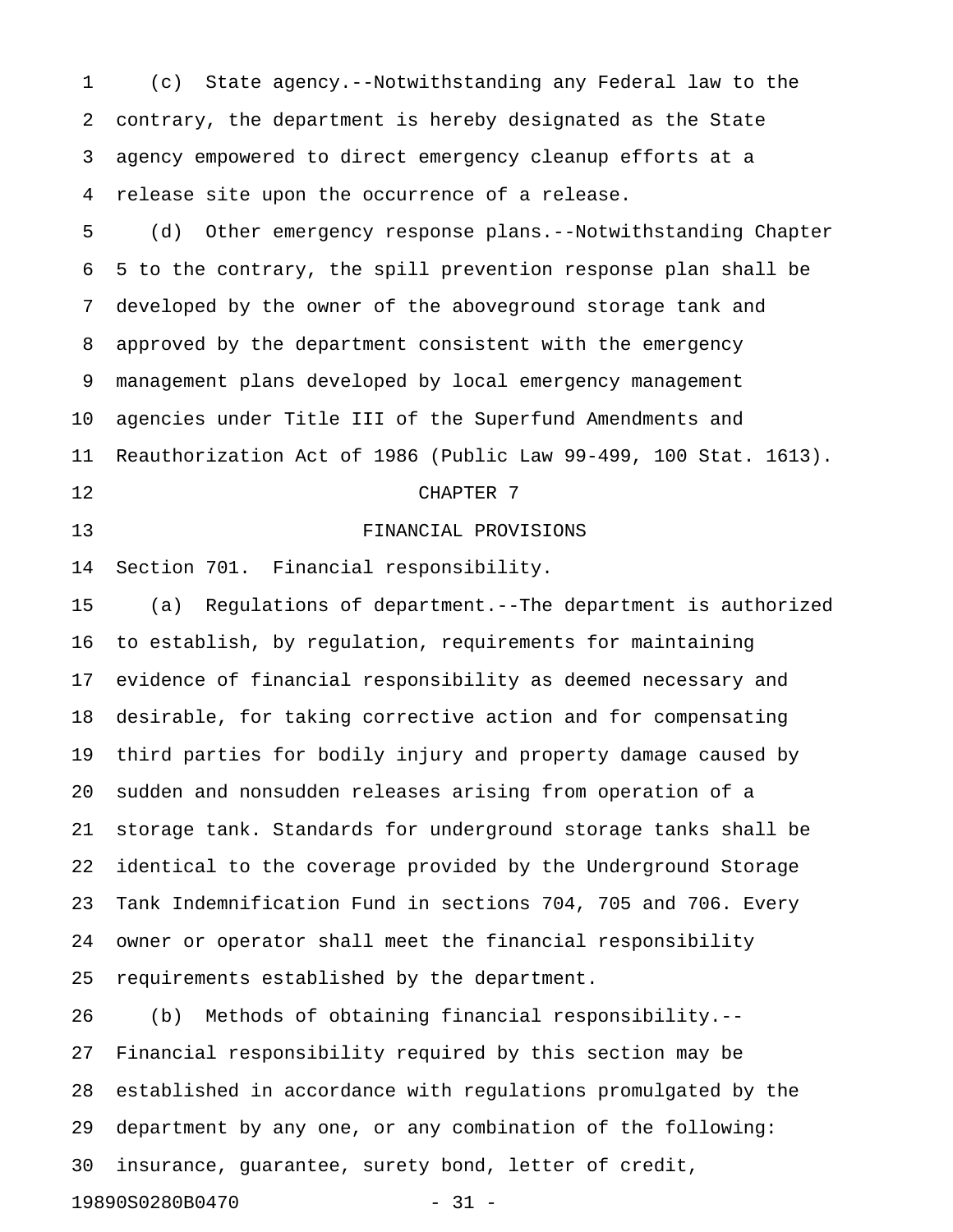1 qualification as a self insurer, indemnity contract, risk 2 retention coverage, or any other method deemed satisfactory by 3 the department. Owners of underground tanks must meet these 4 requirements by complying with sections 704, 705 and 706. In 5 regulations or policy under this section, the department is 6 authorized to specify policy or other contractual terms, 7 conditions, or defenses which are necessary or acceptable in 8 establishing such evidence of financial responsibility.

9 (c) Bankruptcy of owner or operator.--In any case where the 10 owner or operator is in bankruptcy, reorganization, or 11 arrangement pursuant to the Federal Bankruptcy Code or where 12 with reasonable diligence jurisdiction in any State court or the 13 Federal courts cannot be obtained over an owner or operator 14 likely to be insolvent at the time of judgment, any claim 15 arising from conduct for which evidence of financial 16 responsibility must be provided under this subsection may be 17 asserted directly against the guarantor providing such evidence 18 of financial responsibility. In the case of any action pursuant 19 to this subsection, such guarantor shall be entitled to invoke 20 all rights and defenses which would have been available to the 21 owner or operator if any action had been brought against the 22 owner or operator by the claimant and which would have been 23 available to the guarantor if an action had been brought against 24 the guarantor by the owner or operator.

25 (d) Guarantor liability.--The total liability of any 26 guarantor shall be limited to the aggregate amount which the 27 guarantor has provided as evidence of financial responsibility 28 to the owner or operator under this section. Nothing in this 29 subsection shall be construed to limit any other State or 30 Federal statutory, contractual or common law liability of a 19890S0280B0470 - 32 -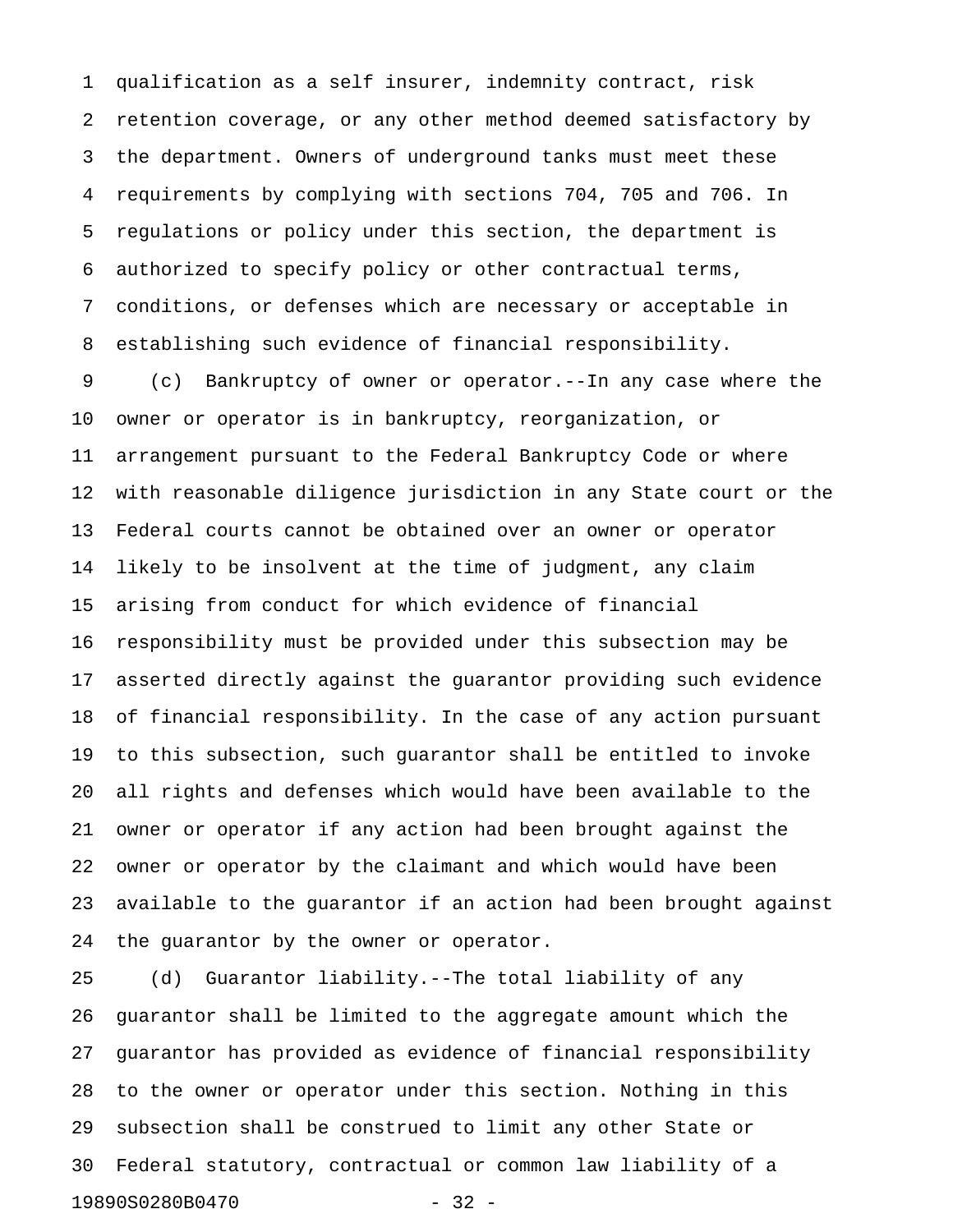1 guarantor to its owner or operator, including, but not limited 2 to, the liability of such guarantor for bad faith either in 3 negotiating or in failing to negotiate the settlement of any 4 claim. Nothing in this subsection shall be construed to diminish 5 the liability of any person under section 107 or 111 of the 6 Comprehensive Environmental Response, Compensation and Liability 7 Act of 1980 or other applicable statutes.

8 (e) Definition.--As used in this subsection, the term 9 "guarantor" means any person, other than the owner or operator, 10 who provides evidence of financial responsibility for an owner 11 or operator under this subsection.

12 Section 702. Storage Tank Fund.

13 (a) Establishment of fund.--There is hereby created a 14 special nonlapsing fund in the State Treasury to be known as the 15 Storage Tank Fund. All fees, fines, judgments, bond forfeitures 16 and recovered costs collected by the department under this act 17 shall be paid into the Storage Tank Fund. All moneys placed in 18 the Storage Tank Fund are hereby appropriated to the department 19 for the costs of operating the aboveground and underground 20 storage tank programs, including activities necessary for the 21 elimination of releases from storage tanks and any other 22 activities necessary to meet the requirements of this act. The 23 fund shall also be available to pay third party claims as 24 required under section 701(a) where the owner or operator of an 25 aboveground tank has not complied with the requirements of 26 section 701. No more than 75% of the fund shall be available for 27 departmental administration costs for this act.

28 (b) Supplements to fund.--The Storage Tank Fund may be 29 supplemented by appropriations from the General Assembly, the 30 Federal, State or local government or from any private source. 19890S0280B0470 - 33 -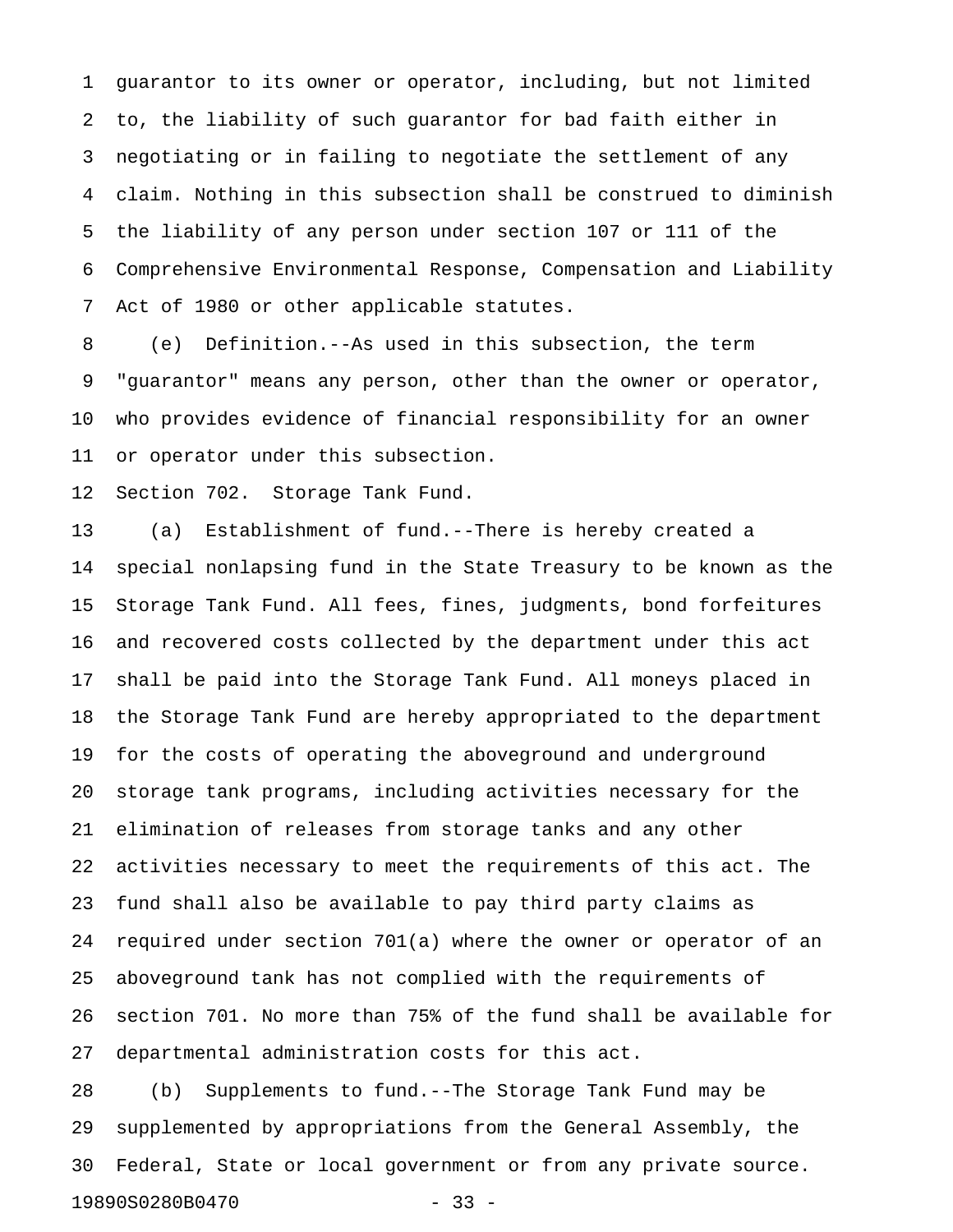1 (c) Liability for costs.--Whenever costs have been incurred 2 by the Commonwealth for taking corrective action or paying 3 damages pursuant to section 701(a) with respect to a storage 4 tank regulated by this act, any person who has caused a release 5 of a regulated substance from such tank shall be strictly 6 liable, without fault, to the Commonwealth for such costs, 7 subject to the defenses set forth as follows:

8 (1) An act or omission caused by war.

9 (2) An act or omission caused by sabotage.

10 (3) An act of God.

11 (d) Effect of liability on property.--Any costs incurred by 12 the Commonwealth for taking corrective action or paying damages 13 pursuant to section 701(a) with respect to a release from a 14 storage tank regulated under this act shall constitute in each 15 instance a debt of the owner or operator, as may be appropriate, 16 to the Storage Tank Fund. The debt shall constitute a lien on 17 all property owned by said owner or operator when a notice of 18 lien incorporating a description of the property of the owner or 19 operator subject to the action and an identification of the 20 amount of expenditure from the fund is duly filed with the 21 prothonotary of the court of common pleas where the property is 22 located. The prothonotary shall promptly enter upon the civil 23 judgment or order docket the name and address of the owner or 24 operator, as may be appropriate, and the amount of the lien as 25 set forth in the notice of lien. Upon entry by the prothonotary, 26 the lien shall attach to the revenues and all real and personal 27 property of the owner or operator, whether or not the owner or 28 operator is solvent. The notice of lien filed pursuant to this 29 subsection which affects the property of the owner or operator 30 shall create a lien with priority over all subsequent claims or 19890S0280B0470 - 34 -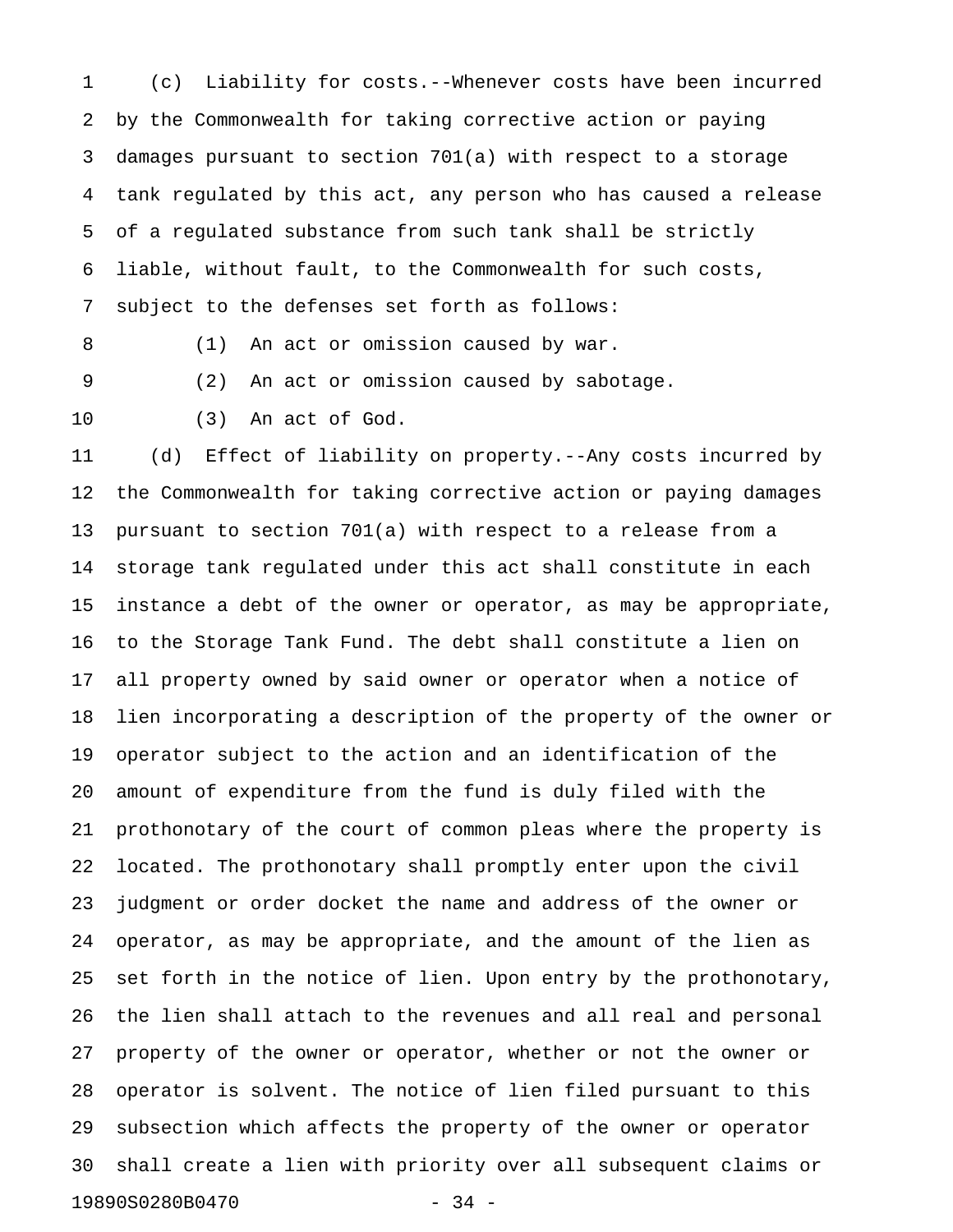1 liens which are filed against the owner or operator.

2 (e) Third party claims against the fund.--

3 (1) Claims shall be filed with the department not later 4 than two years after the date of discovery of damages or not 5 later than five years after the date of the incident which 6 caused the damage. The department shall develop forms and 7 procedures for such claims.

8 (2) The department shall inform all affected parties 9 within ten days of receipt of the claim.

10 (3) Any person who knowingly gives false information as 11 part of a claim, in addition to other penalties in this act, 12 commits a misdemeanor of the third degree, punishable by a 13 fine not to exceed \$10,000.

14 (4) The department shall attempt to promote and arrange 15 settlement between the claimant and the person responsible 16 for the release. If the parties fail to agree upon a 17 settlement then the claim shall be resolved by binding 18 arbitration with a three-member panel chosen by the 19 department and based on the information filed by both 20 parties.

21 (F) STATUS OF FUND.--THE STORAGE TANK FUND SHALL NOT BE < 22 SUBJECT TO 42 PA.C.S. CH. 37 SUBCH. C (RELATING TO JUDICIAL 23 COMPUTER SYSTEM).

24 Section 703. Underground Storage Tank Indemnification Board. 25 (a) Establishment of board, appointment and terms.--There is 26 hereby created the Underground Storage Tank Indemnification 27 Board which shall consist of seven members. The Insurance 28 Commissioner and the Secretary of the Department of 29 Environmental Resources shall be ex officio members. Five 30 members shall be appointed by the Governor, as follows: 19890S0280B0470 - 35 -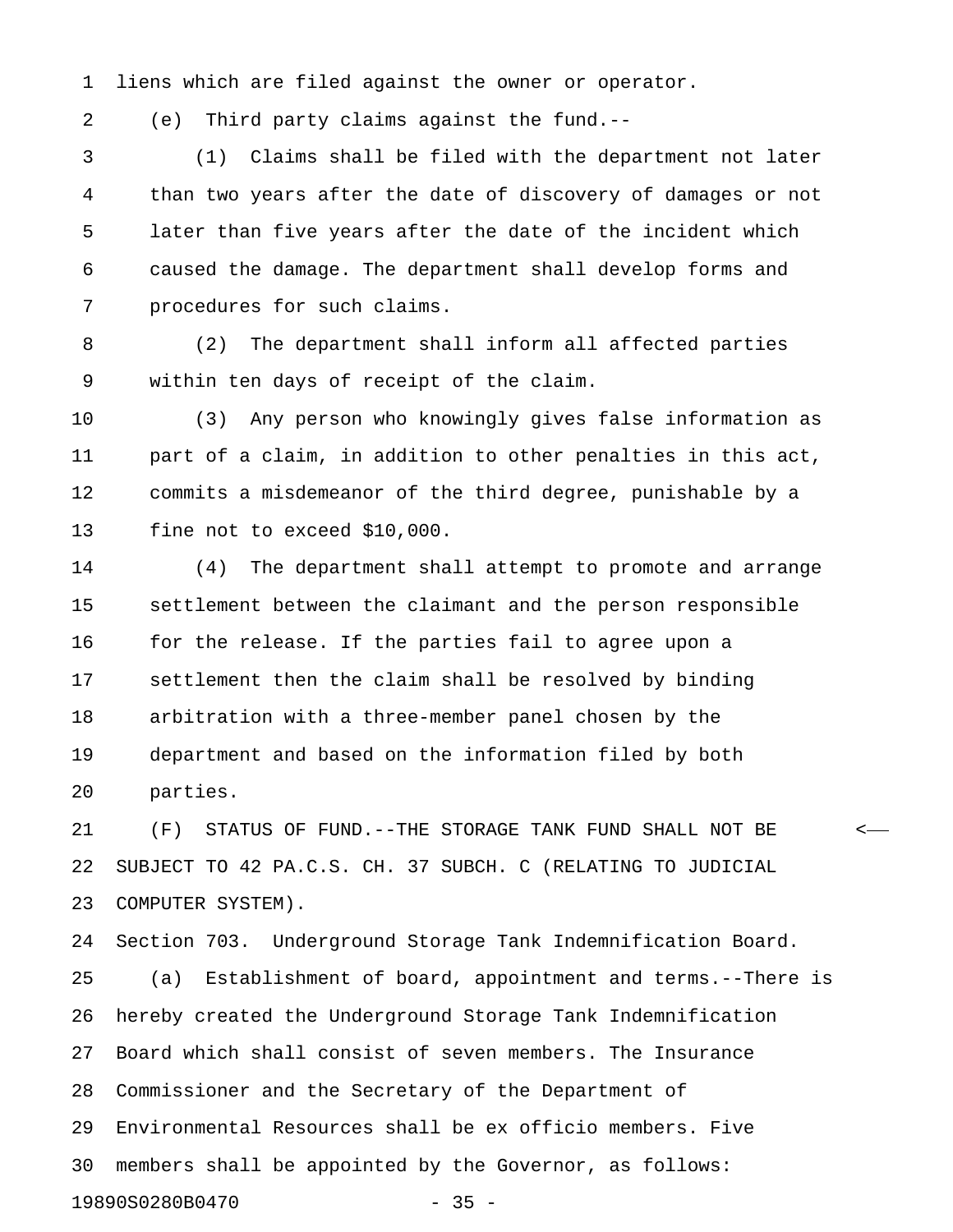1 (1) Three members who shall be persons with particular 2 expertise in the management of underground petroleum storage 3 tanks. Two of these members shall be appointed for terms of 4 four years and one shall be appointed for a term of three 5 years. The Governor shall appoint the members, one each from 6 a list of nominees provided by each of the following:

7 (i) The Associated Petroleum Industries of 8 Pennsylvania.

9 (ii) The Pennsylvania Petroleum Association.

10 (iii) The Service Station Dealers and Automotive 11 Repair Association of Pennsylvania and Delaware and the 12 Petroleum Retailers and Auto Repair Association, Inc. 13 The Governor may reject any or all of the nominees contained 14 on the lists provided above, and may request that additional 15 lists of nominees be provided to him.

16 (2) One local government member who shall have knowledge 17 and expertise in underground storage tanks. The local 18 government member shall be appointed for a term of two years.

19 (3) One public member who shall not be an owner or 20 operator of storage tanks nor affiliated in any way with any 21 person regulated under this act. The public member shall be 22 appointed for a term of three years.

23 (b) Chairman.--The board shall select a chairman from its 24 members annually.

25 (c) Vacancies.--Vacancies in appointed positions shall be 26 filled by the Governor in the same manner as the original 27 appointment. Members shall serve until their successors are 28 appointed and qualified.

29 (d) Compensation.--Members shall receive no compensation for 30 their service other than reimbursement for necessary expenses in 19890S0280B0470 - 36 -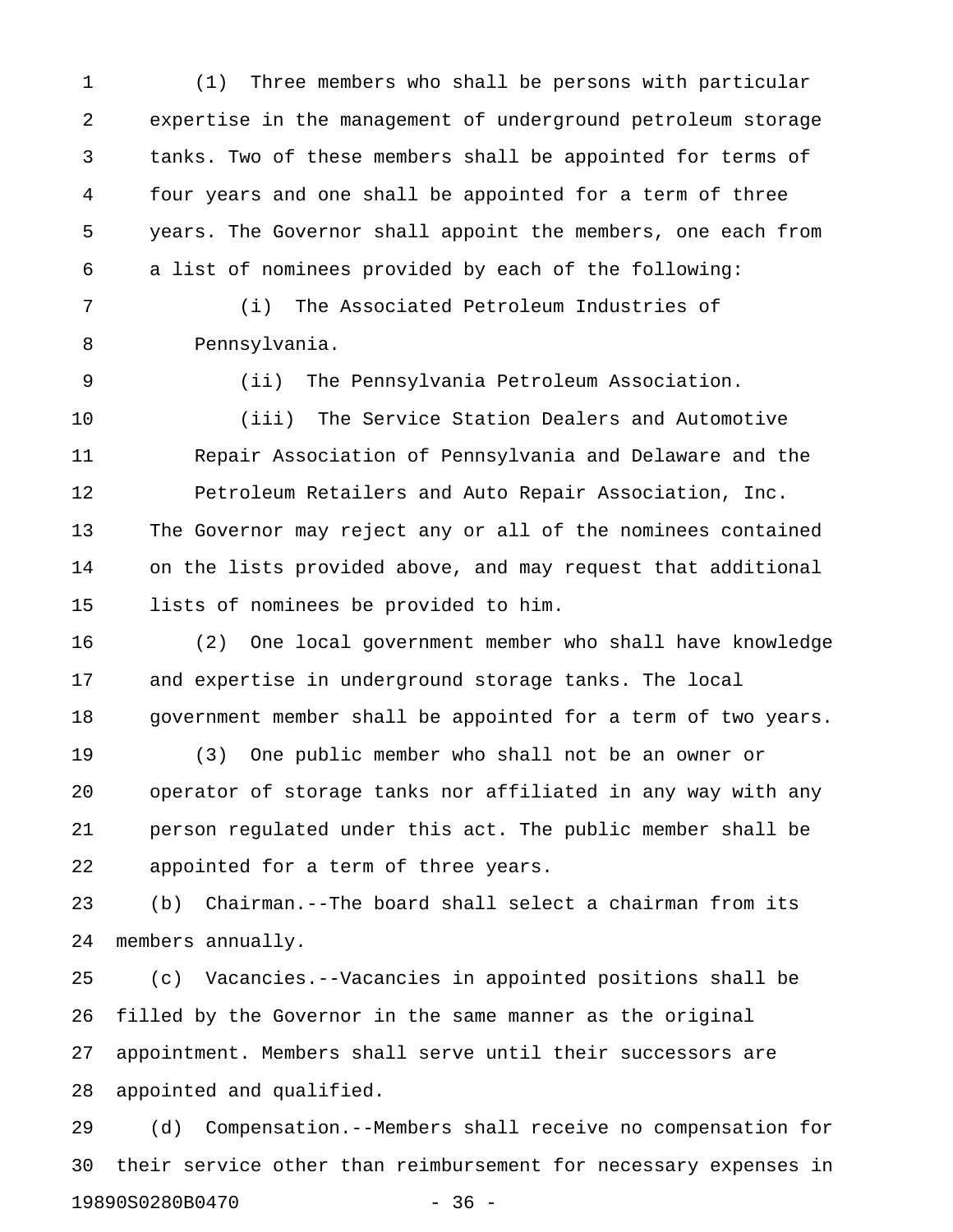1 accordance with Commonwealth regulations.

2 (e) Conflicts.--No member shall participate in making any 3 decision in a matter involving any payment from which he or his 4 employer may benefit or which may benefit a member of his 5 immediate family.

6 (f) Meetings and quorum.--The board shall meet at least 7 quarterly. Additional meetings may be held upon reasonable 8 notice at times and locations selected by the board. The board 9 shall meet at the call of the chairman or upon written request 10 of three members of the board. Four members shall constitute a 11 quorum and a quorum may act for the board in all matters. 12 Section 704. Underground Storage Tank Indemnification Fund. 13 (a) Establishment of fund.--There is hereby created a 14 special fund in the State Treasury to be known as the 15 Underground Storage Tank Indemnification Fund. This fund shall 16 consist of the fees assessed by the board under section 705(d), 17 amounts recovered by the board due to fraudulent or improper 18 claims or as penalties for failure to pay fees when due, and 19 funds earned by the investment and reinvestment of the moneys 20 collected. Moneys in the fund are hereby appropriated to the 21 board for the purpose of making payments to owners and operators 22 of underground petroleum storage tanks who incur liability for 23 taking corrective action or for bodily injury or property damage 24 caused by an accidental release from underground petroleum 25 storage tanks. The fund shall be the sole source of payments 26 under this act, and the Commonwealth shall have no liability 27 beyond the amount of the fund.

28 (b) Limit of payments.--Payments to eligible owners or 29 operators shall be limited to the actual costs of corrective 30 action and the amount of an award of damages by a court of 19890S0280B0470 - 37 -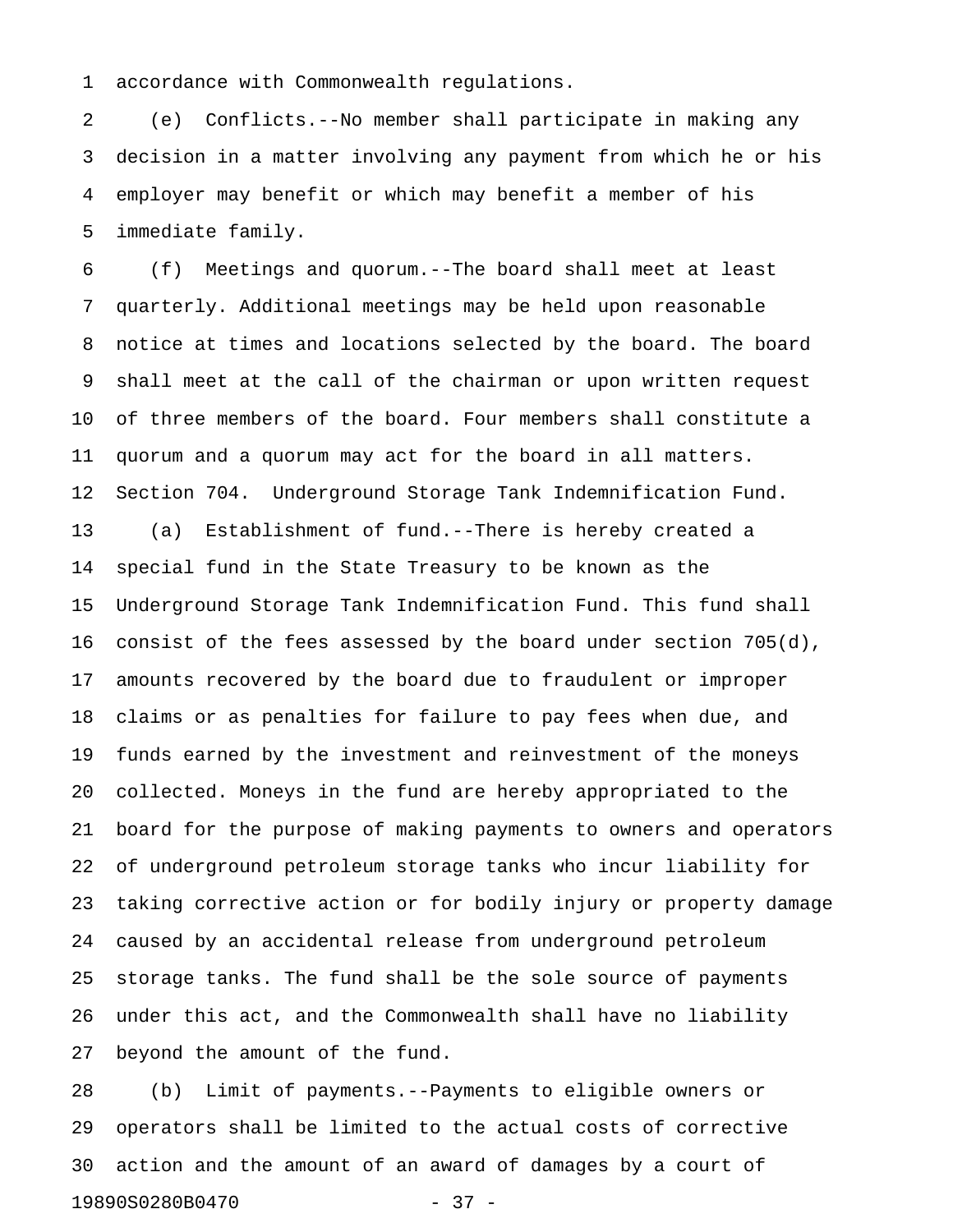1 competent jurisdiction for bodily injury, property damage, or 2 both, not to exceed a total of \$1,000,000 per tank per 3 occurrence. Payments of claims against the fund shall be subject 4 to a deductible as provided in section 705.

5 (c) Prohibited uses.--Moneys in the fund shall not be used 6 for the repair, replacement or maintenance of underground 7 petroleum storage tanks or improvement of property on which the 8 tanks are located.

9 (d) Expenses.--All costs and expenses of the board shall be 10 paid from the fund, including, but not limited to, compensation 11 of employees and any independent contractors or consultants. 12 (E) STATUS OF FUND.--THE UNDERGROUND STORAGE TANK < 13 INDEMNIFICATION FUND SHALL NOT BE SUBJECT TO 42 PA.C.S. CH. 37

14 SUBCH. C (RELATING TO JUDICIAL COMPUTER SYSTEM).

15 Section 705. Powers and duties of Underground Storage Tank 16 Indemnification Board.

17 (a) Support.--The board may employ the personnel necessary 18 to process fee payments to administer claims made against the 19 Underground Storage Tank Indemnification Fund and to carry out 20 the purposes of the board. The board may also contract for the 21 services of attorneys, consultants and actuaries necessary to 22 advise the board in establishing fees under subsection (d) and 23 deductible amounts under subsection (c).

24 (b) Claims.--The board shall establish procedures by which 25 owners and operators may make claims for costs estimated or 26 incurred in taking corrective action and for liability due to 27 bodily injury and property damage caused by an accidental 28 release from underground petroleum storage tanks. Claims 29 determined to be eligible shall be paid upon receipt of 30 information required under regulations which the board shall 19890S0280B0470 - 38 -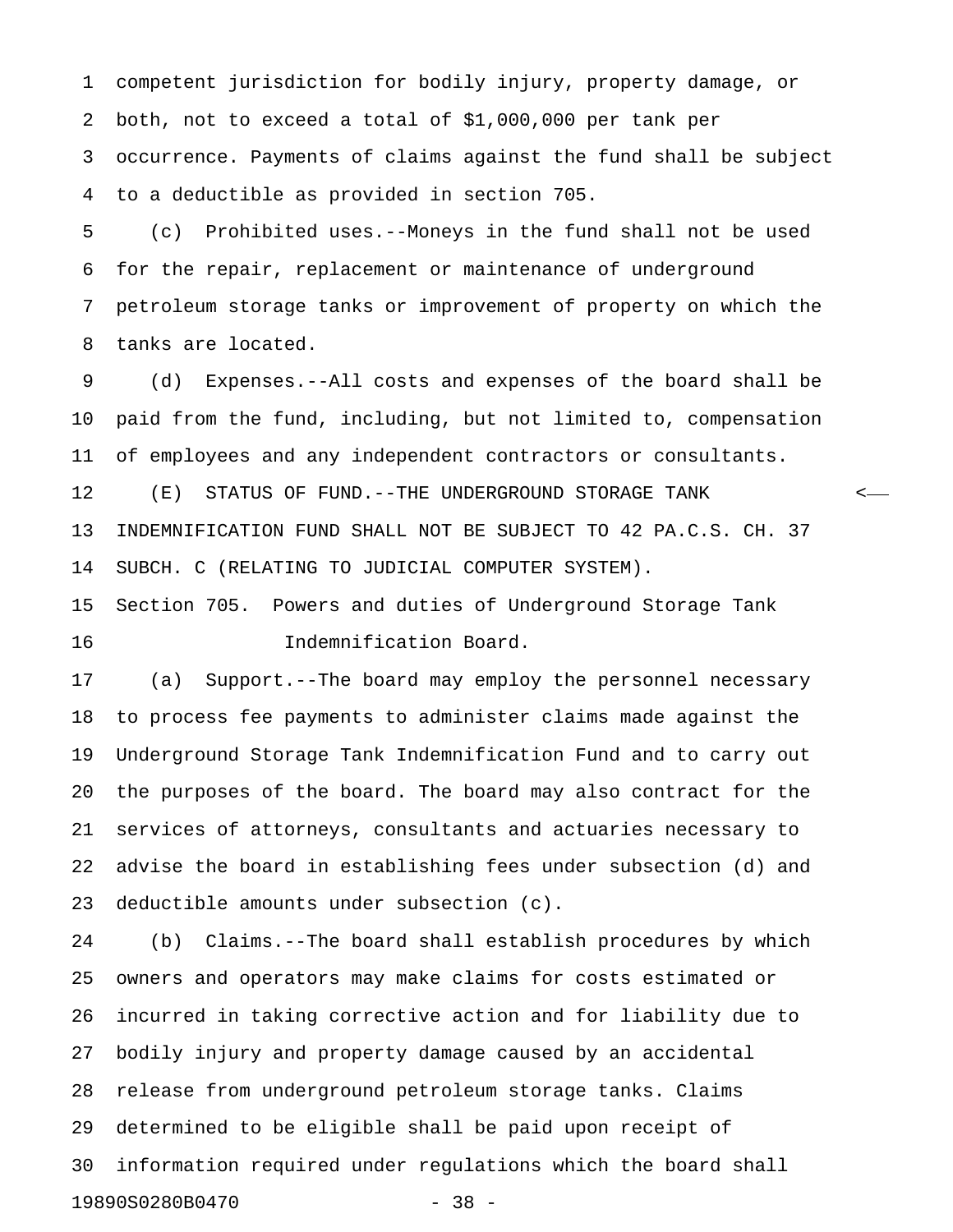1 promulgate. The board, by regulation, may establish a system for 2 prioritizing claims.

3 (c) Deductible.--

4 (1) Claims shall be subject to a deductible amount which 5 the board shall set annually. The board shall give at least 6 30 days' notice of a proposed change in deductible amounts by 7 publication in the Pennsylvania Bulletin, and the change 8 shall take effect on the date specified in the notice. Each 9 owner or operator shall be responsible for the amount of the 10 deductible as provided in section 705.

11 (2) The board shall set the initial deductible for 12 corrective action claims at \$75,000 per tank per occurrence. 13 Thereafter, the deductible shall be based on an estimate of 14 the average cost of taking corrective action due to an 15 accidental release from underground petroleum storage tanks 16 in this Commonwealth. The board shall not set a deductible in 17 an amount lower than \$50,000 per tank per occurrence.

18 (3) The board shall set the initial deductible for 19 claims due to bodily injury, property damage, or both, at 20 \$150,000 per tank per occurrence. Thereafter, the deductible 21 shall be based on an estimate of the average award for 22 settlement of third-party claims involving bodily injury, 23 property damage, or both, caused by accidental release from 24 underground petroleum storage tanks in this Commonwealth. The 25 board shall not set a deductible in an amount lower than 26 \$100,000 per tank per occurrence.

27 (d) Fees.--The board, by regulations, shall establish fees 28 to be paid by the owner or operator, as appropriate, of 29 underground petroleum storage tanks. Fees shall be set on an 30 actuarial basis in order to provide an amount sufficient to pay 19890S0280B0470 - 39 -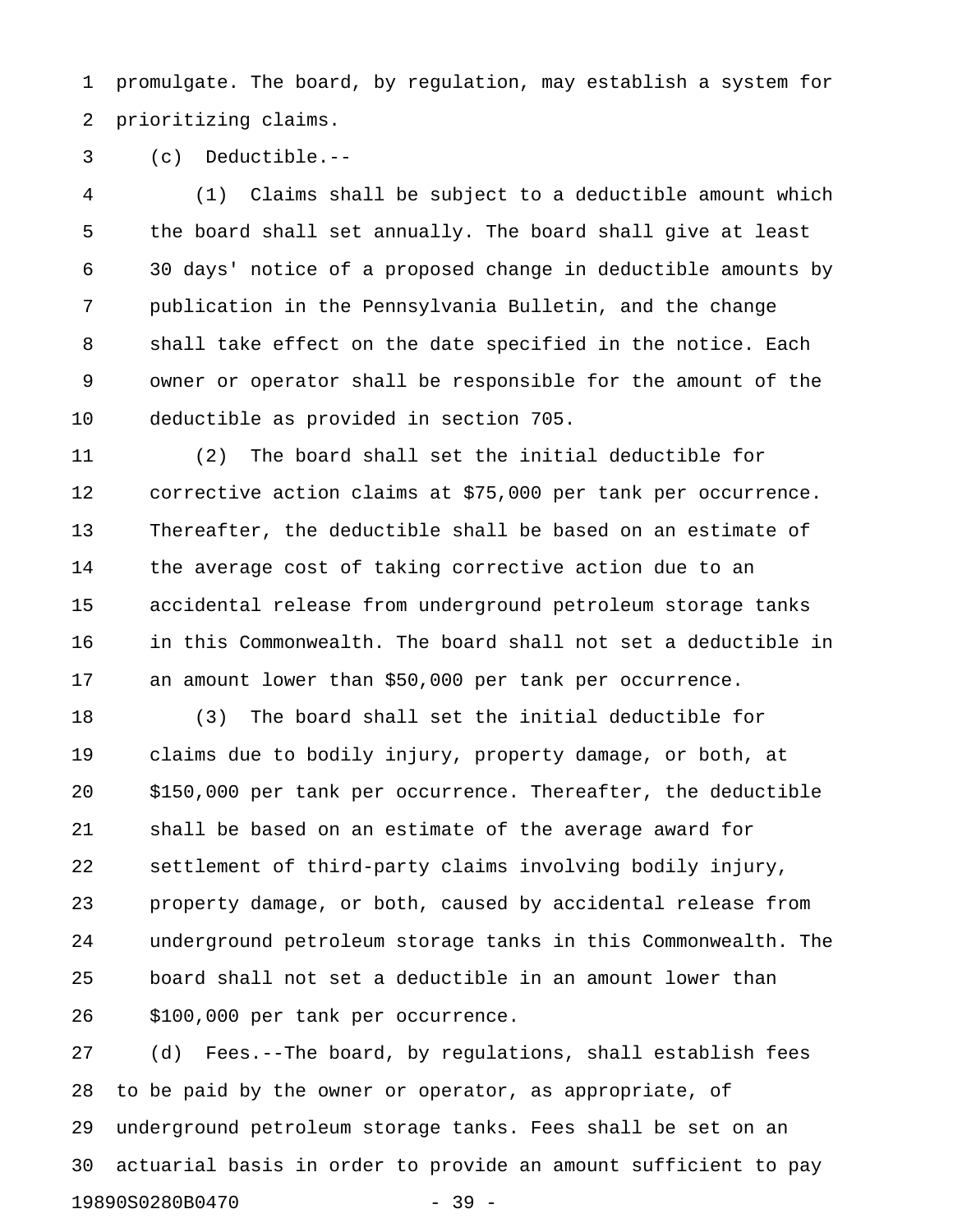1 outstanding and anticipated claims against the Underground 2 Storage Tank Indemnification Fund in a timely manner. Fees shall 3 also include an amount sufficient to meet all other financial 4 requirements of the board. Fees shall be adjusted as deemed 5 necessary by the board, but no more than once a year.

6 (e) Payment of fees.--Fees established under subsection (d) 7 shall be paid by the owner of the tank unless a written 8 agreement between the owner and the operator provides otherwise. 9 A person who fails or refuses to pay the fee or a part of the 10 fee by the date established by the board shall be assessed a 11 penalty of 5% of the amount due which shall accrue on the first 12 day of delinquency and be added thereto. Thereafter, on the last 13 day of each month during which any part of any fee or any prior 14 accrued penalty remains unpaid, an additional 5% of the then 15 unpaid balance shall accrue and be added thereto.

16 (f) Additional powers.--The board shall have additional 17 powers as may be necessary to carry out its duties under this 18 act, including, but not limited to, the following:

19 (1) To make contracts and execute all instruments 20 necessary or convenient for carrying on of its business.

21 (2) To make bylaws for the management and regulation of 22 its affairs and to adopt, amend and repeal rules, regulations 23 and guidelines governing the administrative procedures and 24 business of the board and operation and administration of the 25 fund. Regulations of the board shall be subject to review 26 under the act of June 25, 1982 (P.L.633, No.181), known as 27 the Regulatory Review Act.

28 (3) To sue or be sued concerning claims arising as a 29 result of a release from an underground petroleum storage 30 tank and to implead and be impleaded, complain and defend in 19890S0280B0470 - 40 -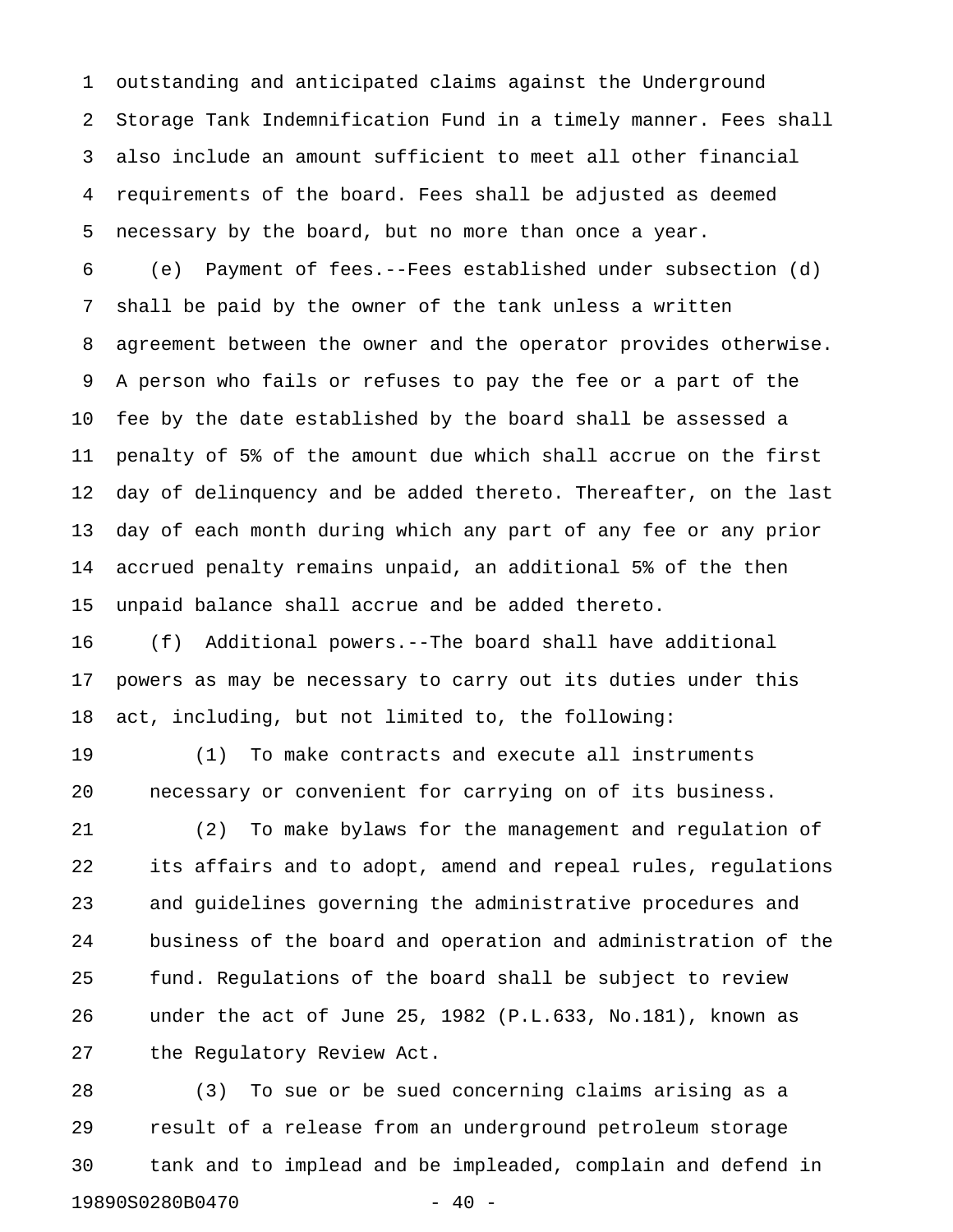1 all courts.

2 (4) To conduct examinations and investigations and take 3 testimony under oath or affirmation on any matter necessary 4 to the determination of approval or disapproval of any claim. 5 Section 706. Eligibility of claimants.

6 In order to receive a payment from the Underground Storage 7 Tank Indemnification Fund, a claimant shall meet the following 8 eligibility requirements:

9 (1) The claimant is the owner or operator of the 10 underground tank which is the subject of the claim.

11 (2) The fee required under section 705 has been paid.

12 (3) The tank has been registered in accordance with the 13 requirements of section 306.

14 (4) The owner or operator has obtained a permit, if 15 required under sections 304 and 305.

16 (5) The claimant demonstrates to the satisfaction of the 17 board that the release that is the subject of the claim 18 occurred after the date established by the board for payment 19 of the fee required by section 705(d).

20 (6) Additional eligibility requirements which the board 21 may adopt by regulation.

22 Section 707. Audit.

23 The board shall contract for an annual independent audit of 24 the Underground Storage Tank Indemnification Fund.

25 Section 708. Sunset review.

26 The Underground Storage Tank Indemnification Fund and the 27 board shall be subject to periodic evaluation, review and 28 termination or continuation under the act of December 22, 1981 29 (P.L.508, No.142), known as the Sunset Act, every five years 30 commencing with an initial termination date of December 31, 19890S0280B0470 - 41 -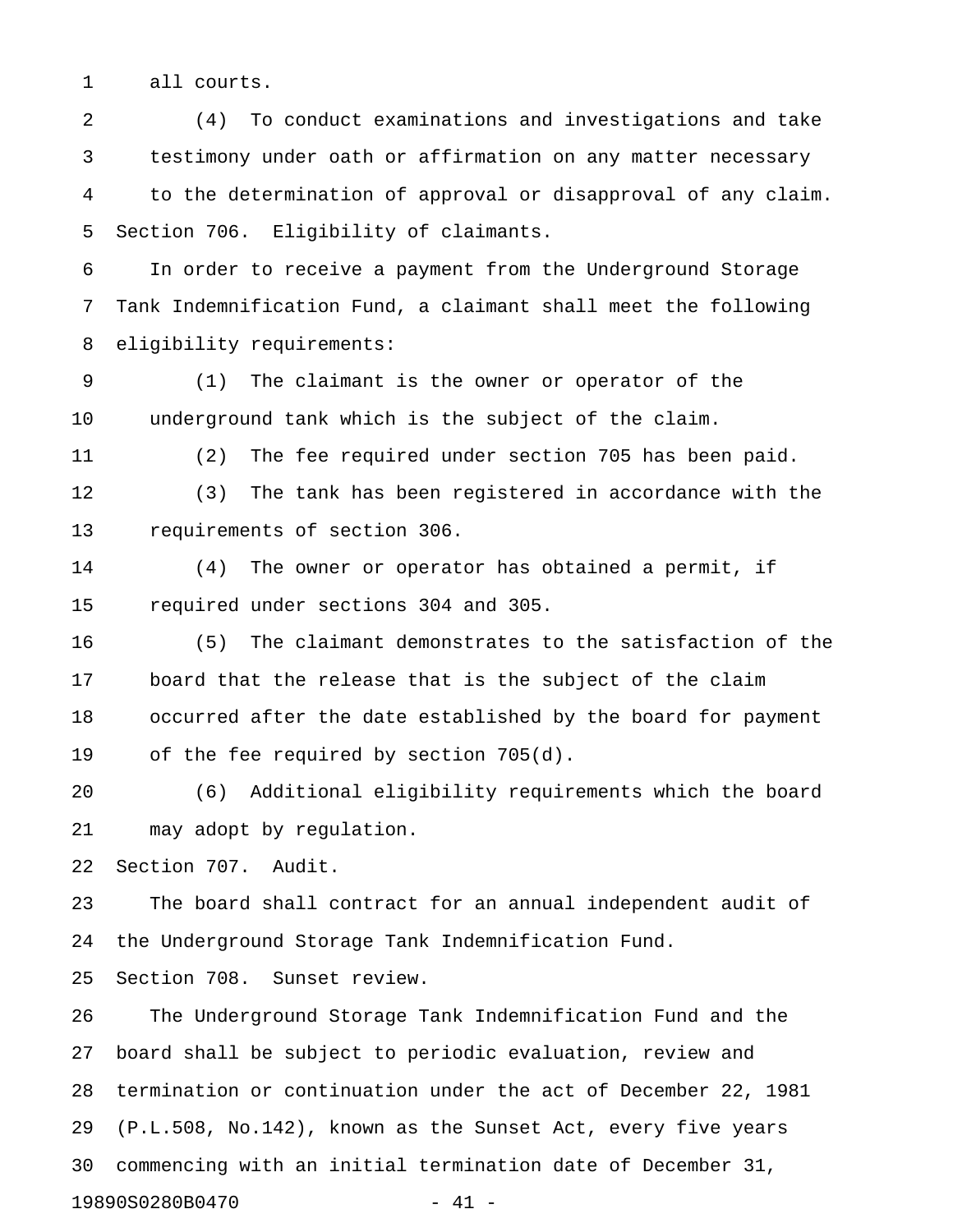1 1993. Nothing in the Sunset Act or this section shall be 2 construed to invalidate any claim submitted prior to the date of 3 termination.

# 4 CHAPTER 9

5 SITING OF NEW ABOVEGROUND STORAGE TANK FACILITIES 6 Section 901. Siting of new aboveground storage tank facilities. 7 (a) Procedure.--The owner or operator of an existing or 8 proposed aboveground tank facility shall provide written 9 notification to the local municipality and county in which the 10 aboveground tank facility is situated or to be located prior to 11 submitting an application for an aboveground storage permit to 12 construct or reconstruct an additional aboveground storage tank 13 at the aboveground storage tank facility or construct a new 14 aboveground storage tank facility. This chapter shall not apply 15 to small aboveground storage tanks. For purposes of this 16 chapter, the term "tank facility" means an area in which two or 17 more aboveground storage tanks are located.

18 (b) Public hearings.--Upon submission to the department of 19 the permit application to construct any new aboveground tank 20 facility, the department may hold a public hearing in the 21 municipality or county in which the aboveground tank facility is 22 proposed to be located. The department shall publish the permit 23 application in the Pennsylvania Bulletin upon receipt of the 24 permit application and provide not more than a 60-day comment 25 period.

26 (c) Public comment on aboveground storage tank permit.--The 27 department shall publish the aboveground storage tank permit 28 application in the Pennsylvania Bulletin upon receipt of the 29 permit application and provide a 30-day comment period for new 30 aboveground storage tank facilities consistent with section 311. 19890S0280B0470 - 42 -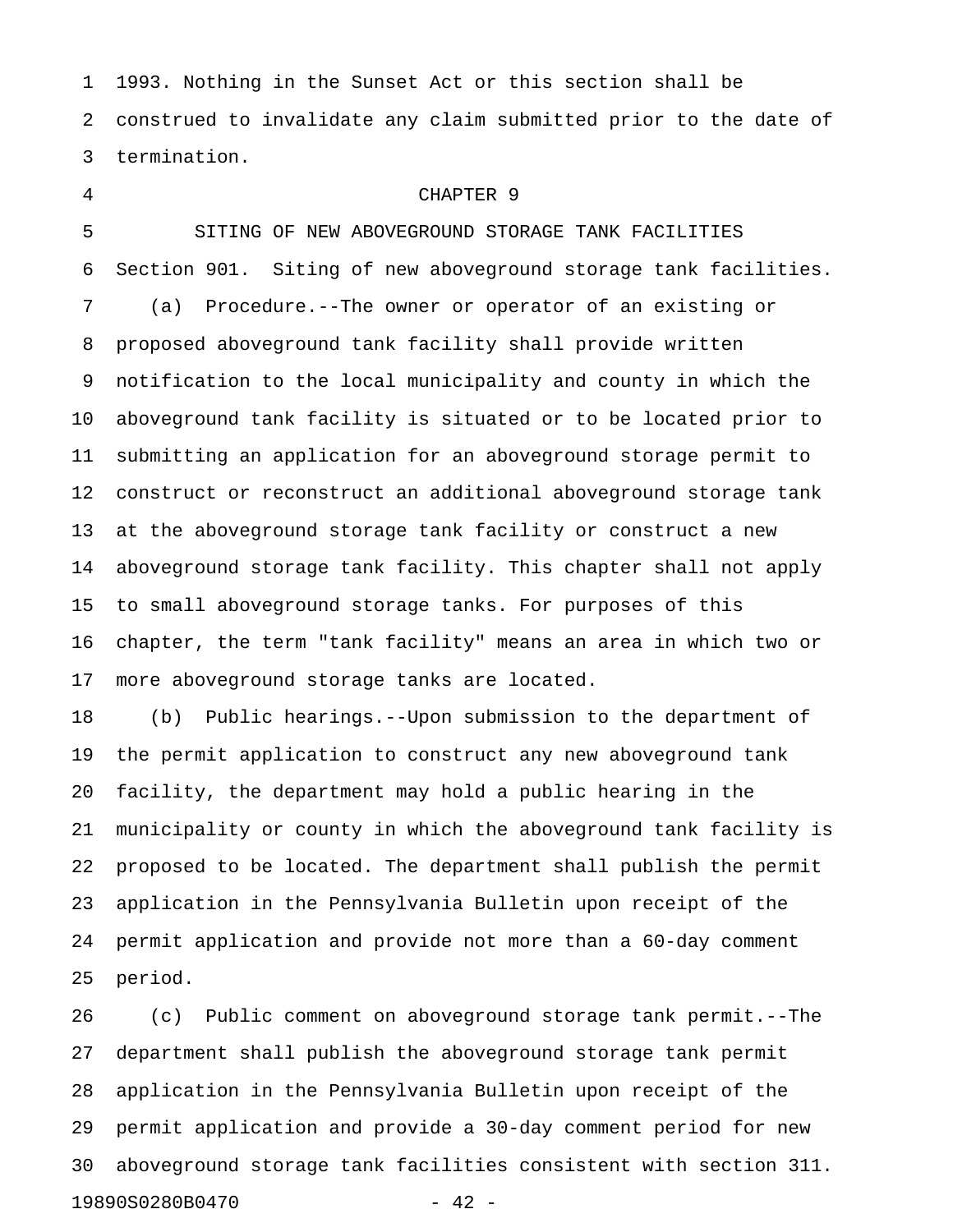1 Section 902. Siting criteria for aboveground tank facilities. 2 The Environmental Quality Board shall promulgate siting 3 regulations for new aboveground storage tank facilities 4 consistent with section 311 which shall contain detailed site 5 specific provisions which an applicant shall use to evaluate a 6 potential site. The regulations shall include, but not be 7 limited to, consideration for public health and safety, 8 protection of water supply sources, water quality, air quality, 9 flooding, topography, soil conditions and hydrogeology. The 10 Environmental Quality Board shall hold at least one public 11 hearing on the siting regulations and shall solicit and take 12 into consideration written public comments, prior to final 13 adoption. 14 CHAPTER 11 15 ENFORCEMENT AND REMEDIES 16 Section 1101. Unlawful conduct. 17 (a) Offenses defined.--It shall be unlawful for any person 18 to: 19 (1) Sell, distribute, provide or fill any storage tank 20 with a regulated substance unless the storage tank has a 21 valid registration issued under this act and the regulations 22 promulgated hereunder. 23 (2) Violate, or cause or assist in the violation of, any 24 provision of this act, any regulation promulgated hereunder, 25 any order issued hereunder, or the terms or conditions of any 26 spill prevention and response plan approved by the department 27 under this act. 28 (3) Fail to adhere to the schedule set forth in, or 29 pursuant to, this act for developing or submitting to the 30 department a spill prevention and response plan.

19890S0280B0470 - 43 -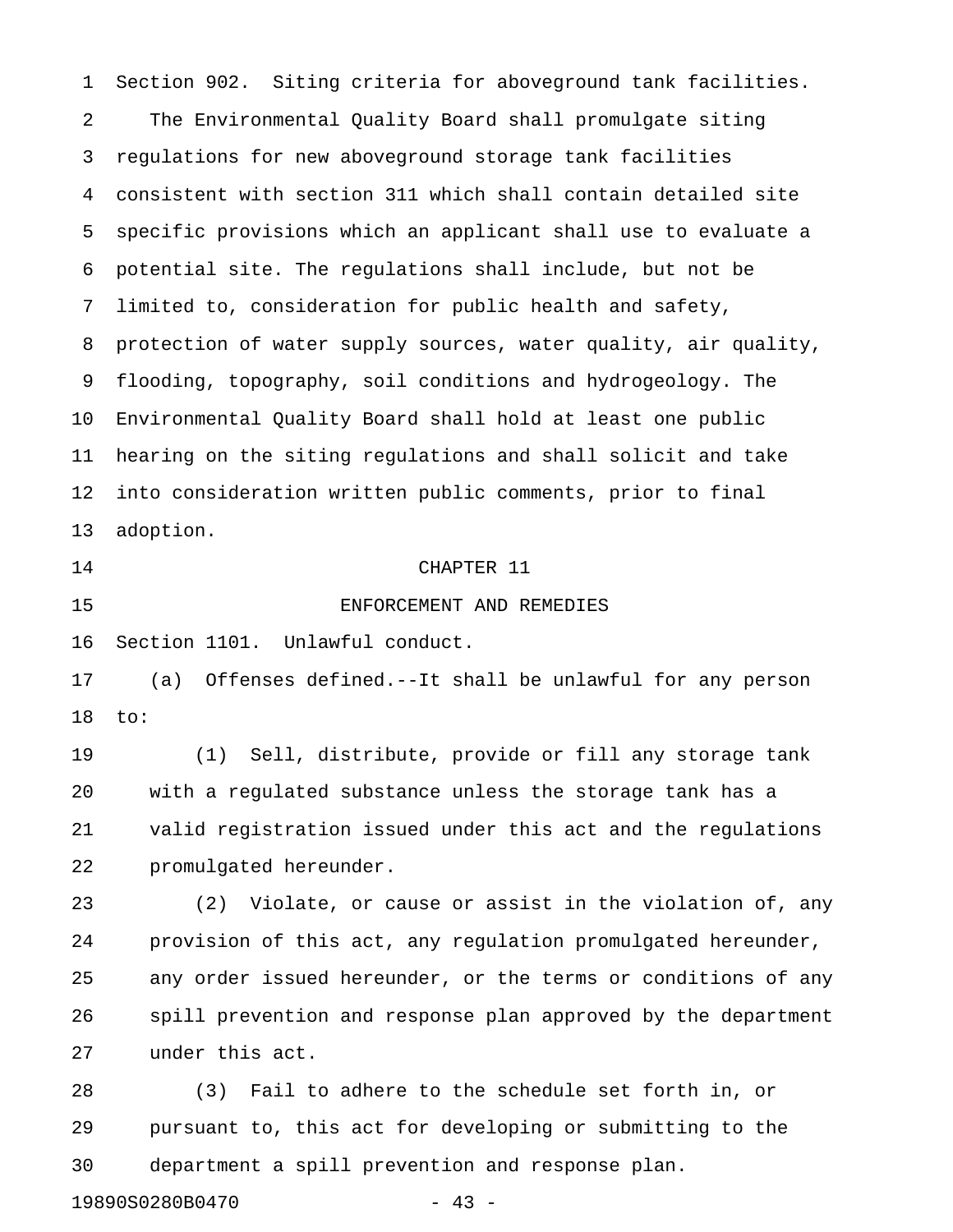1 (4) Hinder, obstruct, prevent or interfere with the 2 department or its personnel in the performance of any duty 3 under this act.

4 (5) Violate the provisions of 18 Pa.C.S. § 4903 5 (relating to false swearing) or 4904 (relating to unsworn 6 falsification to authorities) in complying with any provision 7 of this act, including, but not limited to, providing or 8 preparing any information required by this act.

9 (b) Public nuisance.--All unlawful conduct set forth in 10 subsection (a) shall also constitute a public nuisance. 11 Section 1102. Enforcement orders.

12 (a) Issuance.--The department may issue such orders to 13 persons as it deems necessary to aid in the enforcement of the 14 provisions of this act. The orders may include, but shall not be 15 limited to, orders requiring compliance with the provisions of 16 this act and the regulations promulgated pursuant thereto. Any 17 order issued under this act shall take effect upon notice, 18 unless the order specifies otherwise. The power of the 19 department to issue an order under this act is in addition to 20 any other remedy which may be afforded to the department 21 pursuant to this act or any other act.

22 (b) Compliance.--It shall be the duty of any person to 23 proceed diligently to comply with any order issued pursuant to 24 subsection (a). If such person fails to proceed diligently or 25 fails to comply with the order within such time, if any, as may 26 be specified, such person shall be guilty of contempt and shall 27 be punished by the court in an appropriate manner, and for this 28 purpose, application may be made by the department to the 29 Commonwealth Court, which is hereby granted jurisdiction. 30 Section 1103. Civil penalties.

19890S0280B0470 - 44 -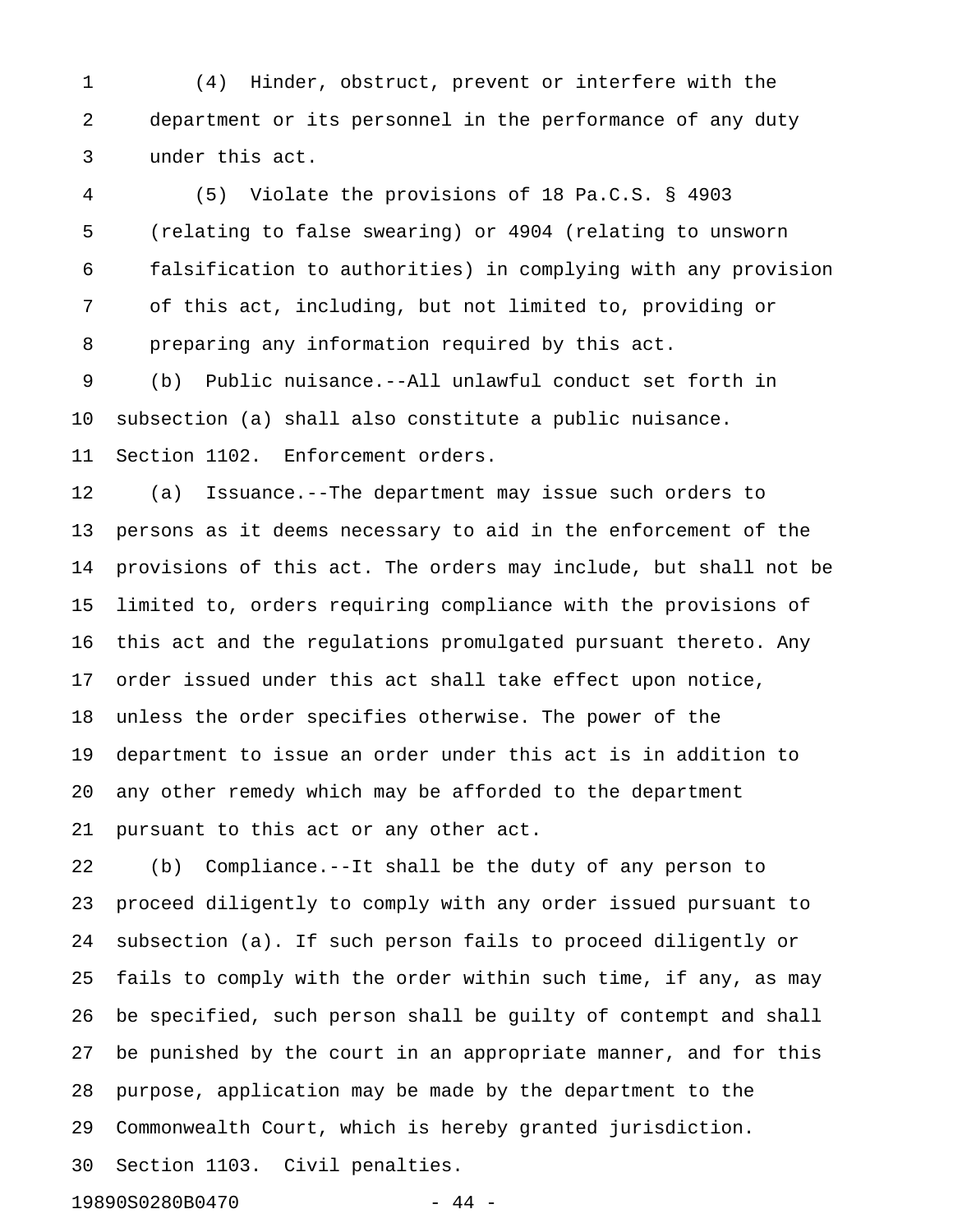1 (a) Assessment.--In addition to proceeding under any other 2 remedy available at law or in equity for a violation of any 3 provision of this act, the regulations promulgated hereunder or 4 any order of the department issued hereunder, the department may 5 assess a civil penalty upon a person for the violation. The 6 penalty may be assessed whether or not the violation was willful 7 or negligent. In determining the amount of the penalty, the 8 department shall consider the willfulness of the violation; 9 damage to air, water, land or other natural resources of this 10 Commonwealth or their uses; cost of restoration and abatement; 11 savings resulting to the person in consequence of the violation; 12 deterrence of future violations; and other relevant factors. If 13 the violation leads to issuance of a cessation order, a civil 14 penalty shall be assessed.

15 (b) Escrow.--When the department assesses a civil penalty, 16 it shall inform the person of the amount of the penalty. The 17 person charged with the penalty shall then have 30 days to pay 18 the penalty in full or, if the person wishes to contest either 19 the amount of the penalty or the fact of the violation, either 20 to forward the proposed amount to the department for placement 21 in an escrow account with the State Treasurer or with a bank in 22 this Commonwealth or to post an appeal bond in the amount of the 23 penalty. The bond must be executed by a surety licensed to do 24 business in this Commonwealth and must be satisfactory to the 25 department. If, through administrative or judicial review of the 26 proposed penalty, it is determined that no violation occurred or 27 that the amount of the penalty shall be reduced, the department 28 shall, within 30 days, remit the appropriate amount to the 29 person, with an interest accumulated by the escrow deposit. 30 Failure to forward the money or the appeal bond to the 19890S0280B0470 - 45 -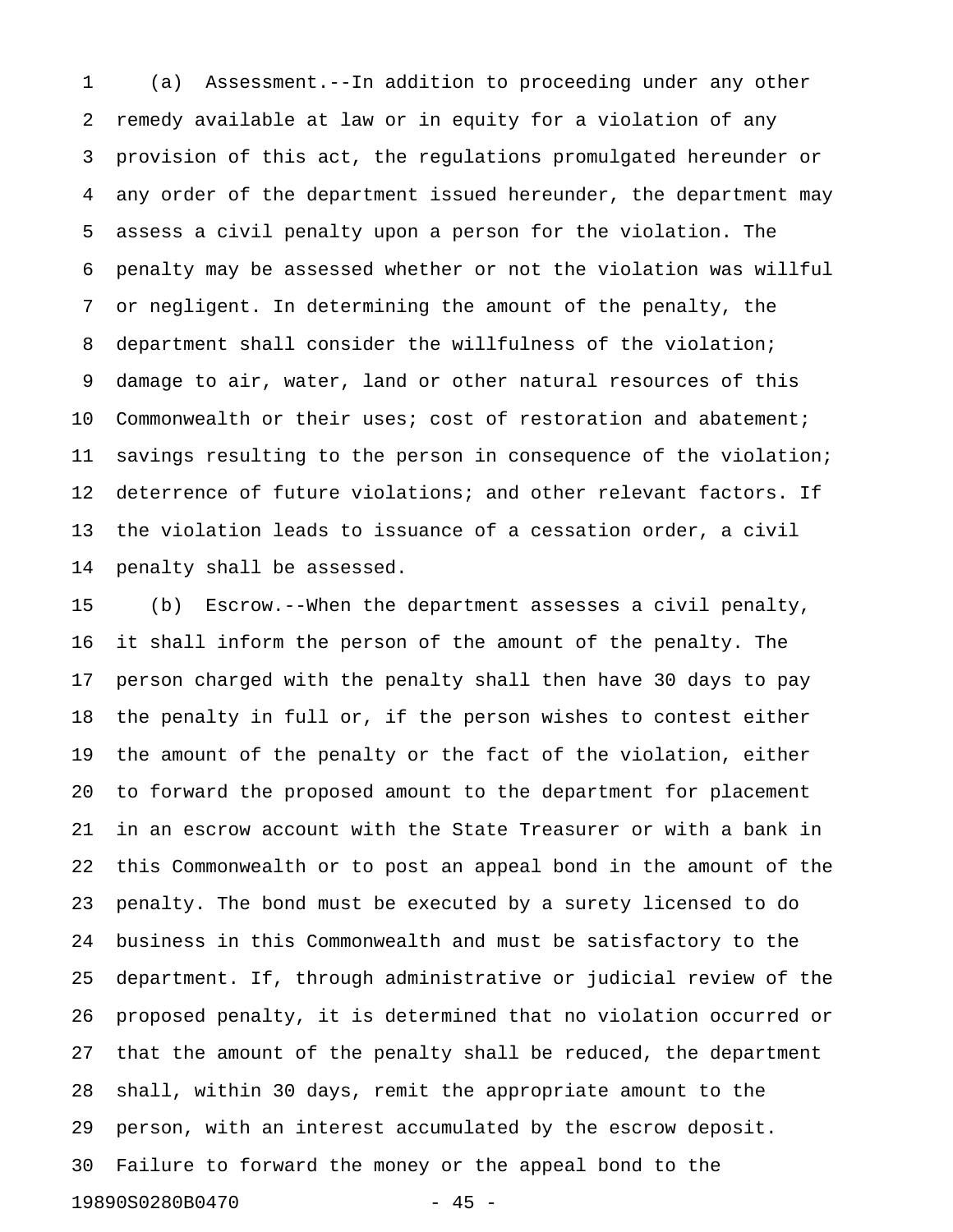1 department within 30 days shall result in a waiver of all legal 2 rights to contest the violation or the amount of the penalty. 3 (c) Amount.--The maximum civil penalty which may be assessed 4 pursuant to this section is \$10,000 per violation. Each 5 violation for each separate day and each violation of any 6 provision of this act, any regulation promulgated hereunder or 7 any order issued hereunder shall constitute a separate offense 8 under this section.

9 (d) Statute of limitations.--Notwithstanding any other 10 provision of law to the contrary, there shall be a statute of 11 limitations of seven years upon actions brought by the 12 Commonwealth under this section.

13 Section 1104. Criminal penalties.

14 (a) Summary offense.--Any person who initially violates any 15 provision of Chapter 3, any regulation promulgated thereunder, 16 any order issued thereunder or the terms or conditions of any 17 permit shall, upon conviction thereof in a summary proceeding, 18 be sentenced to pay a fine of not less than \$100 nor more than 19 \$1,000 and costs and, in default of the payment of such fine and 20 costs, to imprisonment for not more than 30 days.

21 (b) Misdemeanor offense.--Any person who willfully violates 22 any other provision of this act, any regulation promulgated 23 hereunder, any order issued hereunder or the terms or conditions 24 of any permit commits a misdemeanor of the third degree and 25 shall, upon conviction, be sentenced to pay a fine of not less 26 than \$1,000 nor more than \$10,000 per day for each violation or 27 to imprisonment for a period of not more than one year, or both. 28 (c) Second or subsequent offense.--Any person who, within 29 two years after a conviction of a misdemeanor for any willful 30 violation of this act, willfully violates the same provision of 19890S0280B0470 - 46 -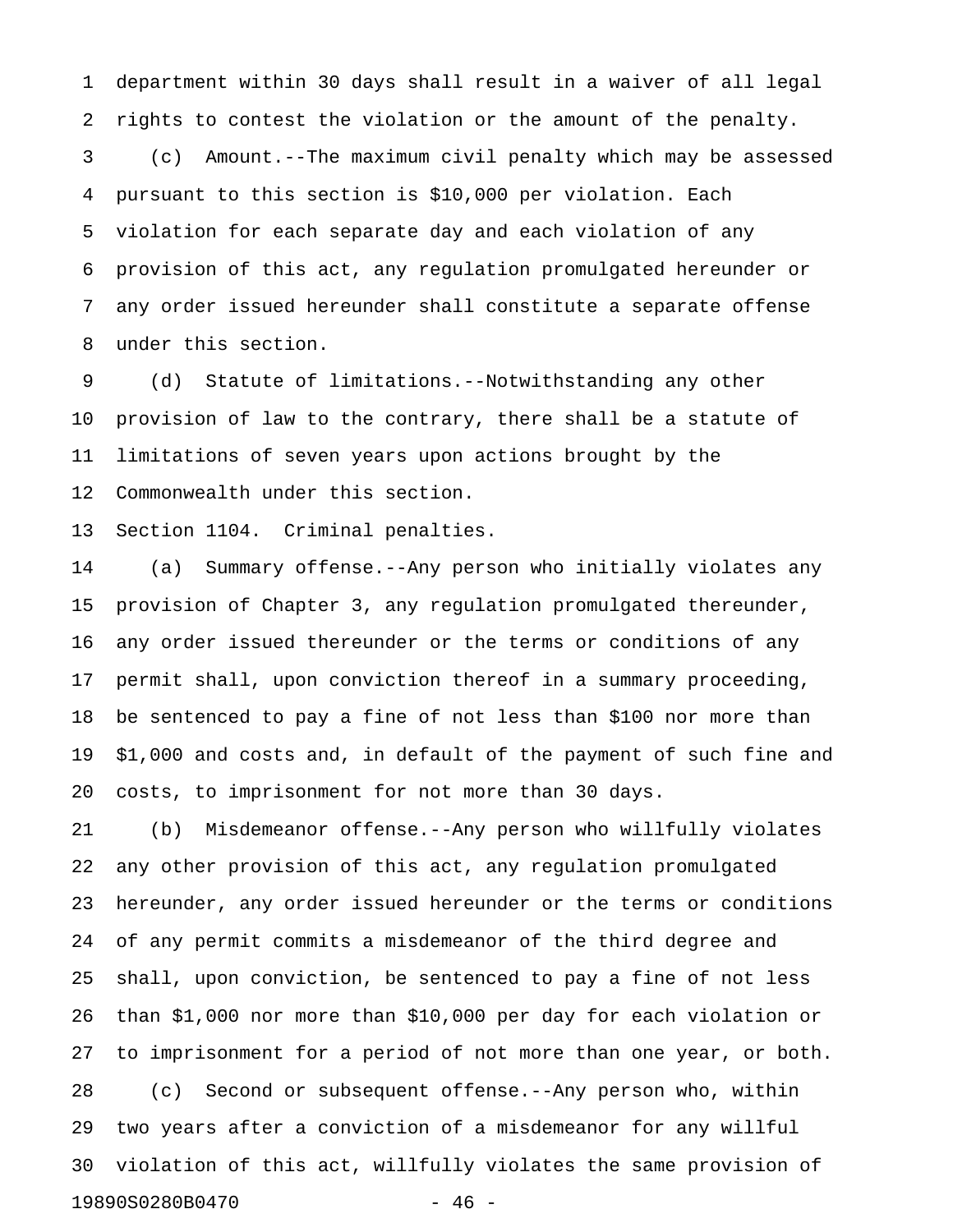1 this act at the same facility, any regulation promulgated 2 hereunder, any order issued hereunder or the terms or conditions 3 of any permit commits a misdemeanor of the second degree and 4 shall, upon conviction, be sentenced to pay a fine of not less 5 than \$2,500 nor more than \$25,000 for each violation or to 6 imprisonment for a period of not more than two years, or both. 7 (d) Violations to be separate offenses.--Each violation of 8 any provision of this act, any regulation promulgated hereunder, 9 any order issued hereunder or the terms or conditions of any 10 permit shall constitute a separate offense under subsections 11 (a), (b) and (c).

12 Section 1105. Production of materials; recordkeeping 13 requirements.

14 (a) Authority of department.--The department and its agents 15 and employees shall:

16 (1) Have access to, and require the production of, books 17 and papers, documents and physical evidence pertinent to any 18 matter under investigation.

19 (2) Require any person holding a permit to establish and 20 maintain such records and make such reports and furnish such 21 information as the department may prescribe.

22 (3) Have the authority to enter any building, property, 23 premises or place where a storage tank is located for the 24 purposes of making an investigation or inspection necessary 25 to ascertain the compliance or noncompliance by any person 26 with the provisions of this act and the regulations 27 promulgated under this act. In connection with the inspection 28 or investigation, samples may be taken for analysis. If 29 analysis is made of the samples, a copy of the results of the 30 analysis shall be furnished within five business days after 19890S0280B0470 - 47 -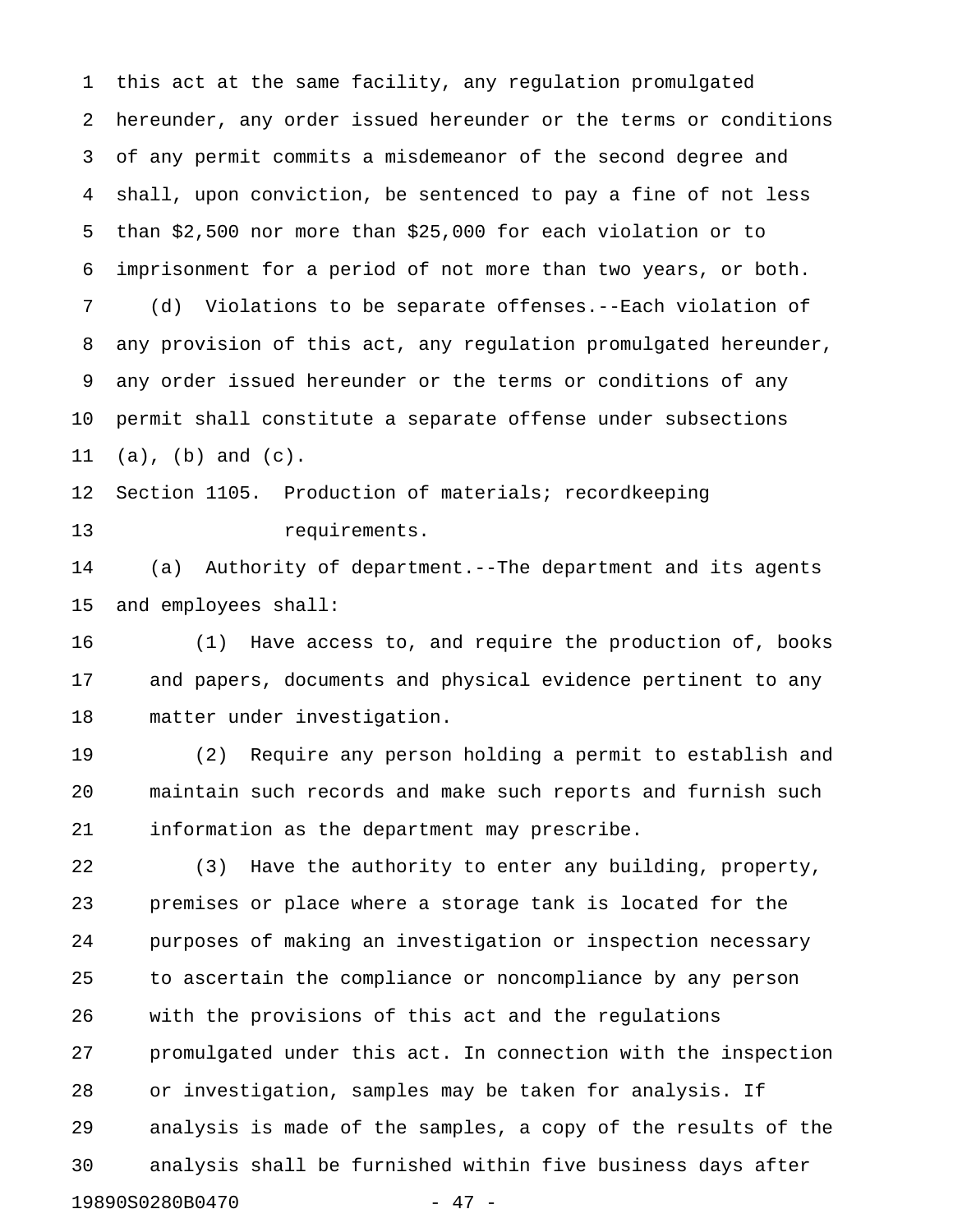1 receiving the analysis to the person having apparent 2 authority over the building, property, premises or place. 3 (b) Warrants.--An agent or employee of the department may 4 apply for a search warrant to any Commonwealth official 5 authorized to issue a search warrant for the purposes of 6 inspecting or examining any property, building, premises, place, 7 book, record or other physical evidence; of conducting tests; or 8 of taking samples. The warrant shall be issued upon probable 9 cause. It shall be sufficient probable cause to show any of the 10 following:

11 (1) The inspection, examination, test or sampling is 12 pursuant to a general administrative plan to determine 13 compliance with this act.

14 (2) The agent or employee has reason to believe that a 15 violation of this act has occurred or may occur.

16 (3) The agent or employee has been refused access to the 17 property, building, premises, place, book, record or physical 18 evidence or has been prevented from conducting tests or 19 taking samples.

20 Section 1106. Collection of fines, fees, etc.

21 (a) Lien.--All fines, fees, interest and penalties and any 22 other assessments shall be collectible in any manner provided by 23 law for the collection of debts. If the person liable to pay any 24 such amount neglects or refuses to pay the same after demand, 25 the amount, together with interest and any costs that may 26 accrue, shall be a judgment in favor of the Commonwealth upon 27 the property of such person, but only after same has been 28 entered and docketed of record by the prothonotary of the county 29 where the property is situated. The Commonwealth may at any time 30 transmit to the prothonotaries of the respective counties 19890S0280B0470 - 48 -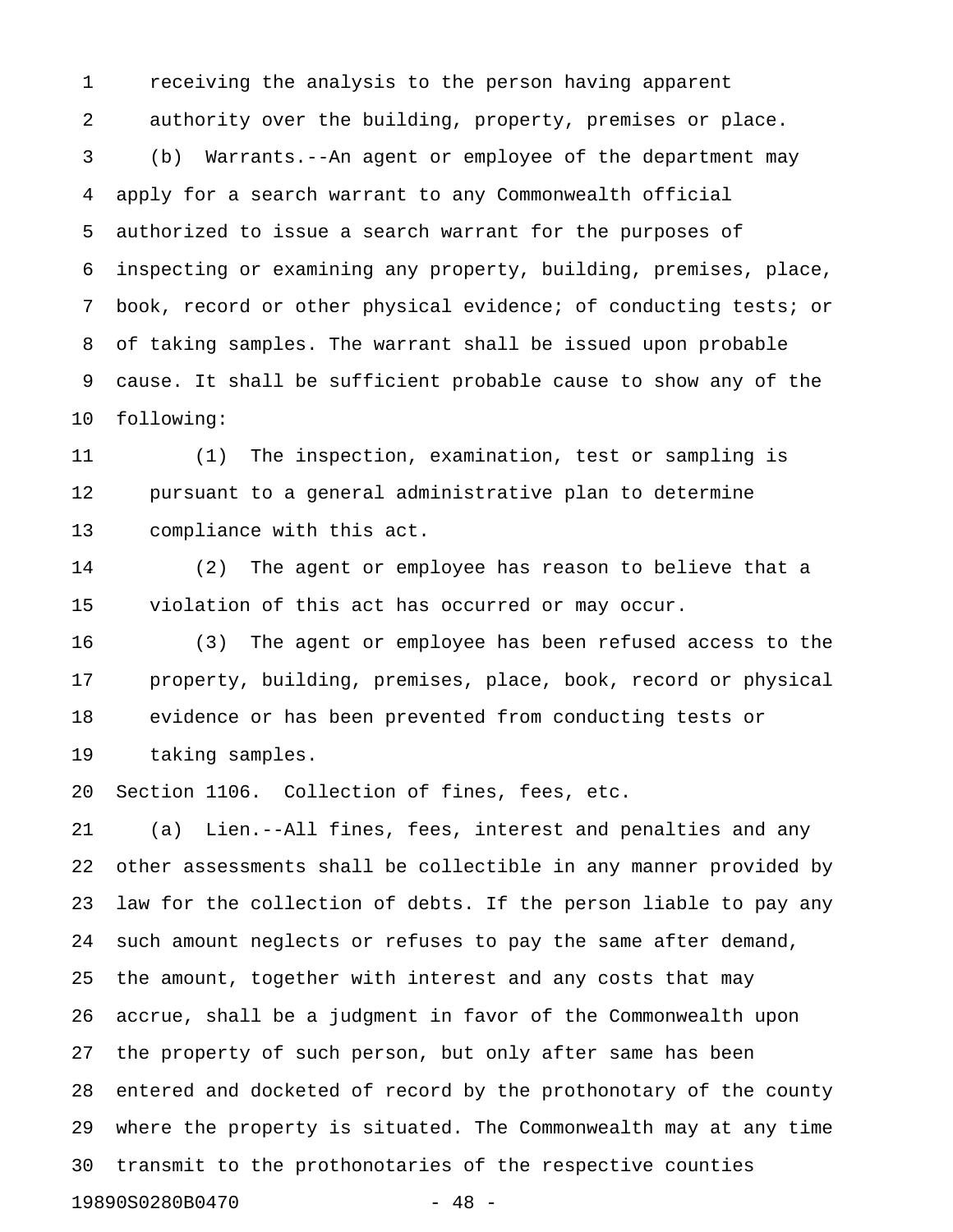1 certified copies of all such judgments, and it shall be the duty 2 of each prothonotary to enter and docket the same of record in 3 his office, and to index the same as judgments are indexed, 4 without requiring the payment of costs as a condition precedent 5 to the entry thereof.

6 (b) Deposit of fines.--All fines collected pursuant to 7 sections 1103 and 1104 shall be paid into the Underground 8 Storage Tank Indemnification Fund.

9 Section 1107. Public information.

10 (a) General rule.--Except as provided in subsection (b), 11 records, reports or other information obtained by the department 12 under this act shall be available to the public for inspection 13 or copying during regular business hours.

14 (b) Confidentiality.--The department may, upon request, 15 designate records, reports or information as confidential when 16 the person providing the information demonstrates all of the 17 following:

18 (1) The information contains the trade secrets, 19 processes, operations, style of work or apparatus of a person 20 or is otherwise confidential business information.

21 (2) The information does not relate to public health, 22 safety or welfare, or the environment.

23 (c) Separation of information.--When submitting information 24 under this act, a person shall designate the information which 25 the person believes is confidential or shall submit that 26 information separately from other information being submitted. 27 Section 1108. Relationship to other laws.

28 The department shall take enforcement actions and actions to 29 recover the Commonwealth's costs for undertaking corrective 30 actions under this act before taking actions pursuant to the act 19890S0280B0470 - 49 -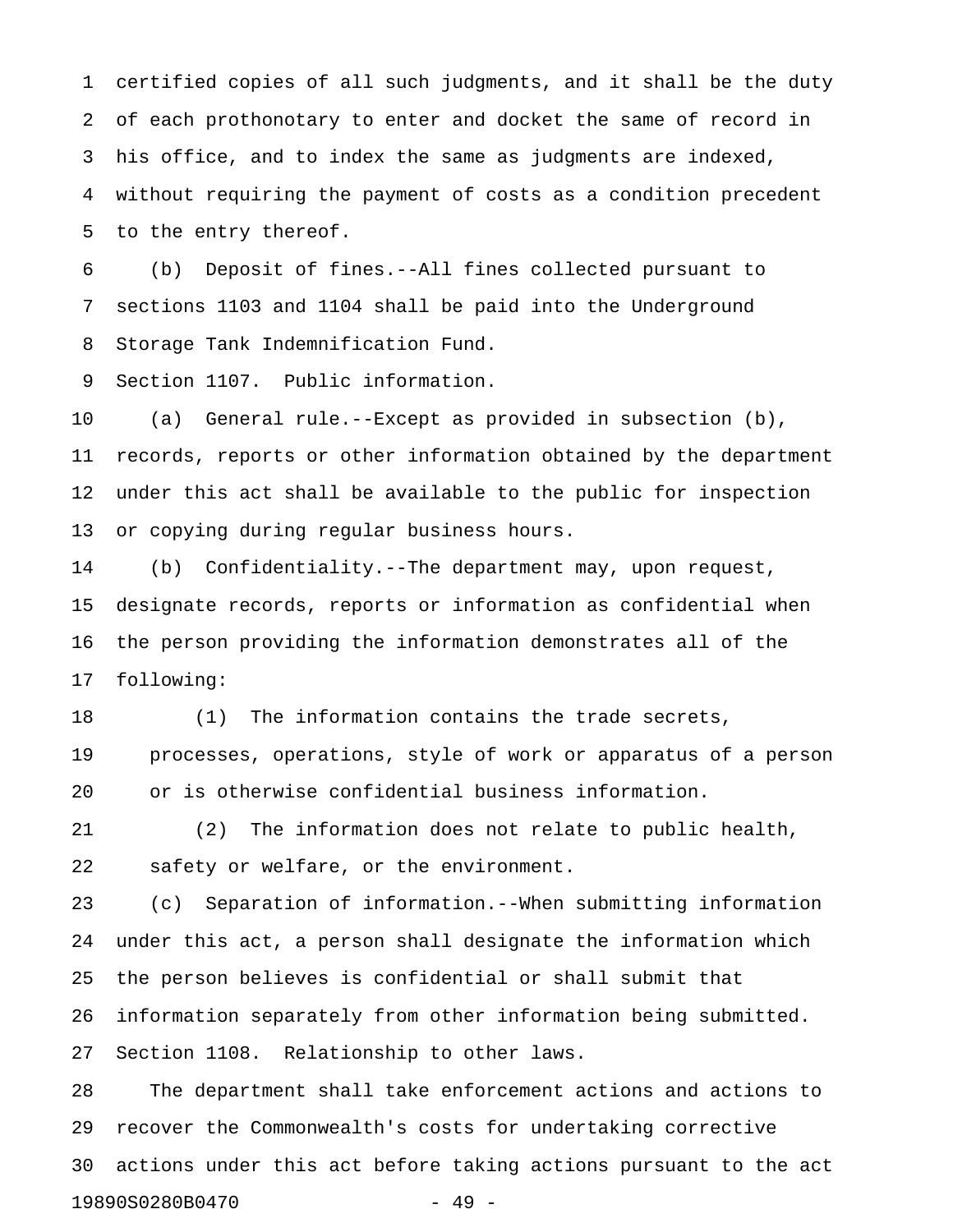1 of October 18, 1988 (P.L.756, No.108), known as the Hazardous 2 Sites Cleanup Act.

## 3 CHAPTER 21

4 MISCELLANEOUS PROVISIONS

5 Section 2101. Appropriations.

6 (a) Storage Tank Fund.--The sum of \$700,000, or as much 7 thereof as may be necessary, is hereby appropriated to the 8 Storage Tank Fund for the fiscal year July 1, 1988, to June 30, 9 1989.

10 (b) Underground Storage Tank Indemnification Fund.--The sum 11 of \$300,000, or as much thereof as may be necessary, is hereby 12 appropriated to the Underground Storage Tank Indemnification 13 Fund for the fiscal year July 1, 1988, to June 30, 1989. 14 Section 2102. Severability.

15 The provisions of this act are severable. If any provision of 16 this act or its application to any person or circumstance is 17 held invalid, the invalidity shall not affect other provisions 18 or applications of this act which can be given effect without 19 the invalid provision or application.

20 Section 2103. Repeals.

21 The following acts and parts of acts are repealed to the 22 extent specified:

23 Act of June 8, 1911 (P.L.705, No.281), entitled "An act 24 creating the office of Fire Marshal, to be attached to the 25 Department of Public Safety in cities of the first class; 26 prescribing his duties and powers; and providing penalties for 27 violations of the provisions of the act; and providing for the 28 method of appointment, compensation, and for the maintenance of 29 his office," insofar as it is inconsistent with this act, only 30 to the extent that this act provides coverage over the same 19890S0280B0470 - 50 -